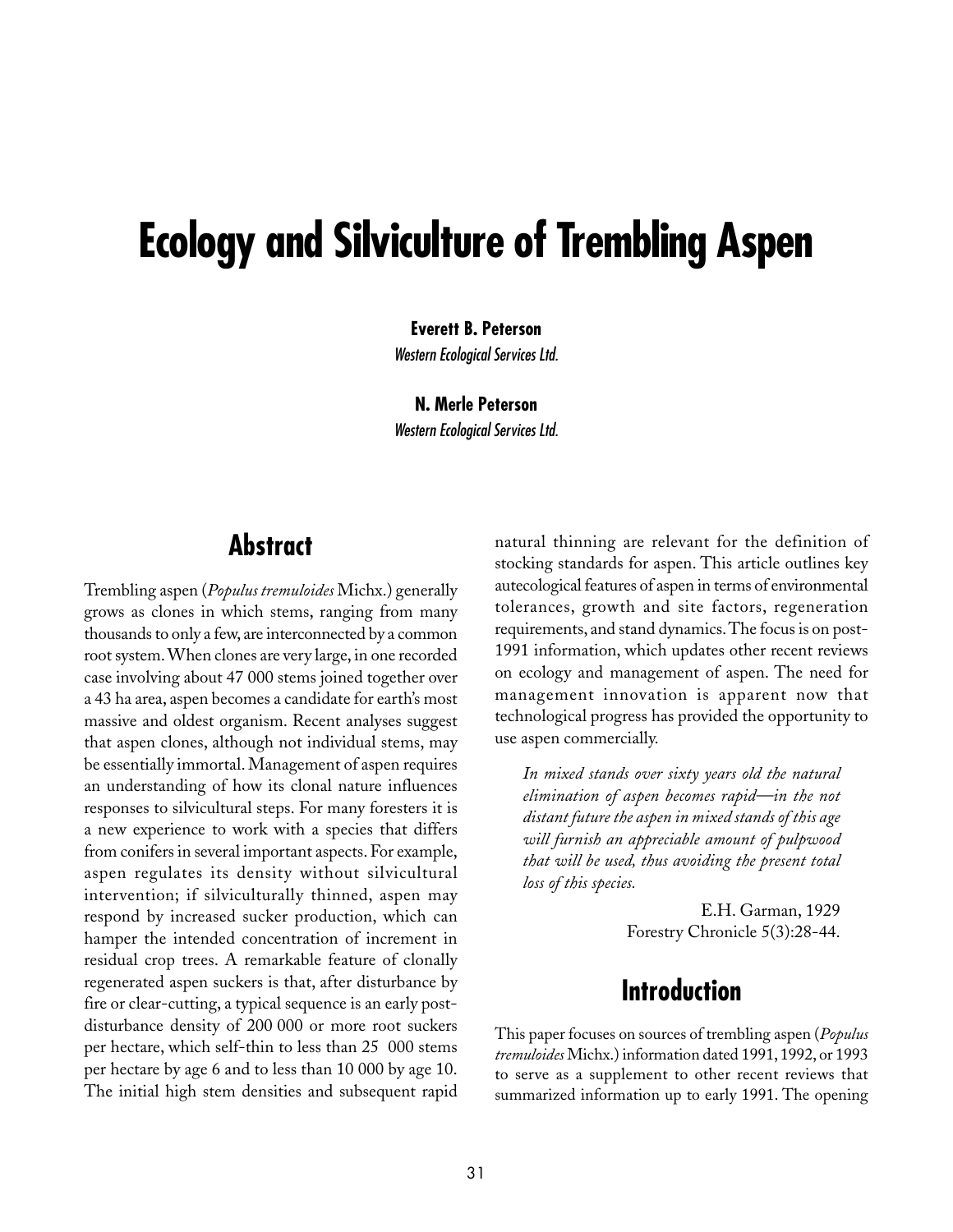quotation from Garman, an early employee of the British␣ Columbia Forest Service, shows that the search for links among silvics, management, and use of aspen goes back a long time in British Columbia and in the rest of western Canada. Information about these links has accumulated at a steady pace over many decades, with a notable acceleration of interest in the past decade as aspen became a key raw material in British Columbia for bleached chemi-thermo-mechanical pulp, as at Chetwynd, and oriented strandboard, as at Dawson Creek (Alberta Oil & Forestry Review Quarterly 1992).

The following sections summarize information on aspen in terms of: distribution; environmental tolerances, preferences and requirements; nutrient relations and relationships between growth and site factors; regeneration requirements; stand dynamics; and silvicultural implications of aspen's key ecological characteristics. Information is drawn from other recent reviews (DeByle and Winokur 1985; Adams 1990; Navratil and Chapman 1991; Peterson and Peterson 1992) but emphasis is on post-1990 information that updates these recent reviews.

The present paper is based on the idea that forest managers are increasingly asking scientific questions and seeking scientific justifications for policy decisions (Namkoong 1993). As analyses by Namkoong and others reveal, forest science and forest management are being integrated by several forces. One is that forest science has progressed beyond simply answering questions posed by forest managers. Scientific answers to scientific questions on the structure and dynamics of trees and forest ecosystems can change the assumptions on which management decisions are made, and thereby influence the kinds of questions that managers ask. On this basis, Namkoong and others suggest that questions about scientific concepts can be as important to forest managers as answers to specific operational problems. We concur with that suggestion, even though other recent analysts have challenged the assumption that ecological research is the most productive avenue for determining the limits of sustainability in natural resource management (Hilborn and Ludwig 1993). Their argument is that resource managers and user groups cannot look to more ecological research as the primary tool to tell them what to do because: the rate of learning about ecological systems is slow; decisions must often be made with current knowledge before new information is available from new ecological research; and in some resource systems the only way to learn about sustainability is to exploit the system and to record what happens. The

present report is one attempt to synthesize existing information on the silvics of aspen for possible use by resource managers who must make decisions now.

## **Distribution of Aspen**

In North America, aspen extends across an impressive 111 degrees of longitude from the extreme eastern tip of Newfoundland (52° 39' W) to the Seward Peninsula of western Alaska (163° 48' W). Aspen's north-south range spans 47 degrees of latitude from its most northerly limit in North America, on the Mackenzie River delta ( $68^{\circ}$  40' N), to an isolated stand at about  $21^{\circ}$  N latitude in Mexico. Within this broad range, the main zone of commercial potential for aspen forest products in Canada is shown in Figure 1. In keeping with this transcontinental distribution, in British Columbia aspen occurs in all forested biogeoclimatic zones east of the Coast Mountains (Figure 2). It occurs west of the Coast Mountains only along several valleys where it has a natural occurrence to the mouths of the Skeena, Kitimat, and Fraser rivers. On Vancouver Island, aspen occurs as sporadic isolated clones along the east side of the island from Campbell River to Victoria, with two outlier occurrences, one near Port Alberni and the other near Gold River.

When expressed as five classes of relative abundance in British Columbia's 14 biogeoclimatic zones, aspen was rated by Meidinger and Pojar (1991) as: abundant in the Interior Douglas-fir, Sub-Boreal Spruce, and Boreal White and Black Spruce zones; common in the Ponderosa Pine, Interior Cedar-Hemlock, and Montane Spruce zones; present but uncommon in the Bunchgrass, Sub-Boreal Pine-Spruce, Spruce-Willow-Birch, Coastal Douglas-fir, Coastal Western Hemlock, and Engelmann Spruce-Subalpine Fir zones; and absent in the Mountain Hemlock and Alpine Tundra zones.

Classification work by the Research Branch, Ministry of Forests, to develop a correlated site series classification of British Columbia's forest ecosystems (D. Meidinger, pers. comm., Aug. 1993) reveals that aspen occurs as a seral species in an exceptionally large number of site series in the province. As examples, Table 1 lists, for each forest region, the biogeoclimatic zone in which aspen is represented in the greatest variety of site series. The last column of the table lists the number of site series in which aspen is a seral species, in the zone that has the greatest variety of aspen-related ecosystems in each forest region east of the Coast Mountains.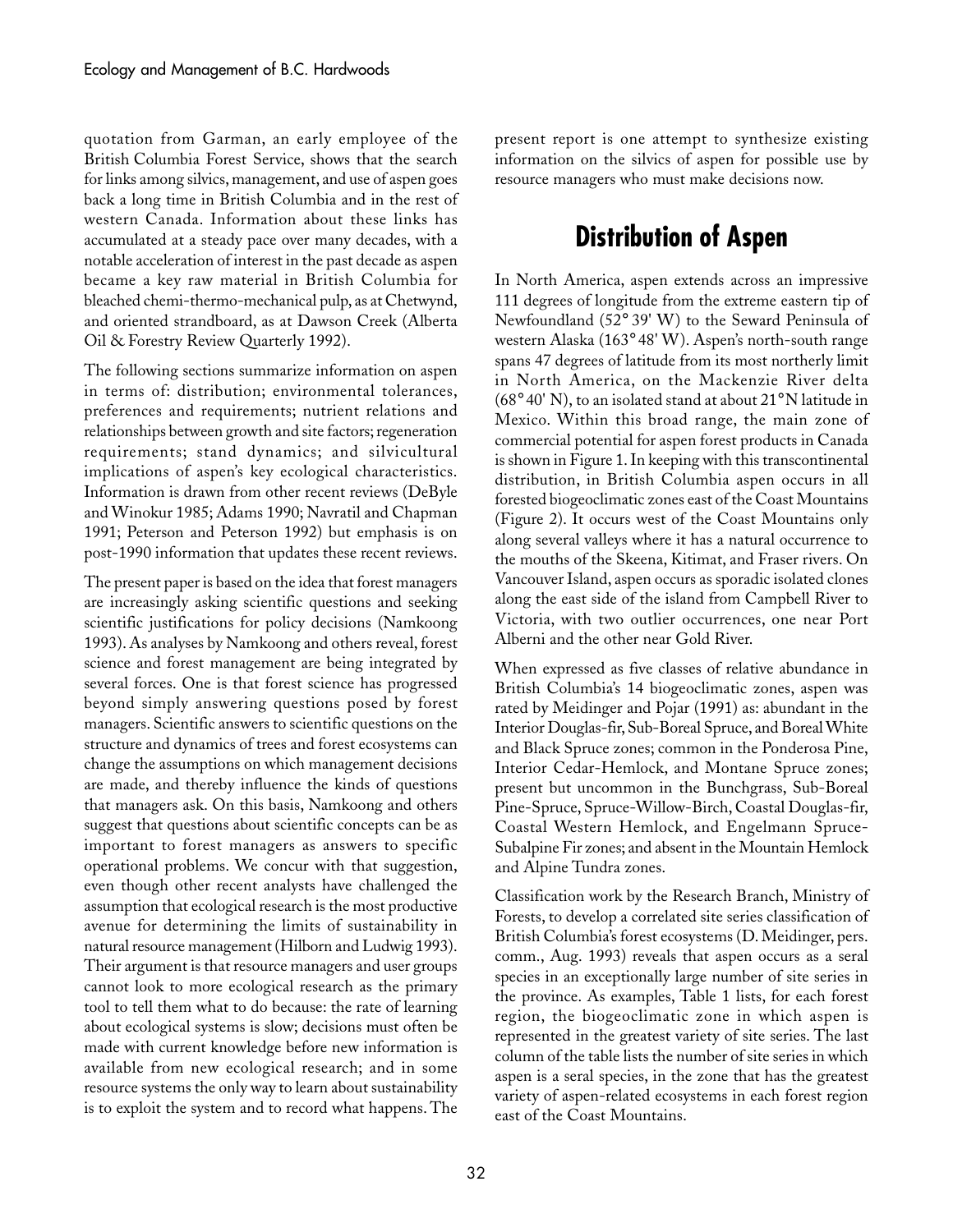

- Figure 1. The main zone of commercial potential for aspen forest products in Canada extends from southeastern Manitoba to northeastern British Columbia. Figure courtesy of Canadian Forest Service, Edmonton, based on information mapped by Fitzpatrick and Stewart (1968).
- Table 1. The biogeoclimatic zones in which aspen is represented in the greatest variety of␣ site␣ series, for each forest region in British␣ Columbia

| Forest<br>region | Biogeoclimatic zone within No. of<br>forest region where aspen site series<br>occurs in the greatest variety<br>of site series | with<br>aspen |
|------------------|--------------------------------------------------------------------------------------------------------------------------------|---------------|
| Cariboo          | Interior Douglas-fir                                                                                                           | 21            |
| Prince Rupert    | Interior Cedar-Hemlock                                                                                                         | 22            |
| Kamloops         | Interior Cedar-Hemlock                                                                                                         | 24            |
| Nelson           | Interior Cedar-Hemlock                                                                                                         | 24            |
| Prince George    | Sub-Boreal Spruce                                                                                                              | 52            |

## **Aspen's Environmental Tolerances, Preferences, and Requirements**

The guidelines recently prepared by the Silviculture Interpretations Working Group (1993) provide a concise tabular summary of selected silvical characteristics of British Columbia's main tree species, including aspen. From that data summary, aspen's characteristics are listed in Table 2.

Aspen tolerates a wide range of conditions but grows best in well drained, moist, loamy soils. Aspen will not grow in permanently saturated soils (MacKinnon et al. 1992). Table 3 provides a summary of site conditions associated with good or excellent aspen growth, derived from a broad geographic range of observations. Table 4 is a summary of statements from the literature to corroborate aspen's tolerance of a broad range of climatic, site, nutrient, and moisture conditions.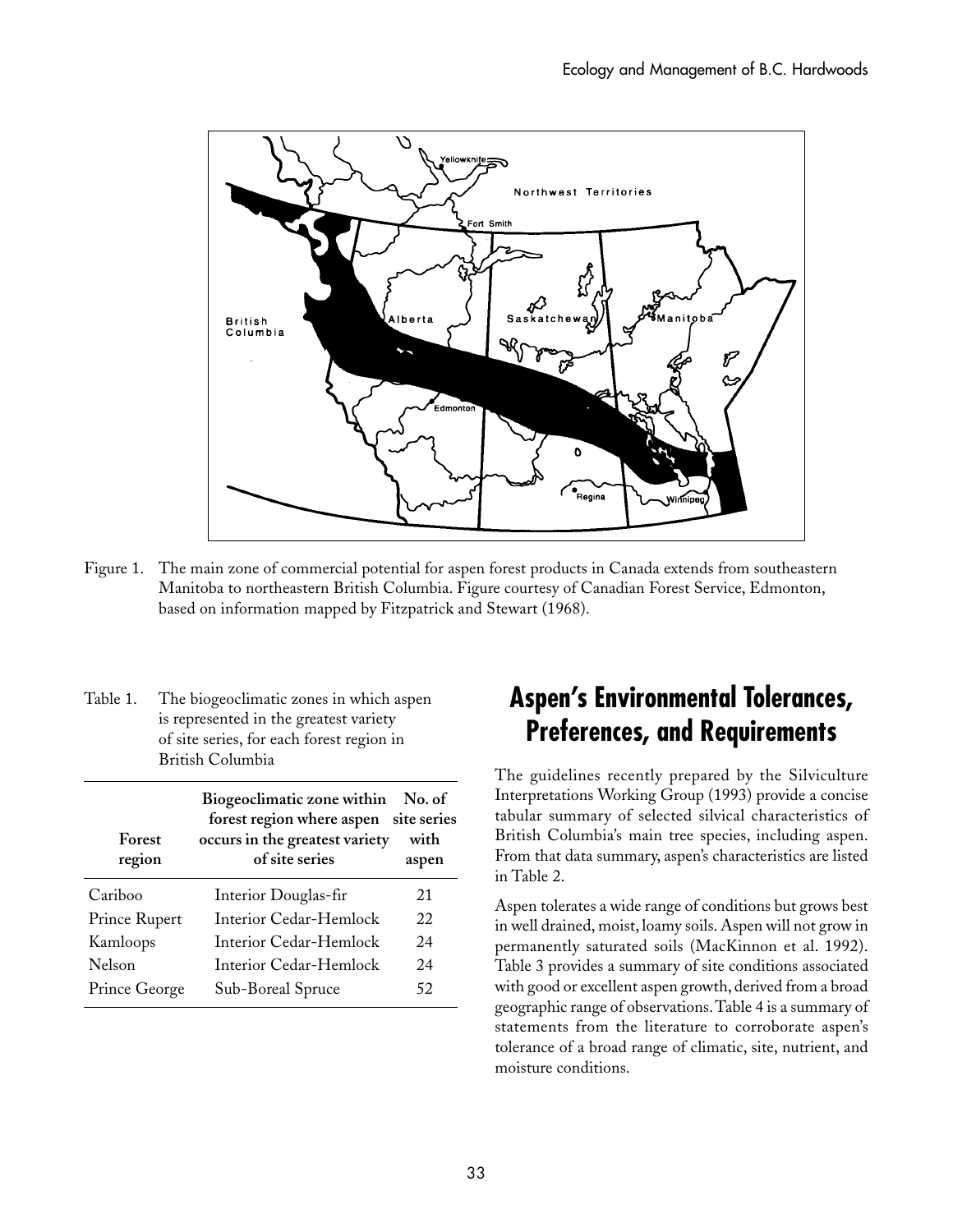

Figure 2. Natural distribution of aspen in British Columbia, as mapped by Krajina et al. 1982.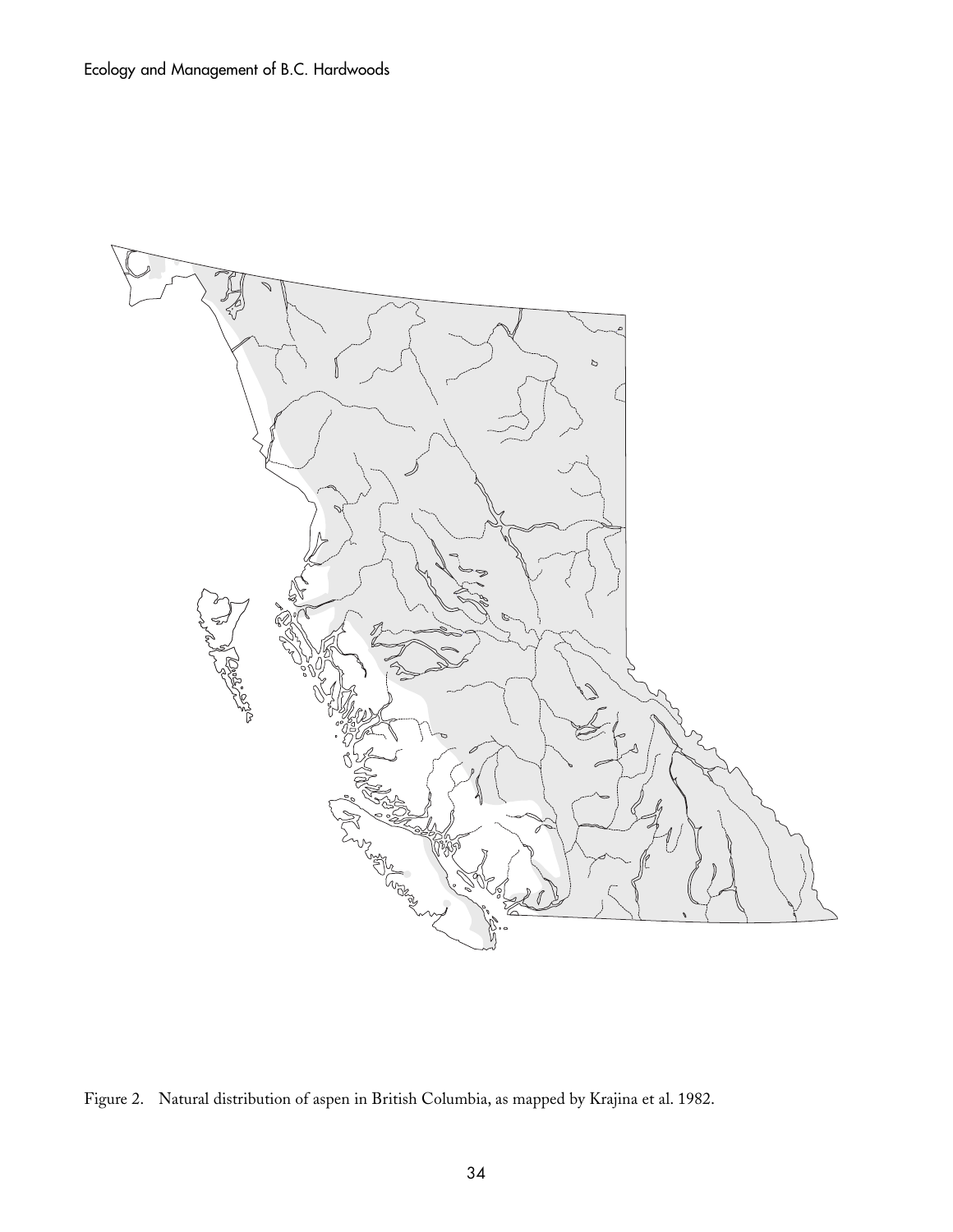| Distribution along soil moisture gradient: |               | Distribution along soil nutrient gradient:                     |               |  |
|--------------------------------------------|---------------|----------------------------------------------------------------|---------------|--|
| Very dry                                   | less frequent | Very poor                                                      | absent        |  |
| $_{\rm{Dry}}$                              | frequent      | Poor                                                           | less frequent |  |
| Fresh                                      | very frequent | Medium                                                         | frequent      |  |
| Moist                                      | very frequent | <b>Rich</b>                                                    | very frequent |  |
| Wet                                        | less frequent | Very rich                                                      | very frequent |  |
| Shade tolerance ranking:                   |               | Potential for natural regeneration:                            |               |  |
| Very shade tolerant                        |               | In the shade                                                   | low           |  |
| Shade tolerant                             |               | In the open                                                    | high          |  |
| Moderately shade tolerant                  | less frequent | Spatial requirements                                           | high          |  |
| Shade intolerant                           | frequent      |                                                                |               |  |
| Very shade intolerant                      | very frequent | Vegetative reproduction from root suckers and<br>stump sprouts |               |  |

Table 2. Selected silvical characteristics for aspen in British Columbia (Klinka et al. 1990; Silviculture Interpretations Working Group 1993)

Table 3. Sample descriptions of site conditions associated with good or excellent aspen growth

| Site characteristics                                                                                                                           | Location                           | Reference                                                 |
|------------------------------------------------------------------------------------------------------------------------------------------------|------------------------------------|-----------------------------------------------------------|
| Nutrient-rich substrates, especially calcium-rich soils derived<br>from limestone; hygric hygrotope and subeutrophic hygrotope                 | British Columbia                   | Krajina et al. 1982                                       |
| Water table between 1.0 and 2.5 m                                                                                                              | British Columbia                   | Haeussler et al. 1990                                     |
| Fresh to moist (good to moderate) soil moisture and sandy loam<br>or clay loam (not sand and clay) soil texture                                | Alberta, Saskatchewan,<br>Manitoba | Steneker 1976                                             |
| Soils with free lime or with high calcium content                                                                                              | Ontario                            | Heeney et al. 1980                                        |
| Silt or clay loams with a silt and clay content of 50-70% and a<br>fresh to very fresh moisture regime                                         | Lake States                        | Heeney et al. 1980                                        |
| Water table $0.7-2.0$ m below the surface                                                                                                      | Lake States                        | Fralish 1972; Stoeckler<br>1959; Wilde and<br>Pronin 1949 |
| Silt plus clay content in excess of 31% (percent of total cubic<br>volume in upper 1 m of soil) and depth to water table greater<br>than 60 cm | Lake States                        | Brinkman and<br>Roe 1975                                  |
| Porous, loamy, humic soil with an abundance of lime                                                                                            | Lake States                        | Zehngraff 1947                                            |
| Loam and silt loam soils on boulder clay or clayey moraine                                                                                     | Lake States                        | Kittredge and<br>Gevorkiantz 1929;<br>Kittredge 1938      |
| Loams with heavy (clayey) subsoil and moderately high water table Lake States                                                                  |                                    | Roe 1934, 1935                                            |
| Rich herbaceous vegetation                                                                                                                     | Lake States                        | Kittredge 1938;<br>Roe 1934                               |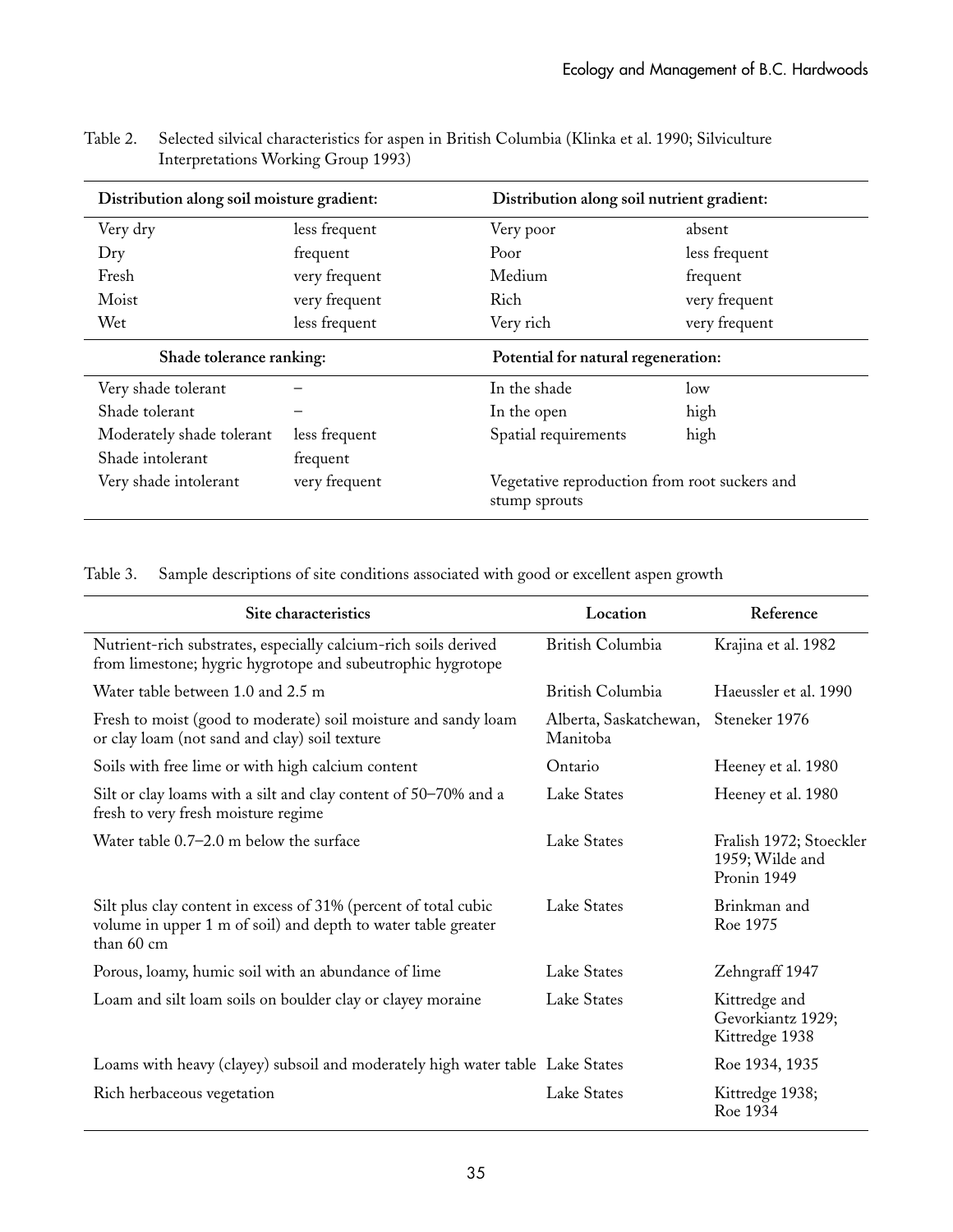| Table 4. Sample statements from the literature on aspen's tolerance regarding climatic, site, nutrient, and moisture |
|----------------------------------------------------------------------------------------------------------------------|
| conditions                                                                                                           |

| Condition                                                                                                                                                                 | Source                                |
|---------------------------------------------------------------------------------------------------------------------------------------------------------------------------|---------------------------------------|
| Aspen grows on soils with a wide range of soil fertility; good aspen<br>sites are characterized by a markedly high content of Ca, Mg, K, and N.                           | Fowells 1965; DeByle and Winokur 1985 |
| Soils that have free lime, or have an otherwise high content of Ca,<br>seem to produce the best aspen.                                                                    | Heeney et al. 1980                    |
| Aspen is best adapted to soils of intermediate to high pH; however,<br>it has also been recorded as a successional species on sandy areas where<br>soils are very acidic. | <b>Bell 1991</b>                      |
| Aspen is tolerant of sites ranging from xeric to hygric.                                                                                                                  | Haeussler et al. 1990                 |
| Soil moisture is the most important factor in aspen productivity because<br>this species has relatively poor stomatal control of water loss.                              | Davison et al. 1988                   |
| Aspen succeeds on dry sites despite relatively high transpiration rates,<br>probably because of its deep and extensive root system and low leaf area.                     | Sucoff 1982                           |
| Because of its rapid growth and high nutrient demand, aspen has an<br>important role in nutrient cycling.                                                                 | DeByle and Winokur 1985; Perala 1990  |
| Aspen's frost resistance is high, shade tolerance is low, and flood<br>resistance is very high; nutritional requirements are about as high as<br>those for white spruce.  | Krajina et al. 1982                   |

It is in relation to light that aspen has its most demanding requirements. Bell (1991), citing various other sources, described aspen's light requirements as follows: it is a shade intolerant species requiring full sunlight for survival and growth (Klinka et al. 1990); aspen cannot reproduce successfully under its own shade (Ohmann 1982); high light levels are required to stimulate production of root suckers and to ensure their continued, vigorous growth (Haeussler et al. 1990).

In relation to shade tolerance and relative preference along a soil moisture gradient, aspen's ranking relative to British Columbia's other main tree species is summarized in Table 5 from information compiled by Klinka et al. (1990).

If ranked in relation to British Columbia's 25 other main tree species, in terms of the soil nutrient gradient aspen is most frequent at the rich and very rich ends of the gradient, with the same ranking as grand fir, white spruce, western white pine, ponderosa pine, balsam poplar, black cottonwood, and red alder. Only bigleaf maple and Sitka spruce have a ranking higher than aspen at the very rich end of the soil nutrient gradient (Klinka et al. 1990). All of the province's other 17 tree species are ranked by Klinka and co-workers towards the poor end of the soil nutrient gradient relative to aspen's greatest frequency on rich and

very rich sites. Of these 17 species, western redcedar comes closest to aspen's preferences for rich and very rich sites, with jack pine and black spruce predominant at the very poor end of the soil gradient.

When tolerance to growing season frost is compared for British Columbia's 26 main tree species, aspen ranks in the high frost tolerance group of species, which also includes black cottonwood, balsam poplar, paper birch, mountain hemlock, tamarack, lodgepole pine, jack pine, whitebark pine, and black spruce (Silviculture Interpretations Working Group 1993).

## **Nutrient Relations and Relationships Between Growth and Site Factors**

The main nutrient relations for aspen are summarized in Table 6. Although there is abundant information on aspen's growth on naturally occurring sites of varying quality, it is instructive to note recent information on responses to human-induced site changes. Reed and Hyde (1991), and other earlier investigators, have noted the rise of water tables after aspen is harvested or burned. Elevated water tables reduce aspen suckering and sucker growth rates, in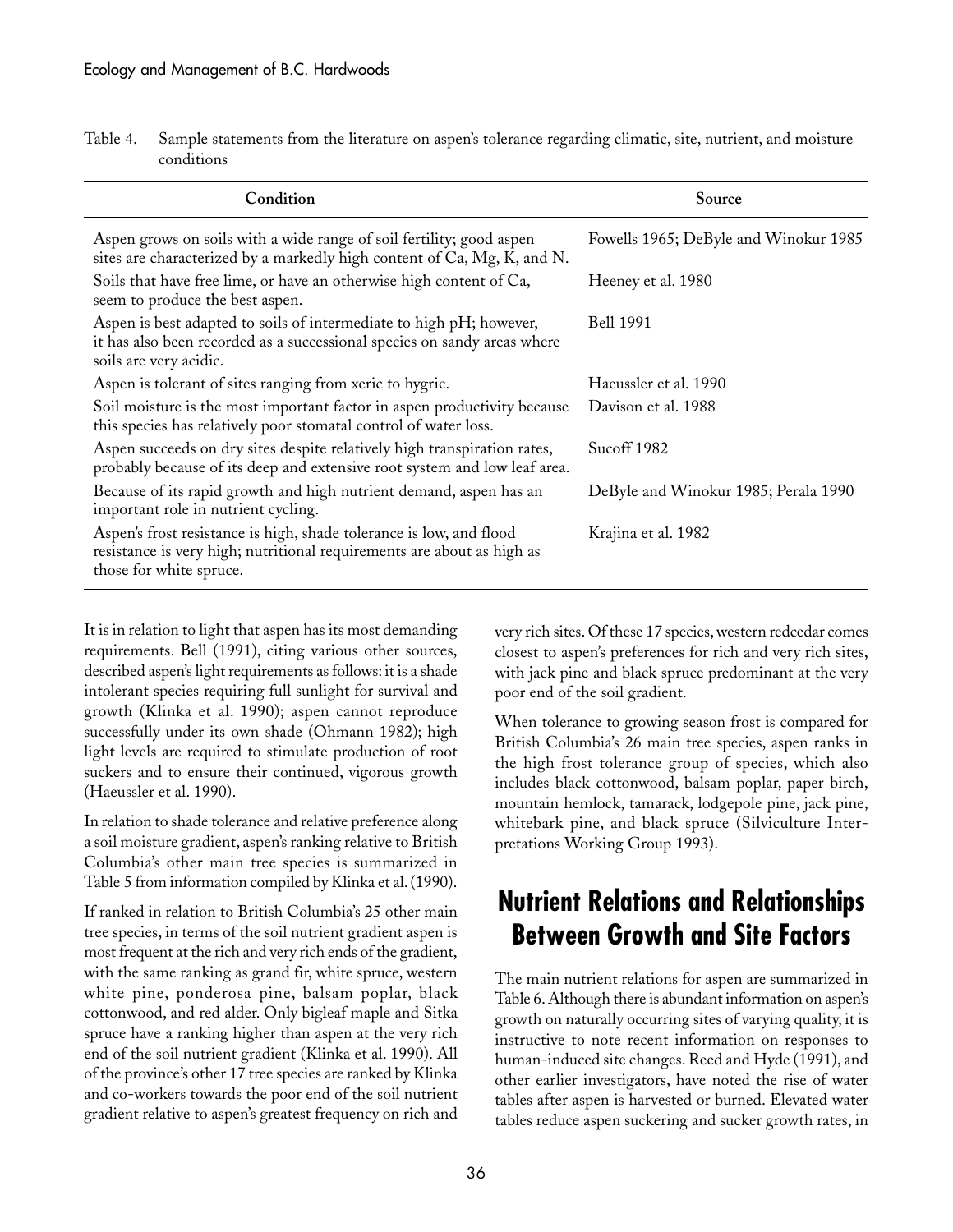Table 5. Relative ranking of aspen compared to British Columbia's 25 other main tree species in terms of shade tolerance and preferences along a soil moisture gradient. In the columns below species are listed in descending order from very shade tolerant to very shade intolerant, and from those with their greatest frequency on very dry sites to those with greatest frequency on wet sites (Klinka et al. 1990)

| Species more shade<br>tolerant than aspen                                                                                                                                                                                                    | Species preferring drier<br>sites than aspen                                                                                                                                                                  | Species preferring wetter<br>sites than aspen                                                                                                                           | Species less shade<br>tolerant than aspen                                                                                                                                                                                          |
|----------------------------------------------------------------------------------------------------------------------------------------------------------------------------------------------------------------------------------------------|---------------------------------------------------------------------------------------------------------------------------------------------------------------------------------------------------------------|-------------------------------------------------------------------------------------------------------------------------------------------------------------------------|------------------------------------------------------------------------------------------------------------------------------------------------------------------------------------------------------------------------------------|
| Pacific silver fir<br>western hemlock<br>subalpine fir<br>mountain hemlock<br>western redcedar<br>black spruce<br>Alaska yellow-cedar<br>grand fir<br>western white pine<br>Douglas-fir<br>white spruce<br>Engelmann spruce<br>bigleaf maple | ponderosa pine<br>limber pine<br>jack pine<br>subalpine larch<br>western larch<br>whitebark pine<br>lodgepole pine<br>Douglas-fir<br>paper birch<br>western hemlock<br>mountain hemlock<br>western white pine | lodgepole pine<br>red alder<br>limber pine<br>whitebark pine<br>western larch<br>subalpine larch<br>jack pine<br>balsam poplar<br>cottonwood<br>paper birch<br>tamarack | bigleaf maple<br>white spruce<br>Pacific silver fir<br>grand fir<br>Engelmann spruce<br>western redcedar<br>subalpine fir<br>Sitka spruce<br>red alder<br>Alaska yellow cedar<br>black spruce<br>balsam poplar<br>black cottonwood |
| Sitka spruce<br>ponderosa pine                                                                                                                                                                                                               |                                                                                                                                                                                                               |                                                                                                                                                                         | tamarack                                                                                                                                                                                                                           |

#### Table 6. Nutrient relations of aspen

- Aspen rapidly takes up large quantities of nutrients, which are stored in woody tissue, particularly bole bark and bole wood (Pastor␣ 1990; Ruark 1990).
- Aspen is adapted for rapid growth and high nutrient uptake early in stand development (Peterson and Peterson 1992).
- Aspen retains nutrients effectively within the ecosystem; leaching losses are minimal and decrease quickly after fire or clearcutting (Hendrickson et al. 1987; Pastor 1990; Ruark 1990).
- Carbohydrates are stored below ground in long-lived clonal root system, and the roots have high nutrient uptake rates (Tew 1970; Ruark and Bockheim 1987).
- Aspen functions as a nutrient pump (Corns 1989); aspen leaves have higher nutrient content than conifer needles on the same site (Young and Carpenter 1967; Troth et al. 1976).
- Aspen leaf decay rates are strongly influenced by temperature and less influenced by moisture (Taylor and Parkinson 1988). Decay of aspen's waxy leaves is faster when mixed with nitrogen-rich alder leaves (Lousier and Parkinson 1978; Taylor et al. 1989).
- A large proportion of litter decomposition (75% in one study) takes place between December and March at temperatures between 0° and -5° C (Coxson and Parkinson 1987).
- With its high nitrogen requirements aspen is very sensitive to nitrogen supply (Bonan 1993); because conifers are more efficient than deciduous species in their use of N, conifers rather than hardwoods (including aspen) tend to dominate on N-poor sites.
- Rates of forest floor decomposition and nutrient turnover are more rapid under aspen than under spruce (Perala and Alban 1982).
- There is greater biomass and litter fall of understory vegetation under aspen than under conifers, and greater stemflow in aspen than in spruce (Gordon 1981).
- More rapid breakdown of aspen and birch litter relative to conifers accounts for the shorter residence time of nutrients in mixedwood stands with a high proportion of hardwoods (Gordon 1981, 1983).
- Fertilization trials in aspen and birch in Alaska consistently showed growth response to N but not to P and K (Van Cleve and Oliver 1982; Van Cleve et al. 1983).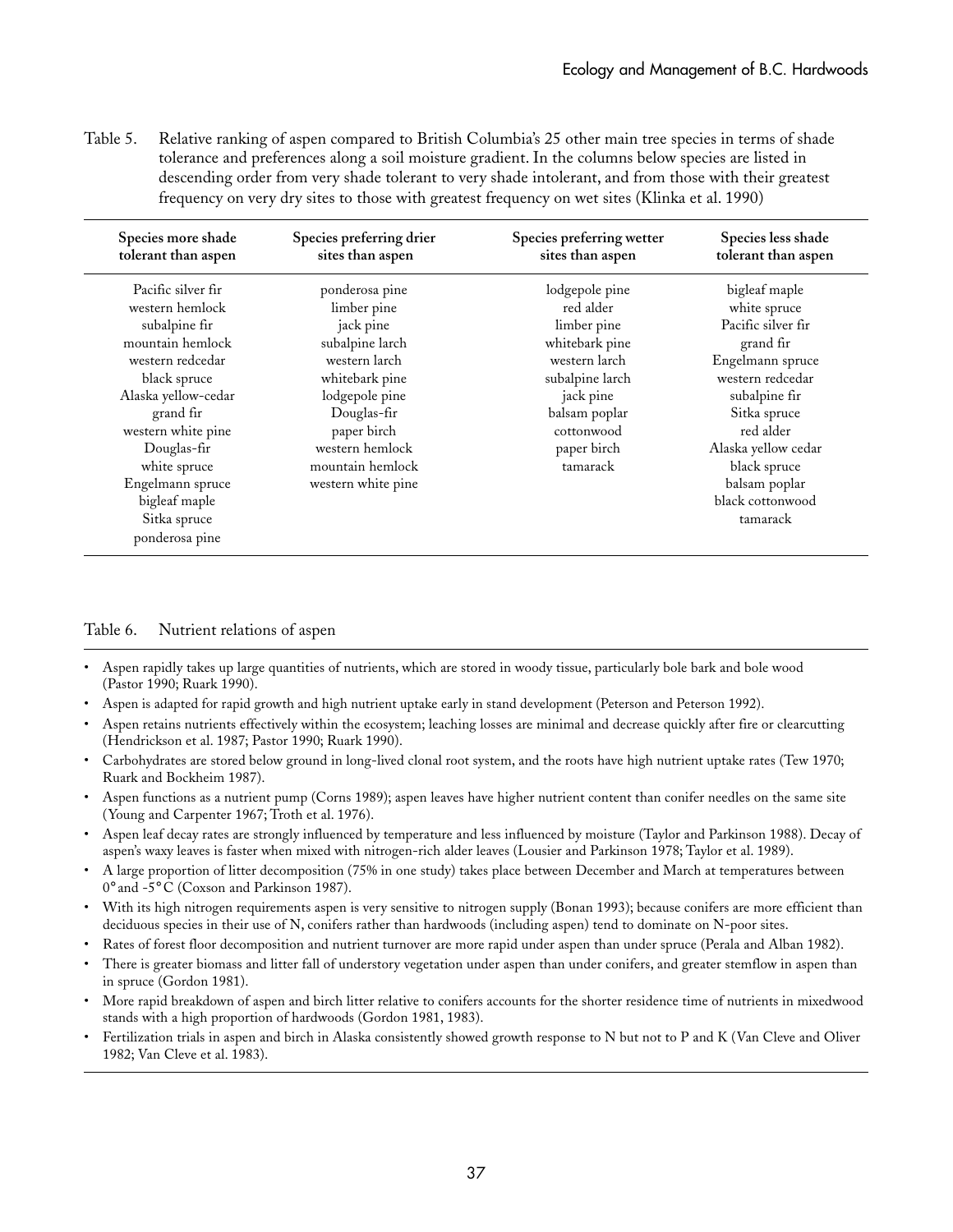extreme cases creating sites no longer productive for future tree crops. In general, aspen should not be harvested in depressional areas, with the uncut stands left to support wildlife habitat and forest biodiversity management objectives.

## **Regeneration Requirements**

For seed production, aspen has been reported to have a minimum seed-bearing age of 10–20 years compared to the following minimum seed-bearing ages for aspen's common boreal associates (Schopmeyer 1974): lodgepole pine, 5–10 years; balsam poplar, 8–10 years; black spruce, 10 years; paper birch, 15 years; and white spruce, 30␣ years.

The earliest known age of vegetative reproduction is the report by Farmer (1962) of a 1-year-old aspen seedling producing root suckers. Aspen's requirements for vegetative reproduction are well understood. Suckering is inhibited by auxin translocated to the roots from growing shoots and leaves, a phenomenon called apical dominance. Disturbances that damage, cut, or kill stems will reduce the flow of auxin into the clonal root system and will result in root sucker production (Schier 1981). For the present review, the most important point for an aspen silviculturist is that there are constraints to the regenerative capacity of aspen root systems, as summarized in Table 7.

## **Clone Size and Stand Dynamics**

One aspen clone at the south end of the Wasatch Mountains in Utah has been nominated as the most massive living organism in the world. Made up of about 47␣ 000 stems, this clone covers about 43 ha (106 ac). The clone is estimated to weigh 5.9 million kg, nearly 3 times heavier than the largest giant sequoia (Grant 1993). Along with large clone size goes potentially great clone age. There has been speculation that south of the limits of continental glaciation in the western United States some aspen clones may reach an age of many thousands of years. Grant suggested that with vegetative reproduction there is no botanical reason why aspen clones could not be essentially immortal.

For unknown reasons, clones tend to be much smaller in the boreal parts of aspen's range than they are in the southern Rocky Mountains. Some clones mapped by A.K. Hellum near Smith, Alberta, are shown in Figure 3,

ranging from only 35 stems in a small  $(266 \text{ m}^2)$  clone to 1002 stems in a 4900  $m^2$  clone. In Manitoba, studies have also shown most clones to be a fraction of 1 ha in area; in what may be an extreme example of small clones, Steneker (1973) observed an estimated 1000 clones/ha at one Manitoba study site.

One of aspen's most important silvical features is the rapid reduction in number of stems/ha as a result of natural mortality in the first few years of development in suckerorigin stands. The decline in numbers of suckers with age is shown for various published sources in Table 8. Typically, the least vigorous suckers die during the first 1 or 2 years. Competition reduces most clumps of suckers to a single stem by the fifth to tenth year after cutting (Turlo 1963). There is a wide range of acceptable early stand densities for sucker-origin aspen. One reason may be the tendency for stands to end up with a relatively similar density, in the range of 20 000-25 000 stems/ha by approximately age 6, whether sucker density the first year after harvesting is as low as 44␣ 000 or as high as 225␣ 000 stems/ha  $(Table 8)$ .

## **A Synopsis of Some Key Findings from the 1991–1993 Aspen Silvics Literature**

To avoid a long review article, this section focuses on a tabular summary of highlights from the 1991–1993 literature relating to aspen silvics and silviculture (Table 9). The paragraph below selects one example from this list of recent findings, dealing with relations between intensity of forest tent caterpillar outbreaks and the amount of forest edge created by harvesting. This example, out of many that could have been selected from Table 9, stresses that specific advances in our knowledge of ecosystem processes involving aspen can change the way we plan the management and silvicultural manipulation of the aspen resource.

The example selected is recent evidence from Roland (1993) that increased clearing and fragmentation of boreal forests, by forest harvesting or clearing for agriculture, may be contributing to increasing severity of outbreaks of aspen's main defoliator, forest tent caterpillar (*Malacosoma disstria* Hübner). The observation that outbreaks are of longer duration in areas that have high structural heterogeneity, expressed as km of forest edge per  $km^2$ , is thought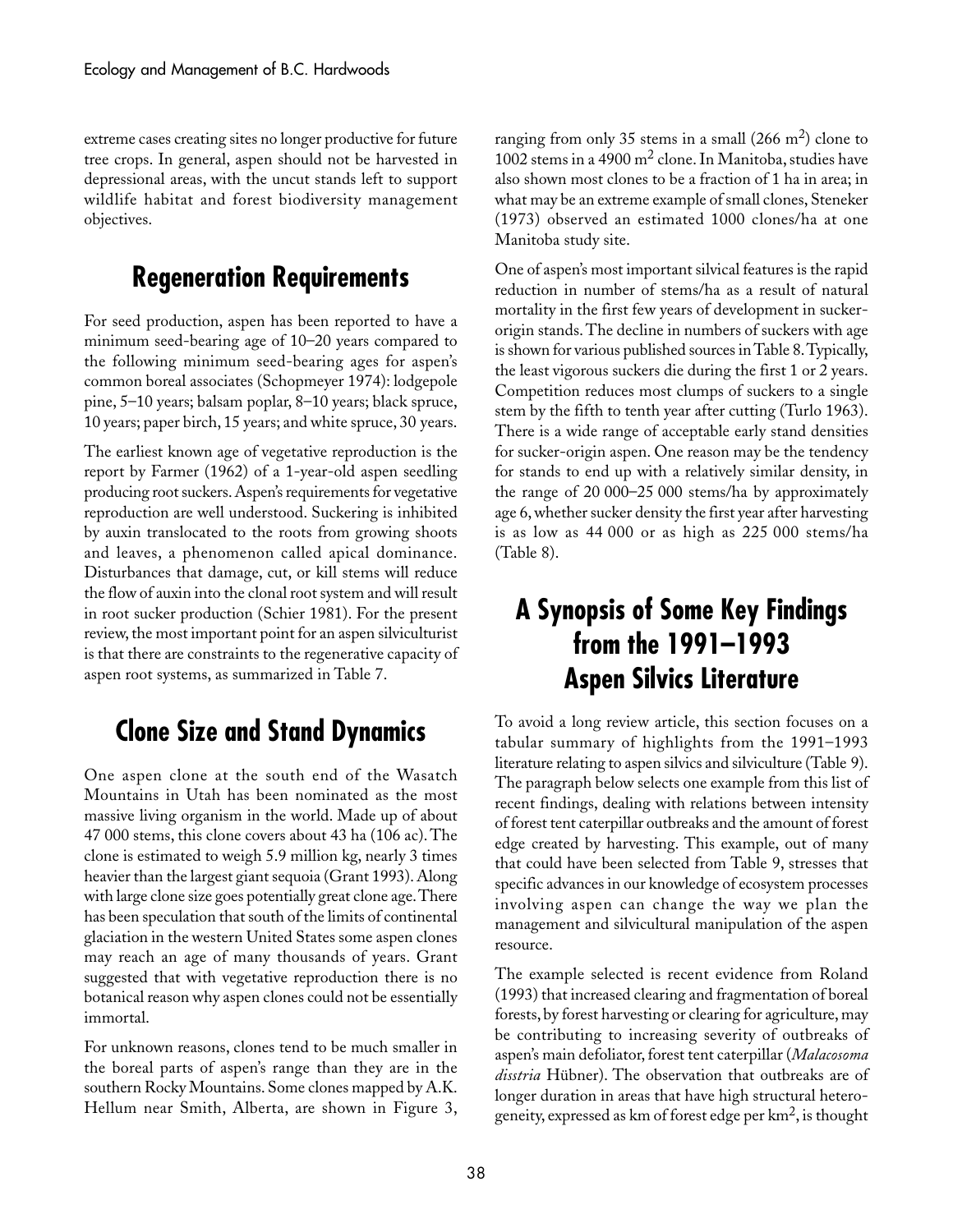|           | Condition                                                                                                                                                                                                                                                                      | Reference                                               |
|-----------|--------------------------------------------------------------------------------------------------------------------------------------------------------------------------------------------------------------------------------------------------------------------------------|---------------------------------------------------------|
| $\bullet$ | Regenerative capacity of aspen roots is not unlimited; carbohydrate<br>reserves can be exhausted by grazing, repeated cropping or killing<br>of sucker stands, or insect defoliation.                                                                                          | Perala 1990                                             |
| $\bullet$ | Repeated spring burns eventually cause significant reduction in<br>sucker density.                                                                                                                                                                                             | Buckman and Blankenship 1965                            |
| $\bullet$ | Suckering is inhibited when soil temperature is less than 15°C in<br>the soil depth (7-12 cm) where most sucker-producing roots occur.                                                                                                                                         | Maini 1967; Navratil 1996                               |
| $\bullet$ | Multiple effects of partial cutting and competition from hazel and<br>alder can limit sucker production.                                                                                                                                                                       | Doucet 1989                                             |
| $\bullet$ | Inhibiting effect of low soil temperature can reduce suckering<br>capacity of aspen.                                                                                                                                                                                           | Peterson et al. 1989b; Navratil 1991                    |
|           | • Thick duff layer, dense shrubs and grass, especially Calamagrostis,<br>can delay soil warm-up and aspen regeneration.                                                                                                                                                        | Hogg and Lieffers 1990                                  |
| $\bullet$ | Summer harvest may reduce the number and vigor of suckers<br>when root carbohydrate reserves are lower.                                                                                                                                                                        | Schier et al. 1985; Bates et al. 1990;<br>Navratil 1991 |
| $\bullet$ | Disturbance and compaction from skid trails and landings, and<br>interrupted drainage in harvested areas can limit sucker production.                                                                                                                                          | Expert Panel on Forest Management in<br>Alberta 1990    |
|           | Harvesting impacts resulting in soil compaction and increased<br>bulk density, especially in wet soils, and damage to aspen roots<br>can restrict aspen regeneration.                                                                                                          | Zasada and Tappeiner 1969;<br>Shepperd 1993             |
| $\bullet$ | Often on the most productive boreal mixedwood sites aspen<br>regeneration can be inhibited by invasion of alder and willow, a<br>thick duff layer, a rise in water table after harvest, low soil<br>temperature, increase in balsam poplar competition, or soil<br>compaction. | Navratil et al. 1991                                    |
| $\bullet$ | Aspen roots have low tolerance for high soil moisture content;<br>waterlogging after harvest can reduce suckering.                                                                                                                                                             | Yang and Fry 1981; Bates et al. 1990                    |
| $\bullet$ | Soil compaction, root disturbance, excessive soil moisture, and<br>reduced carbohydrate levels resulting from harvesting impacts are<br>all important constraints for aspen regeneration.                                                                                      | Kabzems 1996                                            |

#### Table 7. Limitations on the regenerative capacity of aspen

#### Table 8. Number of aspen suckers per hectare in relation to age

|                                                                     | Age (years)       |        |                   |                         |               |        |        |        |      |      |      |
|---------------------------------------------------------------------|-------------------|--------|-------------------|-------------------------|---------------|--------|--------|--------|------|------|------|
| Reference (location)                                                |                   | 2      | 3                 | 4                       | 5             | 6      | 7      | 8      | 9    | 10   | 17   |
| Crouch 1983 (Colorado)                                              | 76 758            | 74 198 | 55 285            |                         | 36 176 24 513 | 20 707 | 17816  |        |      |      |      |
| Crouch 1981 (Colorado)                                              |                   |        |                   |                         | -             | 18 021 | 13 135 | 10 959 | 7455 | 6417 |      |
| Perala 1984 (Minnesota)                                             | 128 045           | 91 095 | 63 765            | 43 5 10                 | 29 790        | 22 005 | 16 190 |        |      |      |      |
| Weingartner 1980 (Ontario)                                          | 46 800            | 41 400 | 31 400            |                         |               |        |        |        |      |      |      |
| Pollard 1971 (Ontario)                                              |                   |        | $\qquad \qquad -$ | 31 000                  | 29 000        | 26 000 | 22 000 |        |      |      |      |
| Bella 1986 (Saskatchewan)                                           | 74 000            | 59 000 | 48 000            | 47 000                  | 38 000        | 27 000 |        |        |      |      | 9000 |
| Steneker 1976 (prairie prov.)                                       | 225 000           |        | 162 000 130 000   | 85 000                  | 50 000        |        |        |        |      |      |      |
| Steneker 1976 (prairie prov.)                                       | 44 000            | 40 000 | 35 000            | 33 000                  | 29 000        | 21 000 |        |        |      |      |      |
| Bella and DeFranceschi 1980<br>(highest density class, Alta./Sask.) | $\qquad \qquad -$ |        |                   | 280 000 190 000 125 000 | 80 000        |        |        |        |      |      |      |
| Bella and DeFranceschi 1980<br>(lowest density class, Alta./Sask.)  | $\qquad \qquad -$ |        | 160 000 110 000   | 75 000                  | 50 000        |        |        |        |      |      |      |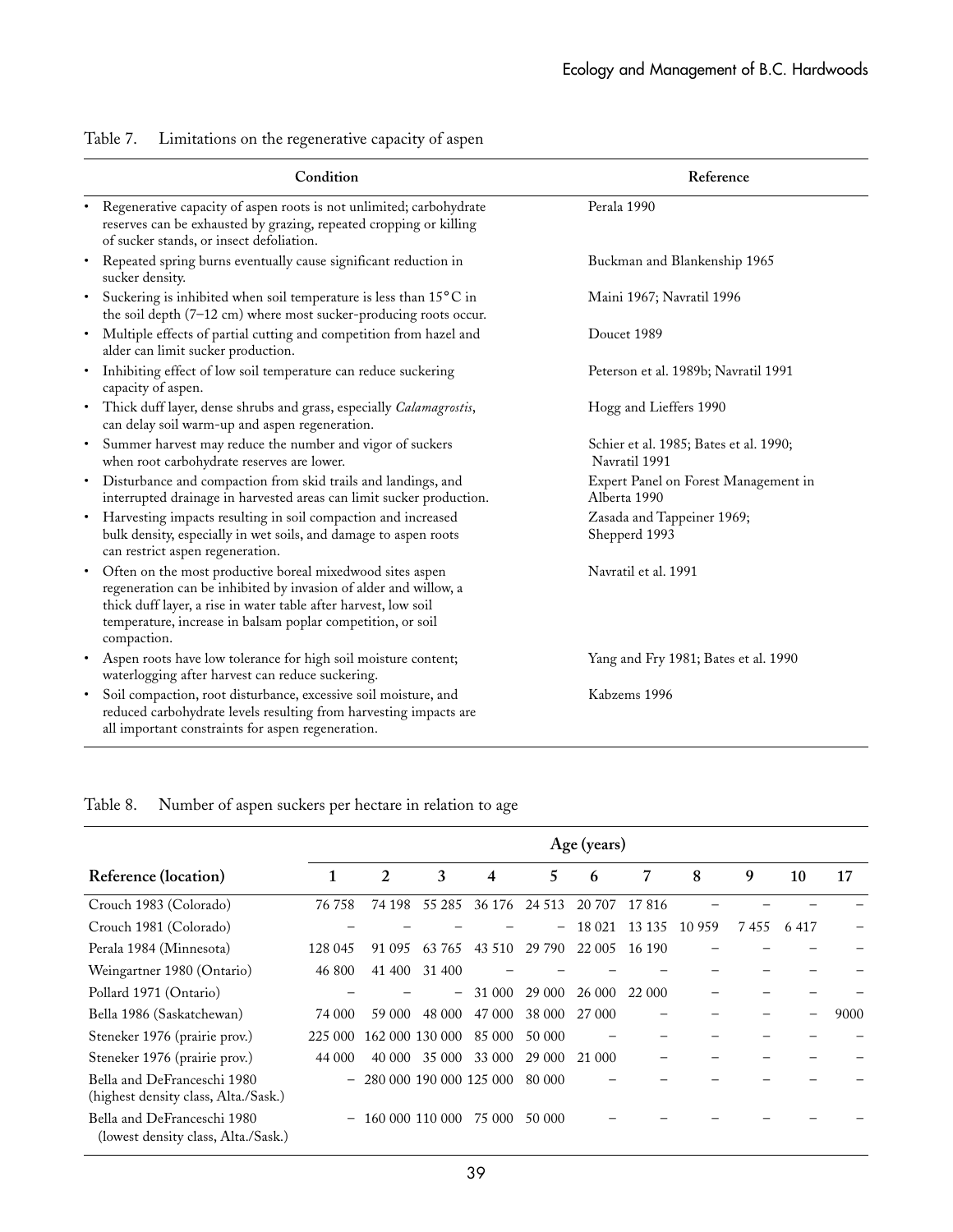Table 9. Highlights from the 1991–1993 literature relating to aspen silvics and silviculture

- Aspen clones can achieve a biomass greater than any other species on earth (Grant 1993); one 47 000 stem clone in Utah occupies 43 ha and has an estimated biomass of 5.9 million kg, three times larger than the largest giant sequoia and equivalent in weight to over 100 000 sheep.
- Aspen clones may have a longevity greater than the thousands of years previously suspected (Grant 1993) possibly, as with *Sphagnum*, being essentially immortal.
- Natural establishment of aspen seedlings has recently been documented at 925 to 2708 seedlings per hectare in topographic depressions; in riparian zones burned down to mineral soil seedling densities as high as 11.5 million seedlings per hectare have been recorded (Kay 1993).
- Aspen sucker regeneration after clearcutting is not automatically guaranteed, especially on landings and fellerbuncher skidroads where soil compaction occurs (Reed and Hyde 1991; Shepperd 1993). Bulk density increases are known to persist for at least 12 years (Shepperd 1993).
- Root damage by compaction from logging activities can occur without apparent disruption of the soil profile (Shepperd 1993), especially to fine roots and roots in saturated soils.
- Post-treatment assessment to determine the effectiveness of pre-harvest aspen control using hack and squirt and girdling to reduce post-harvest suckering found that no one treatment gave a significant reduction in sucker density in the year four assessment (Bancroft 1993).
- Species richness, total abundance, and species diversity of breeding birds increase with increasing age of successional stage of aspen (Pojar 1993).
- Avian communities of old aspen stands are distinct from and more diverse than those of younger aspen stands (Nietfield and Stelfox 1993).
- Large deciduous trees increase vegetation diversity and are important to a wide range of birds during summer breeding, and large dead hardwoods are an important source of snags (Klenner 1991).
- Some terrestrial vertebrates that require or use live hardwoods or hardwood habitats include: Red-naped Sapsucker; Western Kingbird; American Redstart; Ruby-crowned Kinglet; Lewis' Woodpecker; Barred Owl; Eastern Kingbird; Nashville Warbler; Cedar Waxwing; Downy Woodpecker; snowshoe hare; beaver; moose; and white-tailed deer (Klenner and Kremsater 1993).
- Unanswered decay questions centre on whether aspen originating from cutovers are more defective than their parent stands (Basham 1992).
- There have been large over-estimates of the extent of stem decay in aspen because researchers have not differentiated between stain and decay and have referred to both as decay or rot (Basham 1991).
- One of the major difficulties encountered with decay studies is the definition of what is decay, incipient decay, and stain. For example, large woody galls are found on aspen stems but little decay or stain is found in stems that have black galls (Mallett 1992).
- Research to assess whether aspen aids in establishment of white spruce indicated that in northeastern British Columbia temperature and moisture ameliorations during white spruce germination are the most likely benefits of aspen canopies (Kabzems and Lousier 1992).
- Annual photosynthesis and total maintenance respiration are greater for aspen than for white spruce (Hunt and Running 1992).
- After 3–4 years of severe defoliation by forest tent caterpillar, radial growth of aspen drops significantly, and growth may not recover to expected levels for 2–3 years after defoliation ceases (summarized by Moody and Amirault 1992).
- Increased fragmentation of boreal forests, either by harvesting or clearing for agriculture, may be contributing to increasing severity of outbreaks of aspen's main defoliator, forest tent caterpillar (Roland 1993).
- Plant communities under aspen overstory are remarkably similar, from Alaska through Alberta to eastern Canada (La Roi 1992).

(continued)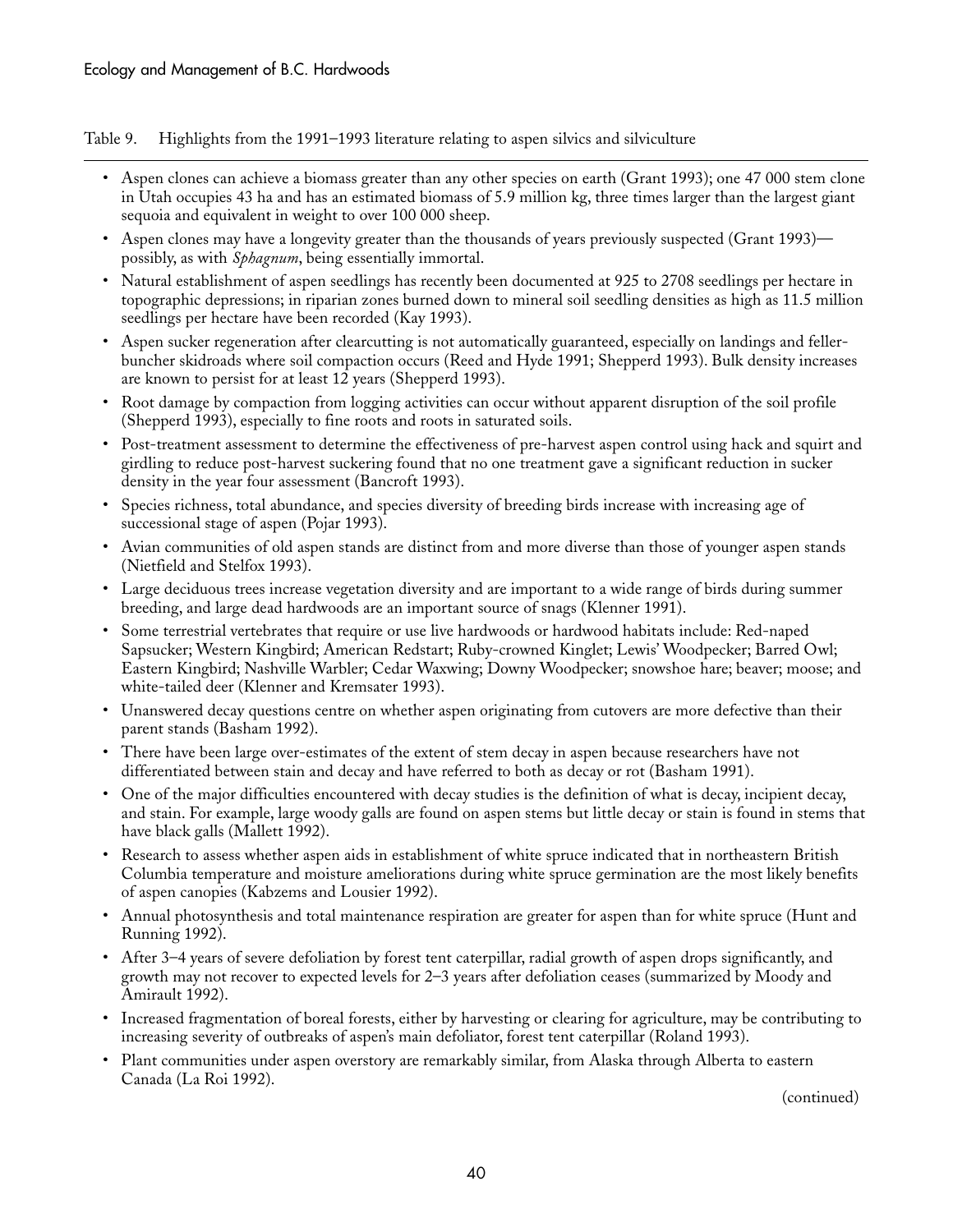Table 9. Highlights from the 1991–1993 literature relating to aspen silvics and silviculture (continued)

- After harvesting, more than 98% of the aspen stems recorded in the first 6 years were established in the first growing season after cutting (Krasny and Johnson 1992).
- There is evidence that clonal connections between young aspen stems may play a role in speeding up the selfthinning process (Krasny and Johnson 1992).
- After a fire, vigorous aspen regeneration by root suckering is normal, due to the combined effect of two conditions: the reduction of apical dominance to a minimum; and increased soil temperatures. However, there are exceptions; suckering may be limited where: the rooting zone remains cool after the fire as a result of a moist duff layer; sap flow had been initiated before and during the burning period; and root carbohydrate reserves may have been inadequate to promote suckering late in the growing season (Quintilio et al. 1991).
- Thinning of aspen is not taken seriously, but in the Lake States thinning could shorten rotations for the purpose of production of aspen pulpwood and mitigate the imbalance of age classes in that region (Perala 1991).
- When researchers suggest thinning in aspen it is often in relation to mixedwood stand development; for example, Weingartner (1991) suggested that precommercial thinning of aspen may be required to maintain or enhance stand vigour early in the rotation. In boreal mixedwoods, this early release can increase the coniferous component or accelerate the growth of planted conifers, and can also maintain the value of the stand for wildlife habitat.
- Management techniques that work *with* rather than *against* nature will permit advantageous use of aspen's ease of regeneration, rapid growth, and early maturation; this is especially important because in Canada aspen comprises 80% of the total merchantable *Populus* standing timber (Morley and Balatinecz 1993).
- There are many agents or processes that cause decay and stain in aspen, all of which have complex interactions within the ecosystem. Decay fungi, particularly *Phellinus tremulae*, are as much a part of aspen ecosystems as are the aspen hosts. Therefore, the search for one or a few factors that are strongly correlated with stain and decay is impaired by these interactions (Lewis 1996).
- Although foliar pathogens such as *Venturia macularis* and *Melampsora medusae* are commonly encountered in aspen, they usually affectonly young stands or suppressed trees. *Phellinus tremulae* remains as aspen's most damaging heart rot. *Hypoxylon mammatum*, which causes high levels of stand damage elsewhere in North America, is infrequent in British Columbia aspen stands. Two canker pathogens, *Encoelia pruinosa* and *Valsa sordida*, and two root and butt pathogens, *Armillaria sinapina* and *Bjerkandera adusta*, require more documentation of their significance for aspen management in British Columbia (Callan 1996).

to be related to the effect of habitat structure on the virus and parasitic fly that are the main causes of decline in tent caterpillar populations. Fragmented aspen stands may limit dispersal of parasites and/or transmission of pathogens of tent caterpillar. Roland (1993) suggested that the resulting pockets of high host density, relatively free of tent caterpillar's natural enemies, serve as local sources of dispersing moths. This process could allow rapid increase during the early phase of a tent caterpillar outbreak, and it could also keep mean densities of tent caterpillar high when populations are declining in unfragmented forest areas. Small aspen stands, located within continuous forest dominated by non-host tree species, could also isolate caterpillar populations, limit movement of natural enemies, and prolong caterpillar outbreaks. However, differences

in duration of outbreaks were more strongly positively correlated with the amount of stand edge than with the overall amount of aspen present per unit area of boreal mixedwood forest. In addition to the role that natural enemies may have in tent caterpillar's greater outbreak duration in areas of greater forest edge per unit land area, another biological phenomenon is suspected, which is that many lepidopteran insects lay more eggs along edges of host plant patches than in the interior of patches. Bands of high host abundance along boreal mixedwood stand edges could act as local sources to maintain high regional tent caterpillar densities for several years beyond the collapse of outbreaks in more continuous forests.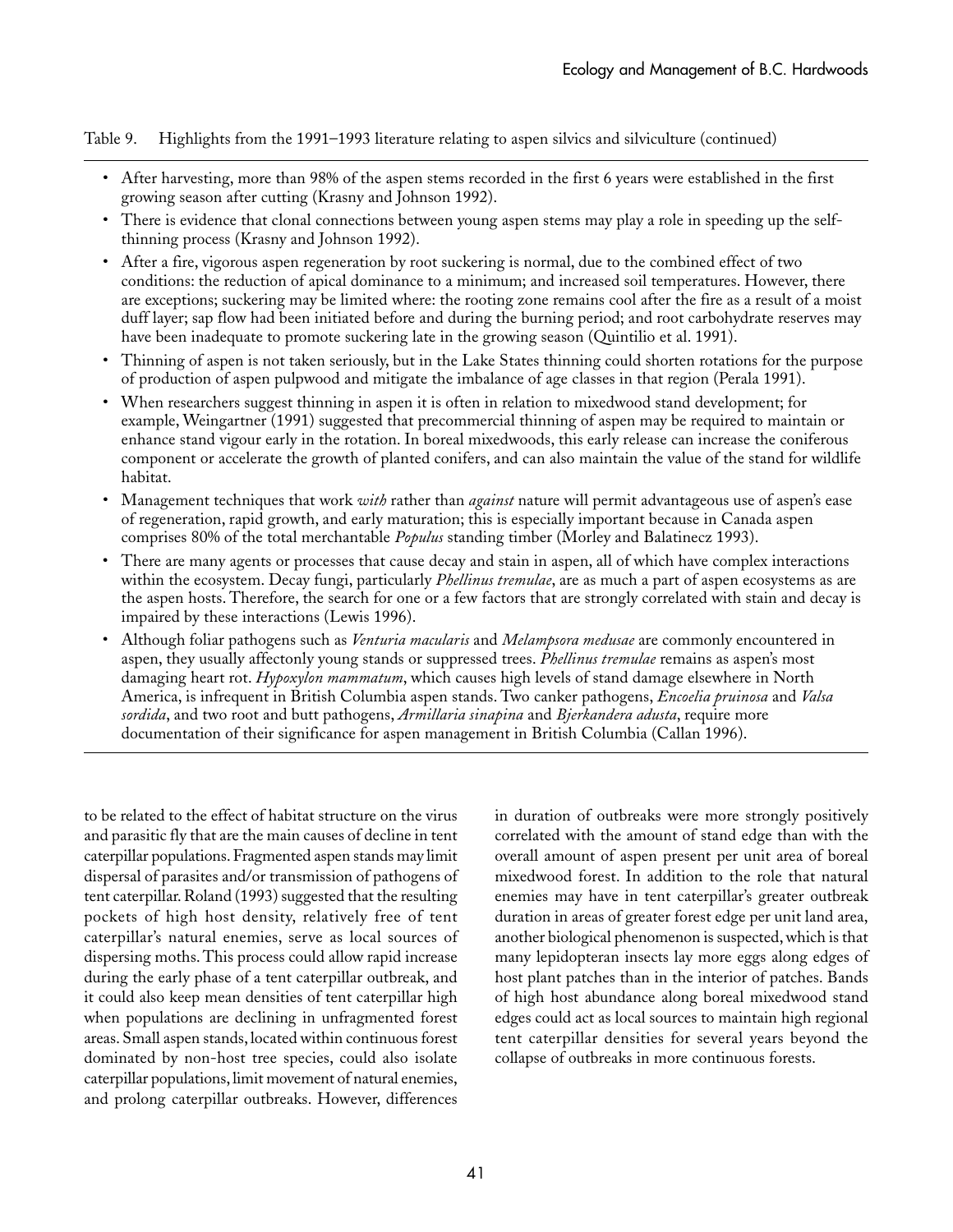## **Silvicultural Implications of Aspen's Key Ecological Characteristics**

A key feature of aspen's silviculture is that regeneration techniques require a focus on management and protection of clonal root systems. An example of clone distribution is shown in Figure 3. There are some important features of aspen's biomass accumulation rates and production structure during early development of sucker stands that also distinguish aspen from its companion conifer species. The first is aspen's very rapid early height growth compared to white spruce. Figure 4 provides comparative data from Alberta, with aspen over 6 m at age 10 and natural seedlings of white spruce averaging less than 1 m tall at age 10. Aspen is but one of three barriers that white spruce natural regeneration must overcome to be free-growing. The three barriers are shown in Figure 4 as A (aspen competition barrier for white spruce seedlings at about 2.5 m before spruce is free growing above the aspen), snowshoe hare browsing of white spruce up to about 1.8 m of spruce seedling height (barrier B), and barrier C, *Calamagrostis* competition for spruce up to the average height of *Calamagrostis* (about 1.2 m).

Another important feature of aspen's early growth is the exceptionally high absolute amount of foliage biomass in young stands. Figure 5 is a composite of various data sources and shows some Alberta aspen stands under 20␣ years of age that support over 12 t/ha of foliage dry weight compared to 5 t/ha or less in aspen stands over 50␣ years of age. Expressed another way, foliage biomass as a percent of stem wood biomass is very high in stands under 35 years of age compared to stands 40 years or older (Figure␣ 6). These production structure data indicate the magnitude of aspen's well documented early growth rates, involving a large photosynthetic factory (leaf biomass) relative to total above-ground standing crop. The large amount of foliage per unit land area in young aspen stands is an important aspect of browse production for wildlife that feed on aspen foliage and succulent young twigs.

For the concluding section of the paper, it is helpful to summarize some of the main silvical differences between aspen and conifers (Table 10), with items listed in no intended order of importance. Original sources of information for Table 10 can be found in references contained in earlier tables of this paper, or in more comprehensive reviews such as Peterson and Peterson (1992).



Figure 3. Example of clone distribution, ranging from 35 to 1002 stems per clone, in a study near Smith, Alberta. Figure courtesy of Canadian Forest Service, Edmonton.

Table 10 summarizes the main silvicultural implications of aspen's key characteristics. In addition to the items listed in Table 10, several examples of little discussed aspects of aspen silviculture deserve mention. The first example is the increasing realization that there are cases of less than satisfactory aspen regeneration following disturbance. In areas of commercial aspen harvesting near Hudson Bay, Saskatchewan, aerial photographs that spanned 30 years were examined by Reed and Hyde (1991) to determine: the effect of aspen parent stand conditions on postdisturbance regeneration levels; effect of site on aspen regeneration levels; density and distribution of aspen suckers on burned and cutover sites; impact on density and distribution of aspen suckers from the effect of increased level of the ground water table, soil compaction on skid trails, or damage to the root zone of the parent stand; and effect of season of harvest on subsequent density and distribution of regenerating suckers. Key findings of this study were that: well-stocked regeneration of aspen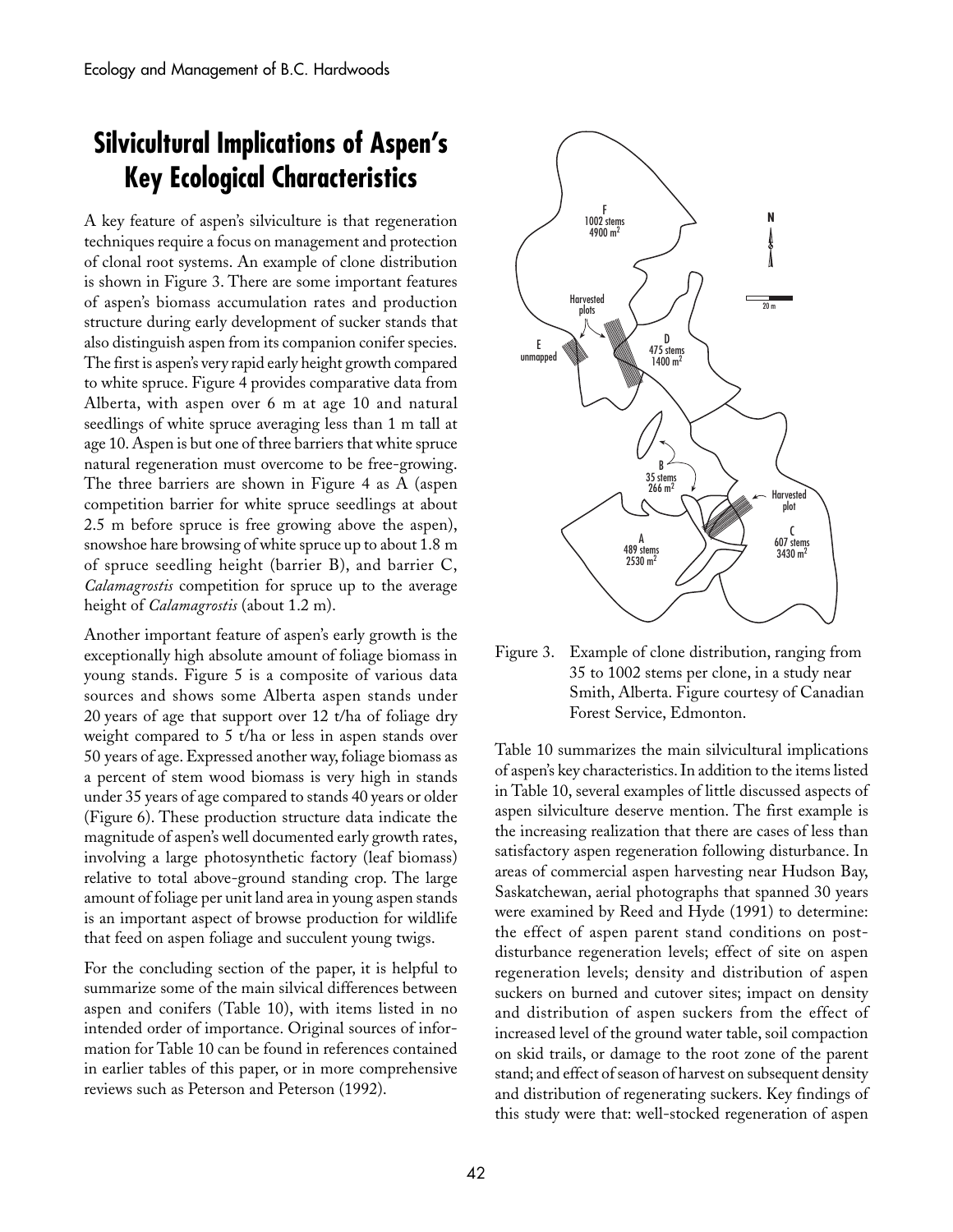

Figure 4. Height of Alberta and Saskatchewan aspen suckers and wild seedlings of white spruce in Alberta during the first 10 years of mixed– wood stand development. White spruce does not respond to a single treatment for release from aspen until the spruce is at least 2.4 m tall (barrier A); browsing by snowshoe hare is significant until white spruce seedlings are approximately 2 m tall (barrier B); competition from *Calamagrostis canadensis* is significant until spruce exceeds the maximum height (1.2 m) of *Calamagrostis* (barrier C). Data sources for this graph are identified in Peterson (1988). Figure courtesy of Canadian Forest Service, Edmonton.

occurs after clearcutting hardwood, but reduced stocking levels result when residuals were left; depressional areas that are harvested lead to an increase in the non-productive land base; and hardwood regeneration stocking levels on burned areas do not appear to maintain stocking levels comparable to clear cutovers on similar sites, possibly because of raised water tables and greater root damage on burned areas compared to clearcuts. Where hardwoods were clearcut, natural regeneration of aspen was good to excellent; where a residual crown closure of 10–30% was left, natural aspen regeneration was very uneven and

**Foliage biomass (t/ha)**



Figure 5. High foliage biomass (t/ha dry weight) in young aspen stands, based mainly on Canadian Forest Service data from ENFOR Project P-205 in north-central Alberta (Peterson et al.). For comparison, other evidence of very high foliage standing crop is shown by data from: Pollard (1971) for Petawawa, Ontario; Zavitkovski (1976) for a *Populus tristis* plantation near Rhinelander, Wisconsin; Bella and DeFranceschi (1980) for 2–5 year aspen stands in Alberta and Saskatchewan; and Peterson et al. (1982) for dense aspen stands in Alberta and Saskatchewan.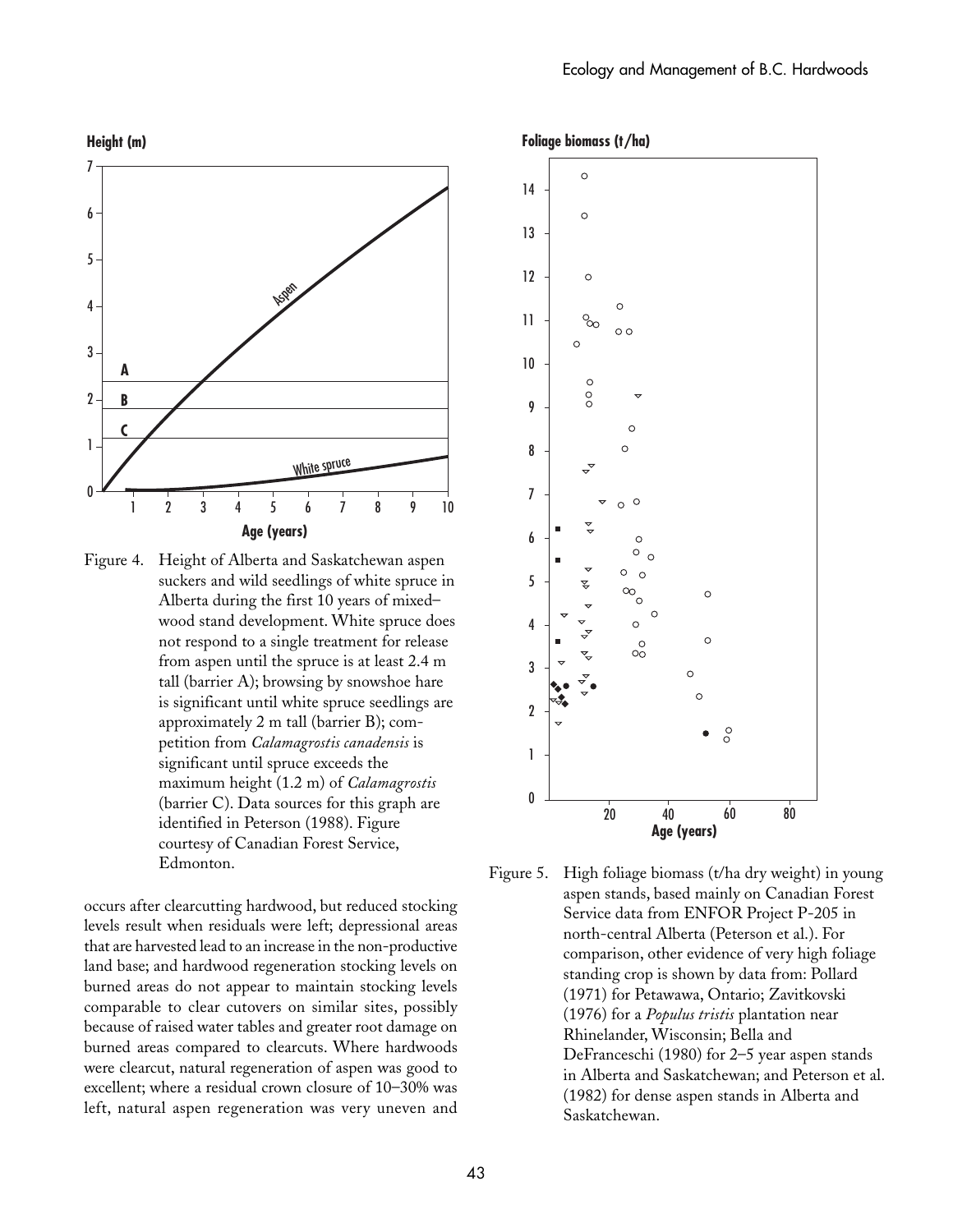

**Foliage biomass (% stemwood biomass)**

Figure 6. High proportion of foliage biomass (dry weight) as percentage of stem wood biomass in young aspen stands, dropping to low percentage at stand ages over 40 years. Data sources are from: Bray and Dudkiewicz (1963) for Dorset, Ontario and Park Rapids, Minnesota; Peterson et al. (1970) for Kananaskis, Alberta; Jones and Trujillo (1975) for Arizona stands in good (G), medium (M) and poor (P) sites; Crow (1978) for Wisconsin aspen; Van Cleve et al. (1983) for Fairbanks, Alaska; and unpublished data from Canadian Forest Service ENFOR Project P-205 in northcentral Alberta (Peterson 1989a).

reduced compared to clearcuts; and with 30–50% of residual crown closure, natural regeneration was nonexistent, resulting in a site where management to promote the next crop of hardwoods was virtually impossible.

It is notable that the aspen reproduction differences recorded near Hudson Bay, Saskatchewan were a result of changes in harvesting technology. For example, Reed and Hyde (1991) observed that a switch to feller bunchers around 1980 led to creation of more skid trails than prior to 1980. Because aspen does not regenerate well on landings and major skid trails, clearcuts created in the era before feller bunchers had better stocking levels than areas

where feller bunchers caused greater soil compaction and resulted in greater root damage to aspen's root systems. The resulting reduction in aspen stocking levels and growth rates also contributed to raised water tables. Even some winter harvested areas had reduced aspen regeneration after the introduction of feller bunchers, although less so than with summer harvests.

There is inconclusive information on the effects of season of harvest upon sucker regeneration (Bates et al 1990; Navratil 1991). In the Fort Nelson District, Canadian Chopsticks Ltd. observed better aspen regeneration from summer logging than from winter harvests, whereas the opposite seems true in the South Peace Timber Supply Area (Robinson 1993). In Manitoba-Saskatchewan, Steneker (1976) indicated better sucker production from summer harvesting that destroyed shade-producing understory shrubs. However, Bella (1986) reported that after 5 years there was no difference in sucker density between summer- and winter-logged areas.

A recent review of manual brushing in British Columbia (Hart and Comeau 1992) indicated that aspen suckers are produced much more profusely after overstory aspen are cut than if they are girdled. There is also evidence that site factors may influence aspen's suckering ability; for example, on very dry to dry sites in the Cariboo Forest Region, aspen usually does not sucker. Timing may also influence the effectiveness of cutting aspen as a silvicultural brushing method. The Hart and Comeau review indicated that in the Williams Lake Forest District aspen is cut in July and August to minimize sprouting. There are also reports of reduced aspen sprouting when aspen is cut during the dormant season. These and other limitations to the regeneration capacity of aspen are summarized in Table 7.

In relation to wildlife, the habitat roles of aspen stands need to be analyzed as would be done for any other major tree species. An accepted procedure is to recognize that forest ecosystems can provide five basic requirements for wildlife: food; water; cover for hiding; cover from weather; and living space (Klenner and Kremsater 1993). Several interviews and workshops held in conjunction with a recent problem analysis of hardwood management in relation to British Columbia wildlife (Enns et al. 1993) urged acceptance of hardwood species as a silvicultural endpoint if silviculture is to be successful in hardwood management. This concern was directed partly at the common practice of converting backlog not-sufficiently-restocked (NSR) stands to conifers, a step that is today viewed by some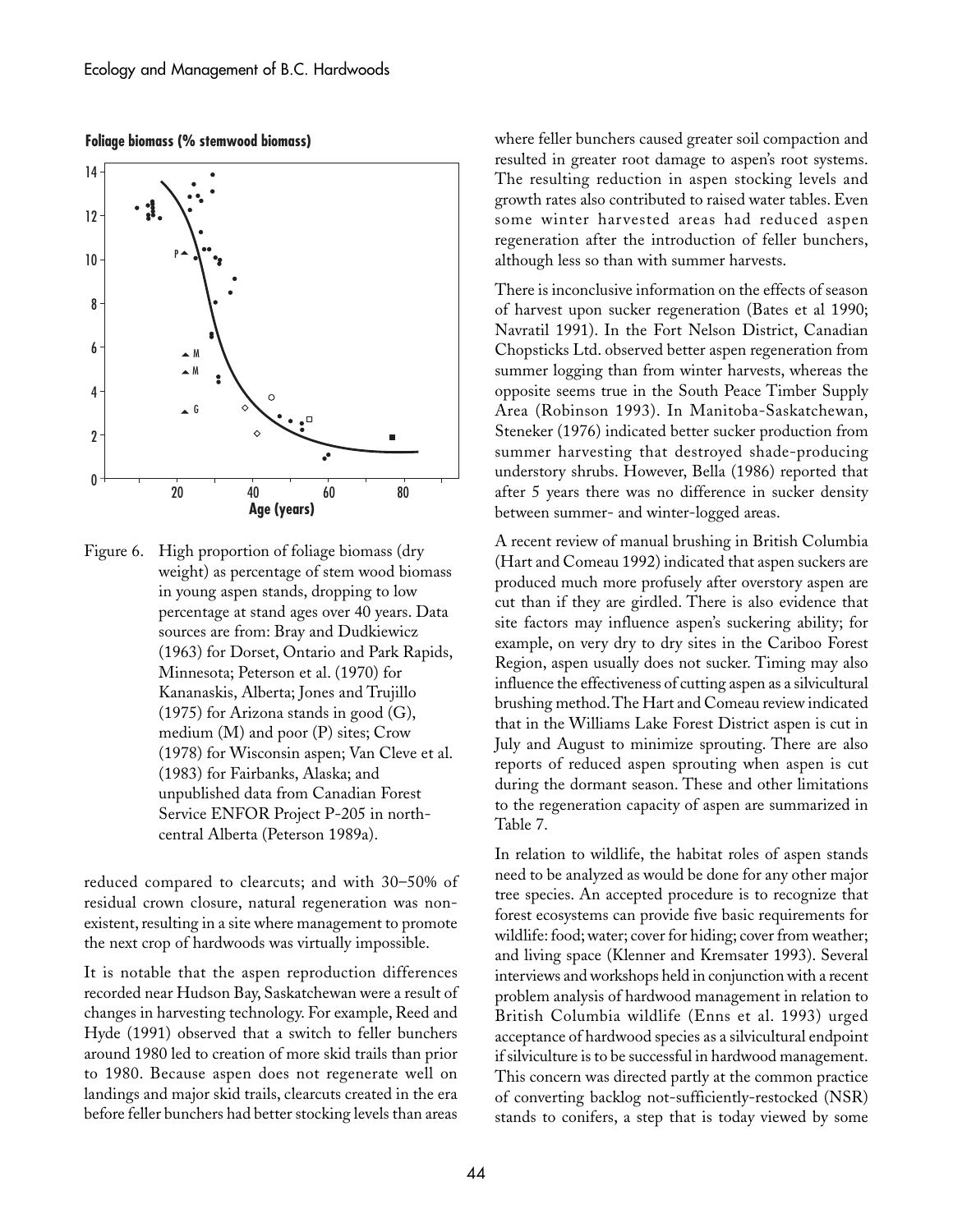Table 10. Some silvical differences between aspen and conifers

- 1. Unlike conifers, aspen grows in clones made up of many genetically identical stems per clone.
- 2. Aspen's suckering provides more rapid natural regeneration of disturbed sites than is possible with conifers.
- 3. During stand development, aspen is better than conifers at regulating its density through self-thinning.
- 4. Aspen's shorter life span and lower age of maturity, relative to conifers, makes aspen a more likely candidate for short-rotation management; the shorter natural life span also allows aspen stands to progress more quickly than conifers through structural changes that are important for wildlife; natural production of snags, cavitynesting opportunities, and creation of decay-laden foraging sites in branches and stemwood all occur earlier in aspen than in conifer stands.
- 5. Aspen, like several other deciduous species, has a higher rate of photosynthesis per unit foliage of biomass than do conifers.
- 6. Unlike conifers, aspen is a very effective capturer of carbon during rapid growth in its first 20 years of stand development, before there is a conifer overstory; this high rate of carbon fixation in early aspen stand development is balanced by high rates of carbon release between 100 and 150 years during aspen stand breakup, a carbon release period that occurs earlier than in conifer stands.
- 7. Aspen's bark is more susceptible to physical damage than that of conifers, a factor contributing to greater susceptibility to stem decay than in conifers.
- 8. Despite aspen's greater susceptibility to stem decay, it is less susceptible to root diseases than are conifers, especially *Armillaria*.
- 9. Aspen can serve as a nurse crop for conifers, but the reverse is not true of conifers.
- 10. Aspen has higher nitrogen concentrations in twigs and branches than do conifers, a feature of importance to some species of wildlife; aspen also accumulates larger amounts of Ca than do conifers.
- 11. Aspen foliage has higher N, lower lignin, and lower lignin:N and C:N ratios than conifer foliage.
- 12. Overall, aspen ecosystems have more rapid turnover of nutrients than do conifer ecosystems.
- 13. Aspen forests allow more groundwater recharge than conifer forests by intercepting less water, but aspen also depletes soil water faster and to greater depth than do conifers.
- 14. Aspen stands typically have a greater diversity of understory shrub and herb species, and therefore sometimes greater biodiversity and wildlife habitat values, than do conifer stands.
- 15. Aspen, with other hardwoods, influences wildlife habitat more rapidly than do conifers because the rapid early hardwood growth results in early creation of vertical structure, and an early abundance of biomass of browse and forage value.

resource managers as counter-productive, since many aspen-dominated brushy or NSR stands are now used by wildlife and will be used for aspen pulp or panelboard raw material in the future.

Aspen's geographic range in British Columbia places this resource in contact with many locations where the cattle industry is interested in the use of the same land base. There are two examples of cattle-aspen interactions that deserve to be singled out because they provide new perspectives on how we view the aspen resource. The first example is that, in relation to range conditions, aspen can serve as an indicator species. In various parts of western North America, range managers have assessed range to be in satisfactory condition when aspen suckers are present,

and unsatisfactory if they are absent (Greenway 1990). Aspen cover is important to the range manager not only for its own sake but also for the often diverse herb-grass understory forage beneath aspen. The vitality of aspen stands cannot be taken for granted, so management to maintain forage production may be needed in some cases to prevent livestock-induced transitions from aspen to brush or to brush-conifer ecosystems. On disturbances created by fire or clearcutting, or around old beaver ponds, aspen shoots should be abundant. If they are not, overbrowsing should be suspected (Greenway 1990).

The second example relates to information that continues to be gathered on the potential role of cattle for thinning aspen. Work of the Hardwood/Mixedwood Steering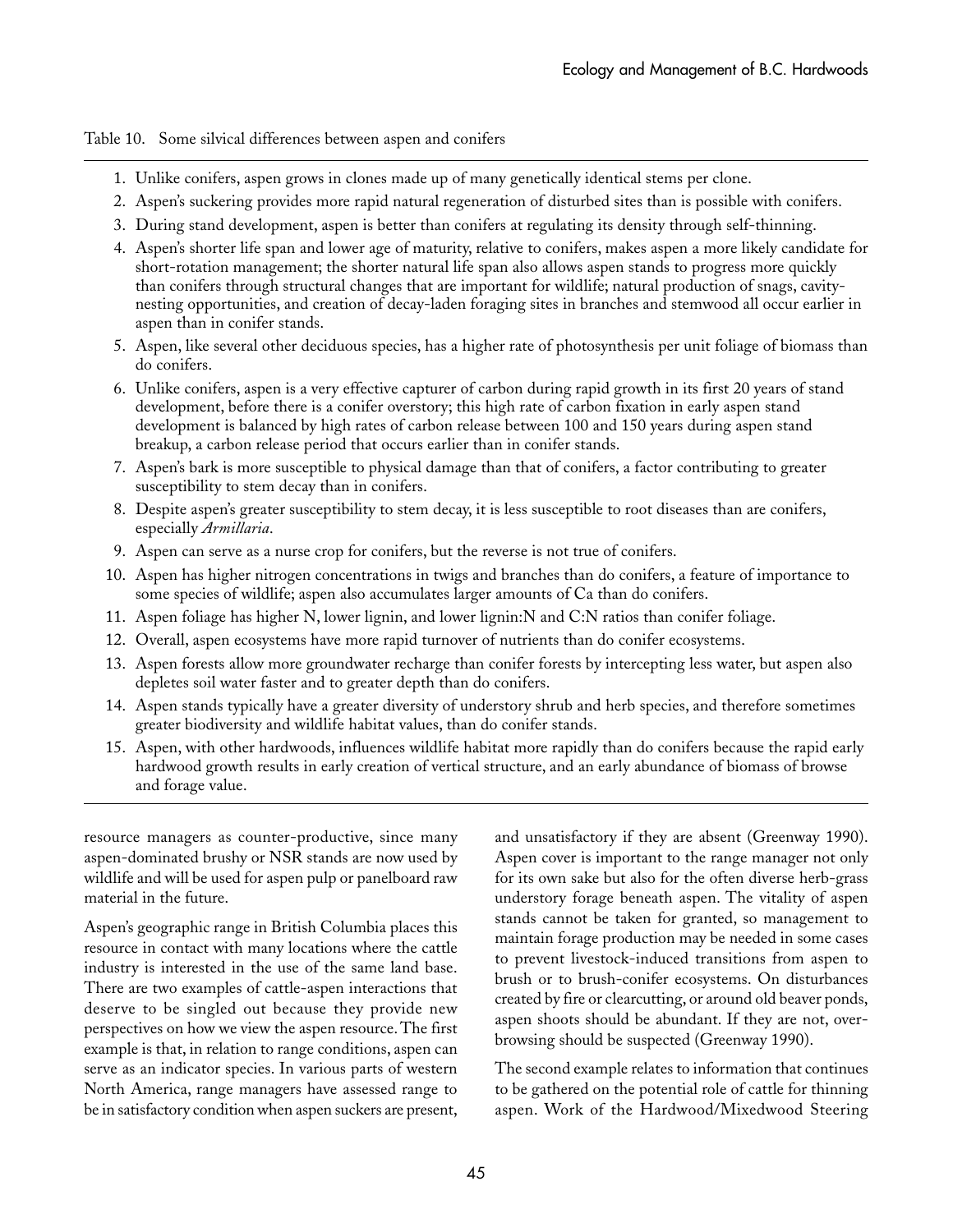Committee (Robinson 1993) confirmed that aspen stocking numbers can be very high in hardwood cutblocks in northeastern British Columbia, and such dense sucker stands do not provide good forage for cattle. One way to entice cattle into such cutblocks is to sow some tame forage, with the potential of some thinning by livestock trampling of suckers. Further documentation is required for these aspen-cattle relationships.

As a last example, a recent detailed analysis of fire and vegetation dynamics of the boreal forest ( Johnson 1992) suggested that we are still poorly informed about the effects of the high intensity fires that occur, on average, about once a century in the boreal forest. Johnson's premise is that the boreal landscape is a result of these infrequent, large, high intensity fires. For aspen, the important point is that local variations in humus conditions after fire, and survival of groups of trees after large high intensity fires, have been largely ignored as topics for detailed research.

## **Acknowledgements**

This paper is one product of a project sponsored by the Canada-British Columbia Partnership Agreement on Forest Resource Development (FRDA II) under the direction of the Hardwood and Vegetation Management Technical Committee, Ministry of Forests, to prepare an *Aspen managers' handbook for British Columbia*. Unpublished data on site series in which aspen is a seral component in British Columbia was provided by D. Meidinger, Ministry of Forests. We thank Northern Forestry Centre, Canadian Forest Service, Edmonton, for permission to use several previously published figures.

## **References Cited**

- Adams, R.D. (editor). 1990. Aspen symposium '89. Proc. Symp., July 25–27, 1989, Duluth, Minn. USDA For. Serv., North Cent. For. Exp. Stn., St. Paul, Minn. Gen. Tech. Rep. NC-140.
- Alberta Oil & Forestry Review Quarterly. 1992. Chetwynd: little giant of the mighty Peace; all about aspen. Alta. Oil & For. Rev. Quart.  $4(1):4-6.$
- Bancroft, B. 1993. A trial to assess the effect of preharvest treatment type and the interval between treatment and harvest on aspen suckering. Fourth year update. Prep. for B.C. Min. For., Kamloops, B.C. Unpubl. Rep.
- Basham, J.T. 1991. Stem decay in living trees in Ontario's forests: a users' compendium and guide. For. Can., Ont. Reg., Great Lakes For. Cent., Sault Ste. Marie, Ont. Inf. Rep. O-X-408.
- \_\_\_\_\_. 1992. Trembling aspen quality in northern Ontario—various aspects of decay and stain studies and their management implications. For. Can., Ont. Reg., Sault Ste. Marie, Ont. Inf. Rep O-X-421.
- Bates, P.C., C.R. Blinn, and A.A. Alm. 1990. A survey of the harvesting theories of some poorly regenerated aspen stands in northern Minnesota. Pages 221–230 *In* Aspen Symposium '89, Proc Symp., July 25–27, 1989, R.D. Adams (editor). Duluth, Minn. USDA For. Serv., North Cent. For. Exp. Stn., St. Paul, Minn. Gen. Tech. Rep. NC-140. pp. 221–230.
- Bell, F.W. 1991. Critical silvics of conifer crop species and selected competitive vegetation in northwestern Ontario. Ont. Min. Nat. Resour., NW Ont. For. Tech. Devel. Unit, Thunder Bay, Ontario. NWOFTDU Tech. Rep. 19; COFRDA Rep. 3310. Can-Ont. FRDA.
- Bella, I.E. 1986. Logging practices and subsequent development of aspen stands in east-central Saskatchewan. For. Chron. 62:81-83.
- Bella, I.E. and J.P. De Franceschi. 1980. Biomass productivity of young aspen stands in western Canada. Environ. Can., Can. For. Serv., North. For. Res. Cent., Edmonton, Alta. Inf. Rep. NOR-X-219.
- Bonan, G.B. 1993. Physiological controls of the carbon balance of boreal forest ecosystems. Can. J. For. Res. 23:1453–1471.
- Bray, J.R. and L.A. Dudkiewicz. 1963. The composition, biomass and productivity of two *Populus* clones. Bull. Torrey Bot. Club 90:298–308.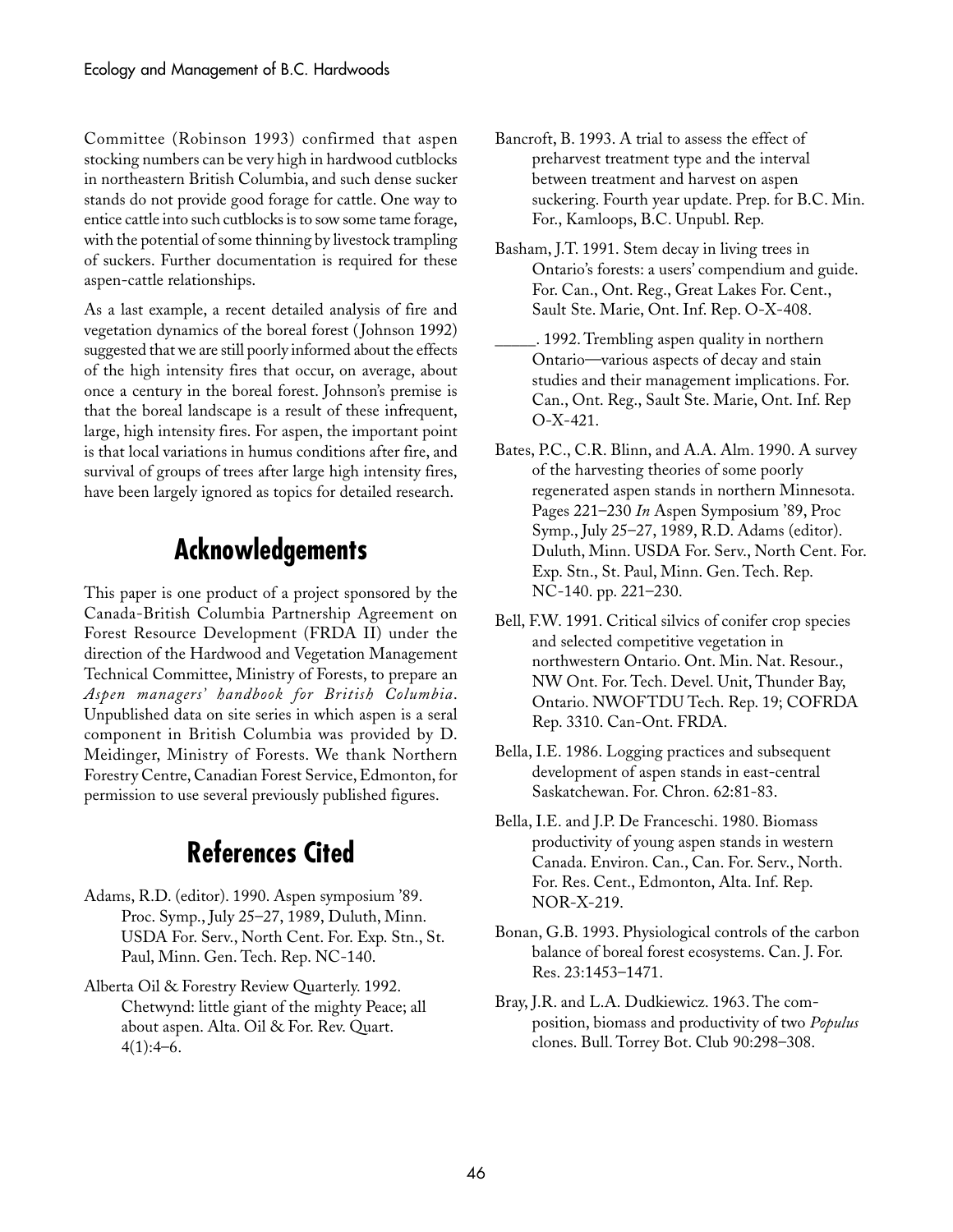Brinkman, K.A. and E.I. Roe. 1975. Quaking aspen: silvics and management in the Lake States. USDA For. Serv., Washington, D.C. Agric. Handb. 486.

- Buckman, R.E. and L.H. Blankenship. 1965. Abundance and vigor of aspen root suckering. J. For. 63:23–25.
- Callan, B. 1996. Aspen and poplar diseases. These proceedings.
- Corns, I.G.W. 1989. Ecosystems with potential for aspen management. For. Chron. 65:16–22.

Coxson, D.S. and D. Parkinson. 1987. Winter respiratory activity in aspen woodland forest floor litter and soils. Soil Biol. Biochem. 19:49–59.

Crouch, G.L. 1981. Regeneration on aspen clearcuts in northwestern Colorado. U.S. Dep. Agric., For. Serv., Rocky Mt. For. Range Exp. Stn., Fort Collins, Colo. Res. Note RM-407.

\_\_\_\_\_. 1983. Aspen regeneration after commercial clearcutting in southwestern Colorado. J. For. 81:316–319.

Crow, T.R. 1978. Biomass and production in three contiguous forests in northern Wisconsin. Ecology 59:265–273.

- Davison, R.W., R.C. Atkins, R.D. Fry, G.D. Racey, and D.H. Weingartner. 1988. A silvicultural guide for the poplar working group in Ontario. Ont. Min. Nat. Resour., Toronto, Ont. Sci. Tech. Ser. Vol. 5.
- DeByle, N.V. and Winokur, R.P. (editors). 1985. Aspen: ecology and management in the western United States. USDA For. Serv., Rocky Mt. For. Range Exp. Stn., Fort Collins, Colo. Gen. Tech. Rep. RM-119.
- Doucet, R. 1989. Regeneration silviculture of aspen. For. Chron. 65:23–27.
- Enns, K.A., E.B. Peterson, and D. McLennan. 1993. Impacts of hardwood management on British Columbia wildlife: problem analysis. For. Can. and B.C. Min. For., Victoria, B.C. FRDA Rep. No. 208.
- Expert Panel on Forest Management in Alberta. 1990. Forest management in Alberta: report of the expert review panel. Alberta Energy, For. Lands Wildl., Edmonton, Alta.

Farmer, R.E., Jr. 1962. Aspen root sucker formation and apical dominance. For. Sci. 8:403–410.

- Fitzpatrick, J.M. and J.V. Stewart. 1968. The poplar resource and its challenge to Canadian forestry. Pages 214–239 *In* Growth and utilization of poplar in Canada. J.S. Maini and J. H. Cayford (editors). Dep. For. Rural Devel., For. Br., Ottawa, Ont. Publ. 1205.
- Fowells, H.A. 1965. Silvics of forest trees of the United States. USDA For. Serv., Washington, D.C. Agric. Handb. 271.
- Fralish, J.S. 1972. Youth, maturity, and old age. Pages 52–58 *In* Aspen Symp. Proc. USDA For. Serv., North Cent. For. Exp. Stn., St. Paul, Minn. Gen. Tech. Rep. NC-1.
- Gordon, A.G. 1981. Impacts of harvesting on nutrient cycling in the boreal mixedwood forest. Pages 121–140 *In* R.D. Whitney and K.M. McClain (editors). Boreal mixedwood symposium. Proc., September 16–18, 1980, Thunder Bay, Ont. Environ. Can., Can. For. Serv., Great Lakes For. Res. Cent., Sault Ste. Marie, Ont. COJFRC Symp. Proc. O-P-9.
- \_\_\_\_\_. 1983. Nutrient cycling dynamics in differing spruce and mixedwood ecosystems in Ontario and the effects of nutrient removals through harvesting. Pages 97–118 *In* Resources and dynamics of the boreal zone. Proc. Conf., August 1982, Thunder Bay, Ont. R.W. Wein, R.R. Riewe, and I.R. Methven (editors). Assoc. Can. Univ. North. Stud., Ottawa, Ont.

Grant, M.C. 1993. The trembling giant. Discover 14(10):82–89.

Greenway, S.H. 1990. Aspen regeneration: a range management problem. Rangelands 12(1):21–23.

Haeussler, S., D. Coates, and J. Mather. 1990. Autecology of common plants in British Columbia: a literature review. For. Can. and B.C. Min. For., Victoria, B.C. FRDA Rep. No. 158.

Hart, D. and P.G. Comeau. 1992. Manual brushing for forest vegetation management in British Columbia: a review of current knowledge and information needs. B.C. Min. For., Victoria, B.C. Land Manage. Handb. 77.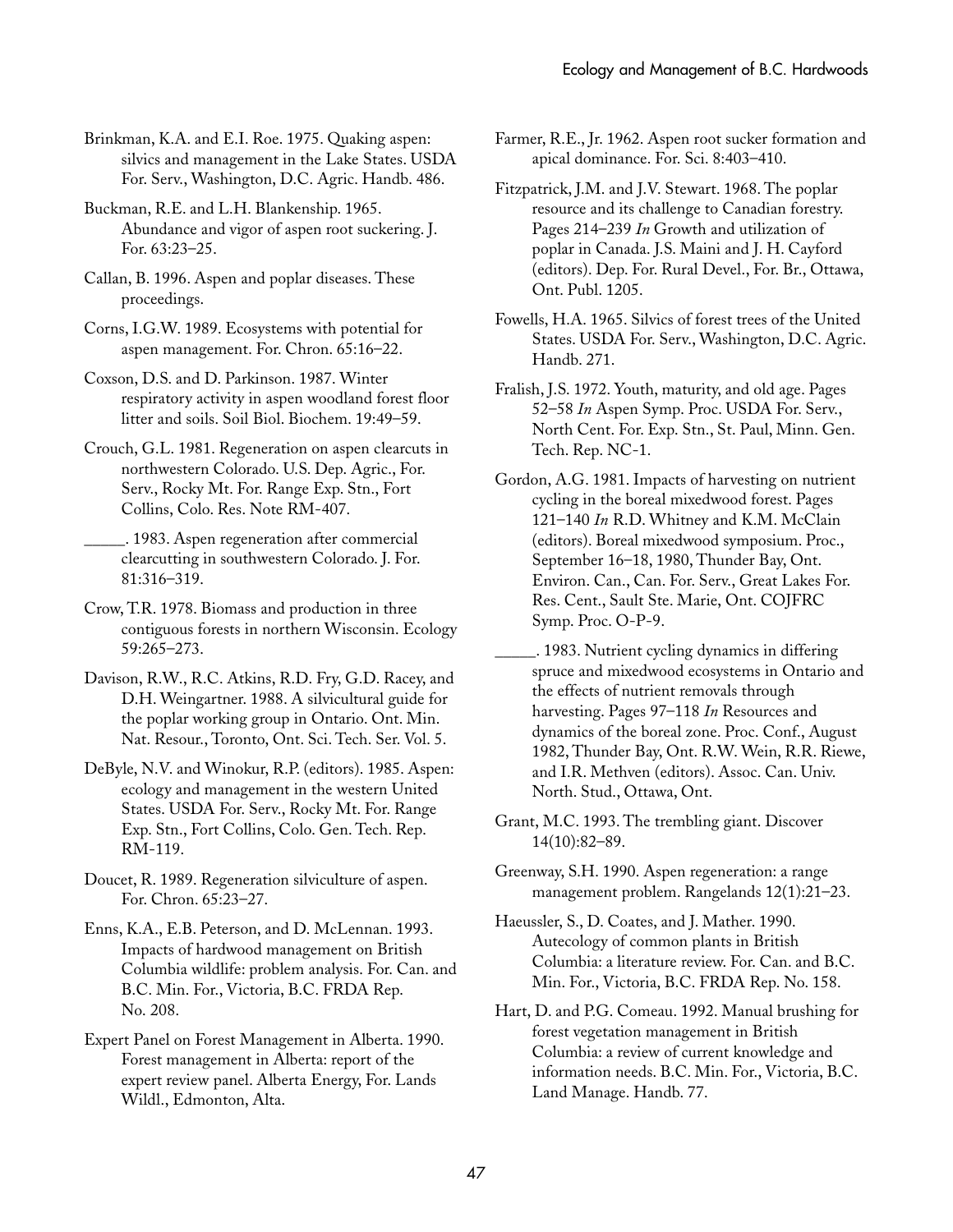Heeney, C.J., J.A. Kemperman, and G. Brown. 1980. A silvicultural guide to the aspen working group in Ontario. Ont. Min. Nat. Resour., For. Res. Br., Toronto, Ont.

Hendrickson, O.Q., D.M. Burgess, and L. Chatarpaul. 1987. Biomass and nutrients in Great Lakes-St. Lawrence forest species: implications for wholetree and conventional harvest. Can. J. For. Res. 17:210–218.

Hilborn, R. and D. Ludwig. 1993. The limits of applied ecological research. Ecol. Applic. 3:550–552.

Hogg, E.H. and M.S.V. Lieffers. 1990. Impact of *Calamagrostis canadensis* on soil thermal regimes after logging in northern Alberta. Can. J. For. Res. 21:381–394.

Hunt, E.R., Jr., and S.W. Running. 1992. Simulated dry matter yields for aspen and spruce stands in the North American boreal forest. Can. J. Remote Sensing 18:126–133.

Johnson, E.A. 1992. Fire and vegetation dynamics: studies from the North American boreal forest. Cambridge Univ. Press, Cambridge, U.K.

Jones, J.R. and D.P. Trujillo. 1975. Development of some young aspen stands in Arizona. USDA For. Serv., Rocky Mt. For. Range Exp. Stn., Fort Collins, Colo. Res. Pap. RM-151.

Kabzems, R.D. 1996. Impacts of concentrated heavy equipment traffic on aeration porosity and bulk density in an aspen ecosystem: the Swan Lake case study. These proceedings.

Kabzems, R.D. and J.D. Lousier. 1992. Regeneration, growth and development of *Picea glauca* under *Populus* spp. canopy in the Boreal White and Black Spruce Zone. For. Can. and B.C. Min. For., Victoria, B.C. FRDA Rep. No. 176.

Kay, C.E. 1993. Aspen seedlings in recently burned areas of Grand Teton and Yellowstone National Parks. NW. Sci. 67(2):94–104.

Kittredge, J.R., Jr. 1938. The interrelations of habitat, growth rate, and associated vegetation in the aspen community of Minnesota and Wisconsin. Ecol. Monogr. 8:151–246.

Kittredge, J.R., Jr. and S.R. Gevorkiantz. 1929. Forest possibilities of aspen lands in the Lake States. Minn. Agric. Exp. Stn. Tech. Bull. 60.

Klenner, W. 1991. Pre-harvest silvicultural prescriptions to protect and maintain wildlife habitat. B.C. Min. For., Burnaby, B.C. Intern. Rep.

Klenner, W. and L. Kremsater. [1993]. Forest management and biodiversity. B.C. Min. For., Victoria, B.C. Unpubl. workshop notes January 25, 1993, Univ. B.C., Vancouver, B.C.

Klinka, K., M.C. Feller, R.N. Green, D.V. Meidinger, J. Pojar, and J. Worrall. 1990. Ecological principles: applications. *In* Regenerating British Columbia's forests. D.P. Lavender, R. Parish, C.M. Johnson, G. Montgomery, A. Vyse, R.A. Willis, and D. Winston (editors). Univ. B.C. Press, Vancouver, B.C. pp. 55–72.

Krajina, V.J., K. Klinka, and J. Worrall. 1982. Distribution and ecological characteristics of trees and shrubs of British Columbia. Univ. B.C., Fac. For., Vancouver, B.C.

Krasny, M.E. and E.A. Johnson. 1992. Stand development in aspen clones. Can. J. For. Res. 22:1424–1429.

La Roi, G.H. 1992. Classification and ordination of southern boreal forests from the Hondo–Slave Lake area of central Alberta. Can. J. Bot. 70:614–628.

Lewis, K.J. 1996. Aspen decay and wood utilization. These proceedings.

Lousier, J.D. and D. Parkinson. 1978. Chemical element dynamics in decomposing leaf litter. Can. J. Bot. 56:2795–2812.

MacKinnon, A., J. Pojar, and R. Coupé (editors). 1992. Plants of northern British Columbia. Lone Pine Publishers, Edmonton, Alta.

Maini, J.S. 1967. Variation in the vegetative propagation of *Populus* in natural populations. Bull. Ecol. Soc. Am. 48:75–76.

Mallett, K. 1992. Aspen decay in the Northwest Region. For. Can., NW Reg., North. For. Cent., Edmonton, Alta. FIDS Notes April 1992:5–6.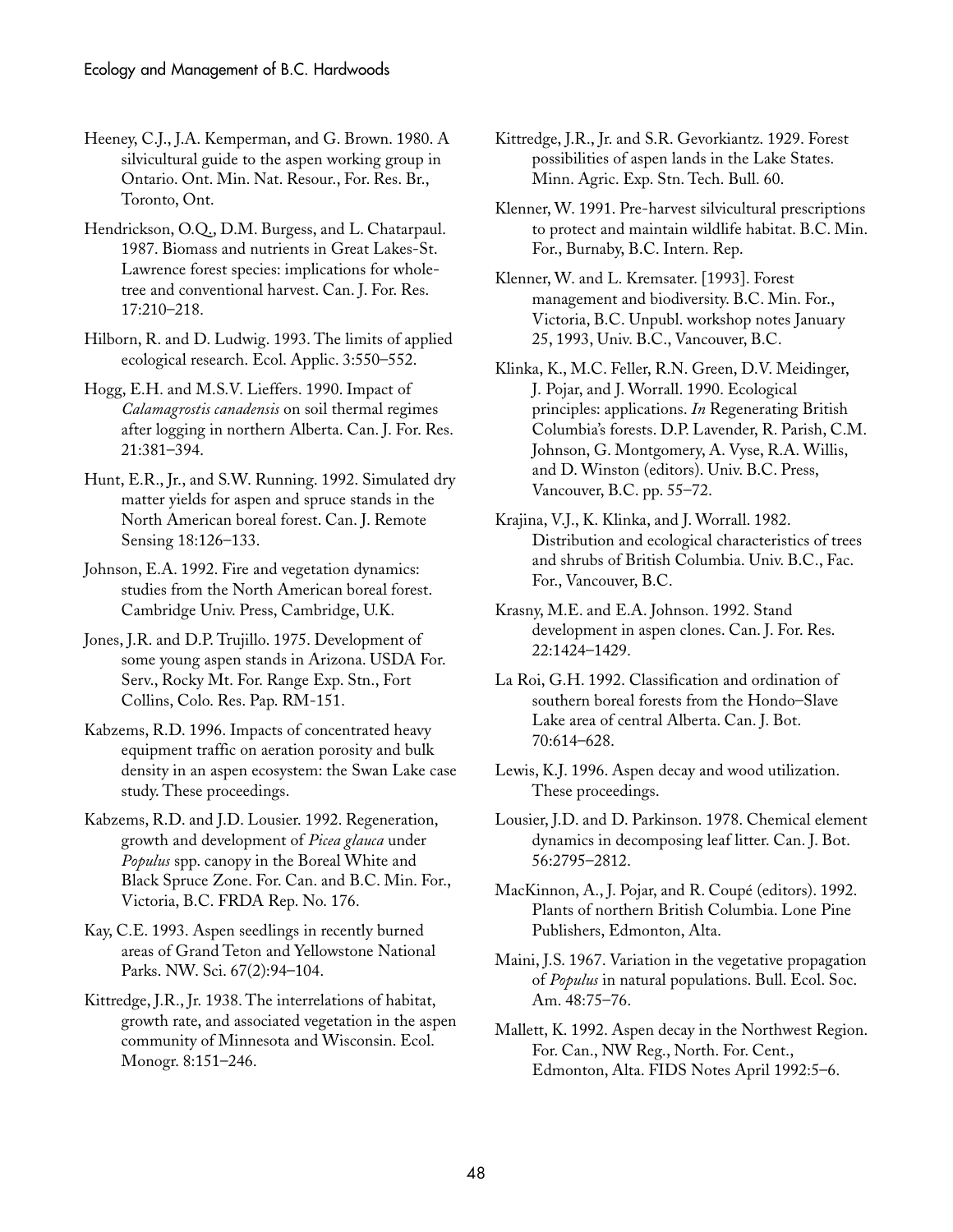Meidinger, D. and J. Pojar (editors). 1991. Ecosystems of British Columbia. B.C. Min. For., Victoria, B.C. Spec. Rep. Ser. 6.

Moody, B.H. and P.A. Amirault. 1992. Impacts of major pests on forest growth and yield in the prairie provinces and the Northwest Territories: a literature review. For. Can., NW. Reg., North. For. Cent., Edmonton, Alta. Inf. Rep. NOR-X-324.

Morley, P.M. and J.J. Balatinecz. 1993. Poplar utilization in Canada: past, present and future. For. Chron. 69:46–52.

Namkoong, G. 1993. Integrating science and management at the University of British Columbia. J. For. 91(10):24–27.

Navratil, S. 1991. Regeneration challenges. Pages 15– 27. *In* Aspen management for the 21st century. Proc. Symp. held November 20–21, 1990, Edmonton, Alta. S. Navratil and P.B. Chapman (editors). For. Can., NW. Reg. and Poplar Counc. Can., Edmonton, Alta.

\_\_\_\_\_. 1996. Sustained aspen productivity on hardwood and mixedwood sites. These proceedings.

Navratil, S. and P.B. Chapman (editors). 1991. Aspen management for the 21st century. Proceedings of a symposium held November 20–21, 1990, Edmonton, Alberta. For. Can., Northw. Reg., North. For. Cent. and Poplar Counc. Can., Edmonton, Alta.

Nietfield, M.T. and J.B. Stelfox. 1993. A research project to study the effects of clear-cut harvesting on bird diversity in aspen mixedwood communities of Alberta. *In* Birds in the boreal forest. Proc. of a workshop March 10–12, 1992, Prince Albert, Sask. D.H. Kuhnke (editor). For. Can., NW Reg., North. For. Cent., Edmonton, Alta. pp. 93–99.

Ohmann, L.F. 1982. Tall shrub layer biomass in conifer plantations of northeastern Minnesota. USDA For. Serv., North Cent. For. Exp. Stn., St. Paul, Minn. Res. Pap. NC-219.

Pastor, J. 1990. Nutrient cycling in aspen ecosystems. *In* Aspen symposium '89. Proc. Symp., July 25–27, 1989, Duluth, Minn. R.D. Adams (editor). USDA For. Serv., North Cent. For. Exp. Stn., St. Paul, Minn. Gen. Tech. Rep. NC-140. pp. 21–38.

Perala, D.A. 1984. How endemic injuries affect early growth of aspen suckers. Can. J. For. Res. 14:755–762.

\_\_\_\_\_. 1990. *Populus tremuloides* Michx. Quaking aspen. Salicaceae. Willow family. *In* Silvics of North America. Vol. 2, Hardwoods. R.M. Burns and B.H. Honkala (technical coordinators). USDA For. Serv., Washington, D.C. Agric. Handb. 654. pp. 555–569.

Perala, D.A. and D.H. Alban. 1982. Rates of forest floor decomposition and nutrient turnover in aspen, pine and spruce stands on two soils. USDA For. Serv., North Cent. For. Exp. Stn., St. Paul, Minn. Res. Pap. NC-227.

Peterson, E.B. 1988. An ecological primer on major boreal mixedwood species. Pages 5–12 *In* Management and utilization of northern mixedwoods. Proc. Symp. held April 11–14, 1988, Edmonton, Alberta. J.K. Samoil (editor). Can. For. Serv., North. For. Cent., Edmonton, Alta. Inf. Rep. NOR-X-296.

Peterson, E.B., Y.-H. Chan, and J.B. Cragg. 1970. Aboveground standing crop, leaf area, and caloric value in an aspen clone near Calgary, Alberta. Can. J. Bot. 48:1459–1469.

Peterson, E.B., Y.-H. Chan, N.M. Peterson, and R.D. Kabzems. [1989a]. Data sources for a nominal dataset for Alberta aspen ecosystems of medium site quality. For. Can. North. For. Cent., Edmonton, Alta. Unpubl. Rep.

Peterson, E.B., R.D. Kabzems, and N.M. Peterson. 1989b. Hardwood management problems in northeastern British Columbia: an information review. For. Can. and B.C. Min. For., Victoria, B.C. FRDA Rep. No. 66.

Peterson, E.B., V.M. Levson, and R.D. Kabzems. 1982. Upper limits of standing crop density for woody species in the prairie provinces. Environ. Can., Can. For. Serv., North. For. Res. Cent., Edmonton, Alta. Inf. Rep. NOR-X-243.

Peterson, E.B. and N.M. Peterson. Ecology, management, and use of aspen and balsam poplar in the prairie provinces, Canada. For. Can., NW Reg., North. For. Cent., Edmonton, Alta. Spec. Rep. 1.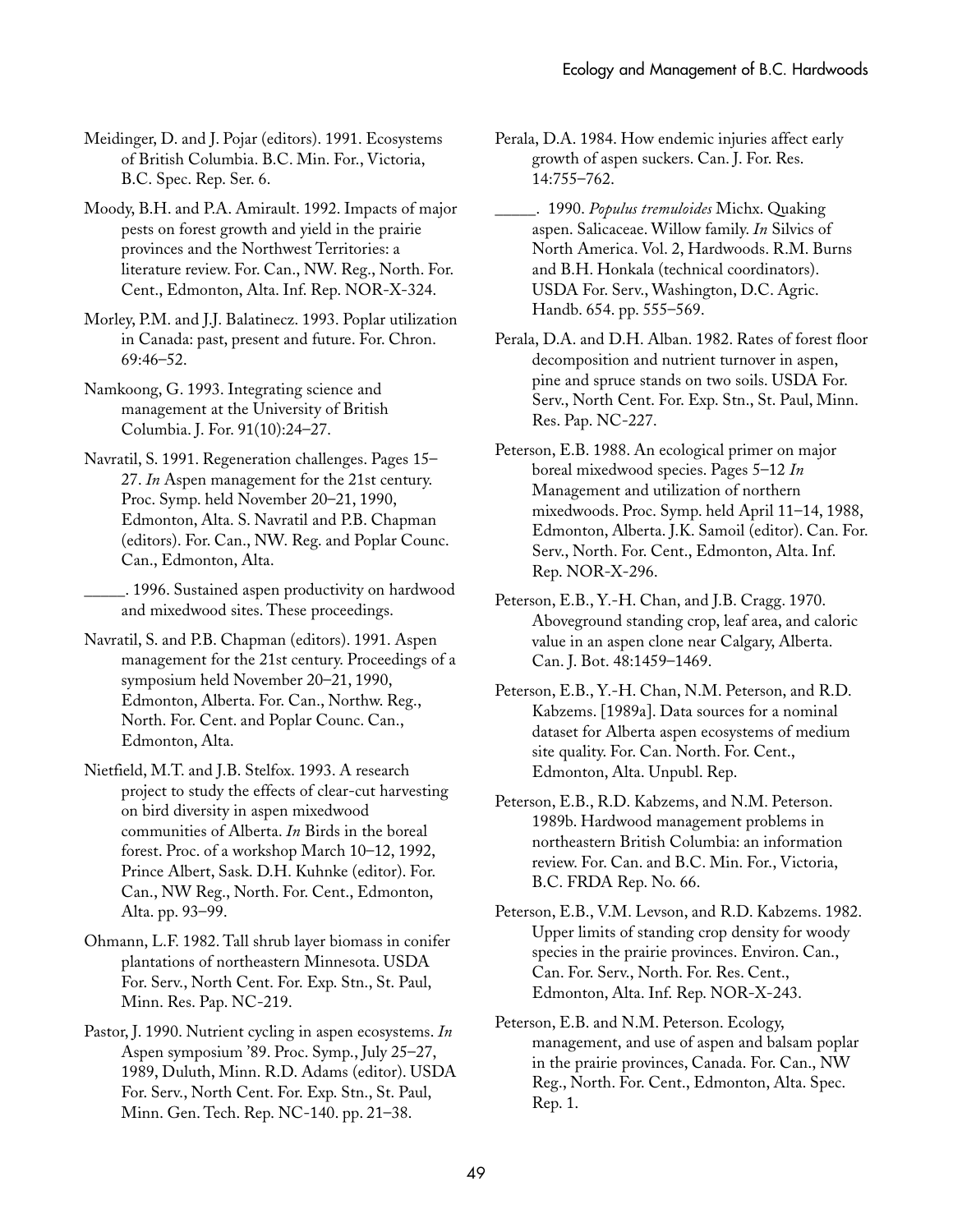- Pojar, R.A. 1993. The diversity of bird communities in interior aspen forests in the western end of the dry cool subzone of the Sub-Boreal Spruce (SBS dk) in the Prince Rupert Forest Region, baseline studies. Project B29: Prep. for B.C. Min. For, Victoria, B.C. Intern. Rep.
- Pollard, D.F.W. 1971. Mortality and annual changes in distribution of above-ground biomass in an aspen sucker stand. Can. J. For. Res. 1:262–266.
- Quintilio, D., M.E. Alexander, and R.L. Ponto. 1991. Spring fires in a semimature trembling aspen stand in central Alberta. For. Can., NW Reg., North. For. Cent., Edmonton, Alta. Inf. Rep. NOR-X-323.
- Reed, B. and S. Hyde. 1991. The photogrammetric assessment of stocking dynamics in juvenile aspen stands. Sask. Parks Renew. Resour., For. Div., Prince Albert, Sask.
- Robinson, B. 1993. A summary of hardwood and mixedwood issues in the Prince George Forest Region. Hardwood/Mixedwood Steering Committee, B.C. Min. For., Prince George, B.C. Intern Rep.
- Roe, E.I. [1934]. Natural classification of forest vegetation in the Lake States. USDA For. Serv., Lake States For. Exp. Stn., St. Paul, Minn. Unpubl. Rep.
	- \_\_\_\_\_. 1935. Forest soils, the basis of forest management. USDA For. Serv., Lake States For. Exp. Stn., St. Paul, Minn.
- Roland, J. 1993. Large-scale forest fragmentation increases the duration of tent caterpillar outbreak. Oecologia 93:25–30.
- Ruark, G.A. 1990. Evidence for the reserve shelterwood system for managing quaking aspen. North. J. Appl. For. 7:58–62.
- Ruark, G.A. and J.G. Bockheim. 1987. Below-ground biomass of 10-, 20-, and 32-year-old *Populus tremuloides* in Wisconsin. Pedobiologia 30:207–217.
- Schier, G.A. 1981. Aspen regeneration. *In* Symp. Proc., Situation management of two Intermountain species: aspen and coyotes. Vol. 1. Aspen. N.V. DeByle (editor). Utah State Univ., Logan, Utah, and Intermt. For. Range Exp. Stn., Logan, Utah. pp. 15-21
- Schier, G.A., W.D. Shepperd, and J.R. Jones. 1985. Regeneration. Pages 197–208 *In* Aspen: ecology and management in the western United States. N.V. DeByle and R.P. Winokur (editors). USDA For. Serv., Rocky Mt. For. Range Exp. Stn., Fort Collins, Colo. Gen. Tech. Rep. RM-119.
- Schopmeyer, C.S. (technical coordinator). 1974. Seeds of the woody plants in the United States. USDA For. Serv., Washington, D.C. Agric. Handb. 450.
- Shepperd, W.D. 1993. The effect of harvesting activities on soil compaction, root damage, and suckering in Colorado aspen. West. J. Appl. For. 8(2):62–66.
- Silviculture Interpretations Working Group. 1993. Correlated guidelines for tree species selection (first approximation) and stocking standards (second approximation) for the ecosystems of British Columbia. For. Can. and B.C. Min. For., Victoria, B.C.
- Steneker, G.A. 1973. The size of trembling aspen (*Populus tremuloides* Michx.) clones in Manitoba. Can. J. For. Res. 3:472-478.
- \_\_\_\_\_. 1976. Guide to the silvicultural management of trembling aspen in the prairie provinces. Environ. Can., Can. For. Serv., North. For. Res. Cent., Edmonton, Alta. Inf. Rep NOR-X-164.
- Stoeckler, J.H. 1959. Soil factors affecting growth of quaking aspen forests in the Lake States. Minn. Agric. Exp. Stn. Tech. Bull. 233.
- Sucoff, E. 1982. Water relations of the aspens. Univ. Minn., Agric. Exp. Sch., St. Paul, Minn. Tech. Bull. 338.
- Taylor, B.R. and D. Parkinson. 1988. Does repeated wetting and drying accelerate decay of leaf litter? Soil Biol. Biochem. 20:647–656.
- Taylor, B.R., W.F.J. Parsons, and D. Parkinson. 1989. Decomposition of *Populus tremuloides* leaf litter accelerated by addition of *Alnus crispa* litter. Can. J. For. Res. 19:674–679.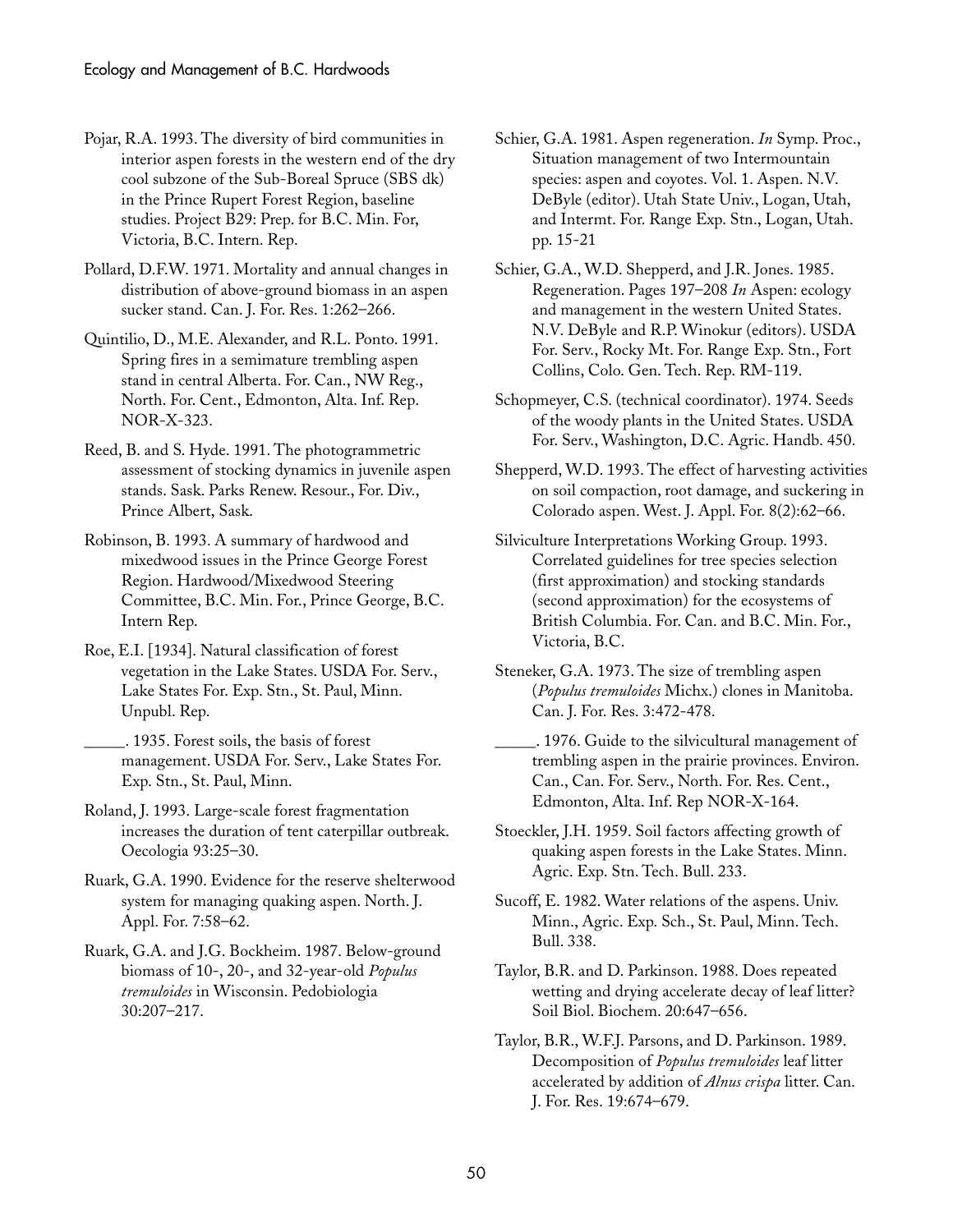Tew, R.K. 1970. Root carbohydrate reserves in vegetative reproduction of aspen. For. Sci. 16:318–320.

- Troth, J.L., F.J. Deneke, and L.M. Brown. 1976. Upland aspen/birch and black spruce stands and their litter and soil properties in interior Alaska. For. Sci. 22:33–44.
- Turlo, J.B. 1963. An ecological investigation of *Populus tremuloides* at two elevational levels in the Medicine Bow National Forest of Wyoming. M.Sc. thesis, Univ. Wyo., Laramie, Wyo.
- Van Cleve, K. and L.K. Oliver. 1982. Growth response of postfire quaking aspen (*Populus tremuloides* Michx.) to N, P, and K fertilization. Can. J. For. Res. 12:160–165.
- Van Cleve, K., L.K. Oliver, R. Schlentner, L.A. Viereck, and C.T. Dyrness. 1983. Productivity and cycling in taiga forest ecosystems. Can. J. For. Res. 13:747–766.
- Weingartner, D.H. 1980. The effects of scarification on trembling aspen in northern Ontario: preliminary report. For. Chron. 56:173–175.
- \_\_\_\_\_. 1991. Spacing and thinning in aspen and mixedwood: some thoughts, theories and observations. *In* Space to grow: spacing and thinning in northern Ontario. Proc. Symp. June 18–20, 1990, Sault Ste. Marie, Ont. V.F. Haavisto, C.R. Smith, and C. Mason (editors). For. Can., Ont. Reg. and Ont. Min. Nat. Resour., Sault Ste. Marie, Ont. Jt. Rep. 15. pp. 145–149.
- Wilde, S.A. and D.T. Pronin. 1949. Growth of trembling aspen in relation to ground water and soil organic matter. Soil Sci. Soc. Am. Proc. 13:345–347.

Yang, R.C. and R.D. Fry. 1981. Natural succession following harvesting in the boreal mixedwood forest. *In* Boreal Mixedwood Symposium, September 16–18, 1980, Thunder Bay, Ont. R.D. Whitney and K.M. McClain (editors). Environ. Can., Can. For. Serv., Great Lakes For. Res. Cent., Sault Ste. Marie, Ont. COJFRC Symp. Proc. O-P-9. pp. 65–77.

- Young, H.E. and P.N. Carpenter. 1967. Weight, nutrient element and productivity studies of seedlings and saplings of eight tree species in natural ecosystems. Maine Agric. Exp. Stn., Orono, Maine. Tech. Bull. 28.
- Zasada, Z.A. and J.C. Tappeiner. 1969. Soil disturbance from rubber-skidder during summer harvesting of aspen. Univ. Minn., St. Paul, Minn. Minn. For. Res. Note 204.
- Zavitkovski, J. 1976. Ground vegetation biomass, production, and efficiency of energy utilization in some northern Wisconsin forest ecosystems. Ecology 57:694–706.
- Zehngraff, P.J. 1947. Possibilities for managing aspen. USDA For. Serv., Lake States For. Exp. Stn., St. Paul, Minn. Aspen Rep. 21.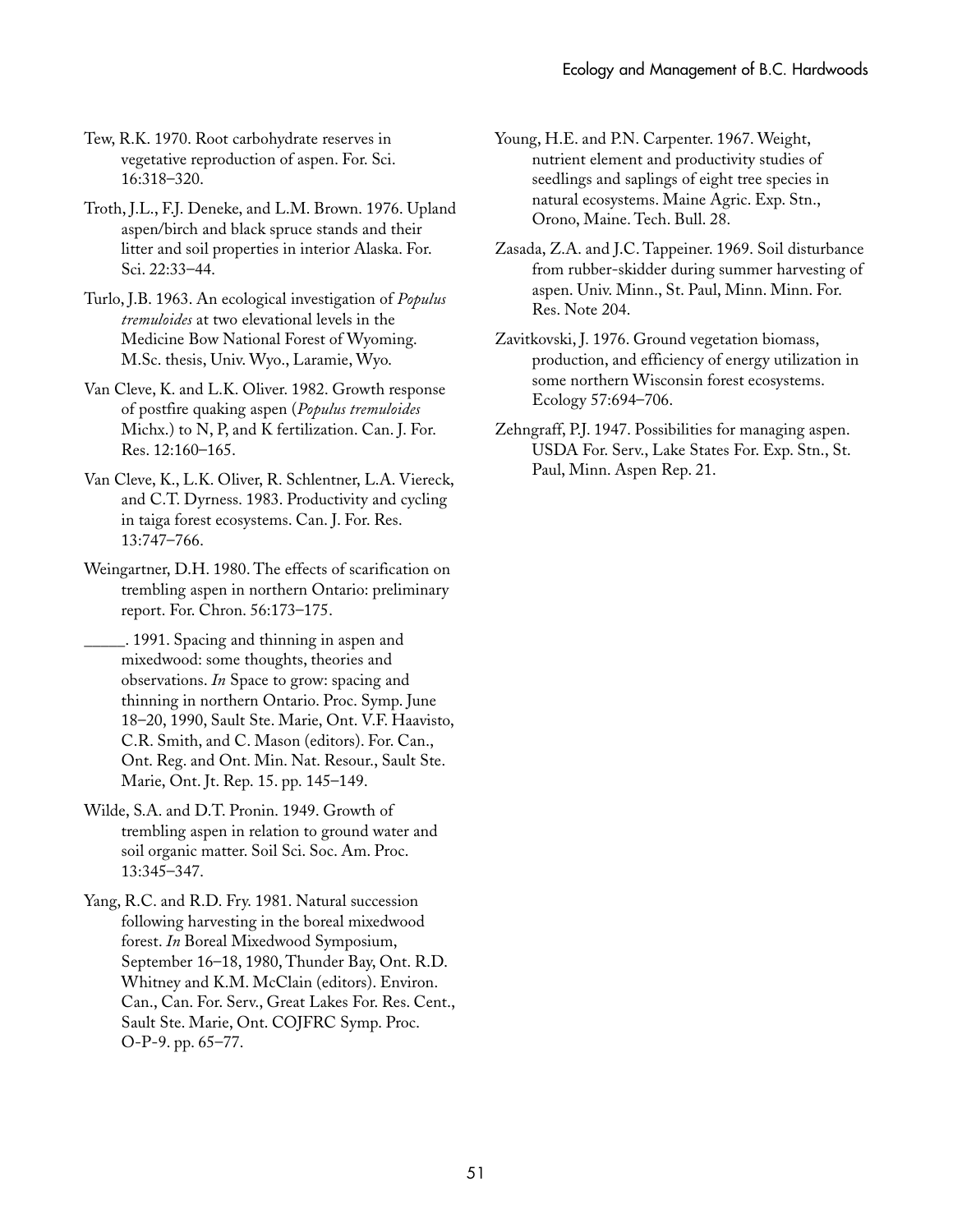# **Sustained Aspen Productivity on Hardwood and Mixedwood Sites**

#### **S. Navratil**

Canadian Forest Service Northern Forestry Centre

### **Abstract**

Sustained aspen productivity after harvesting of hardwood and mixedwood sites is dependent on the amount and quality of aspen regeneration. Aspen suckering is inhibited by low soil temperatures, and soil temperature management may be required on many sites. To enhance soil warming and to encourage adequate suckering, shading by residual trees, shrubs, herbaceous cover, *Calamagrostis* grass, and log decks should be minimized. Disturbance or removal of insulating soil organic horizons by scarifying or burning will also improve soil temperatures but should not be done after suckering has begun. Sucker densities and growth rates are reduced on skid trails and landings, proportionate to disturbance intensity. Affected areas can be kept to a minimum by optimizing layout of extraction roads and designated skid trails.

Small clumps of up to 35 residual mature trees of balsam poplar (*Populus balsamifera*) left in clearcut blocks do not significantly affect the density and growth of aspen regeneration.

Harvesting white spruce-dominated mixed stands results in successional desynchronization, early-seral microclimate but late-seral forest floor conditions, thus increasing soil temperature problems. In harvesting these mixed stands, the number and spatial distribution of aspen parent trees is critical, a minimum of 50–60 stems per hectare are required in order to obtain acceptable regeneration of aspen.

Silvicultural systems other than clearcutting in large blocks reduce aspen regeneration and future yield of aspen.

## **Introduction**

Increased utilization of trembling aspen and balsam poplar over the last two decades in Canada and the USA has prompted the production of several review publications describing ecological and silvical characteristics of aspen and balsam poplar (DeByle and Winokur 1985; Bates et al. 1988; Peterson and Peterson 1992).

Challenges and implications to both forest management and management of other resources from the increased aspen harvest have also been examined and addressed:

- Hardwood management problems in Northeastern British Columbia: An information review (Peterson et al. 1989)
- Aspen symposium in 1989 in Minnesota (Adams␣ 1990)
- Aspen symposium in 1990 in Alberta (Navratil and Chapman 1991)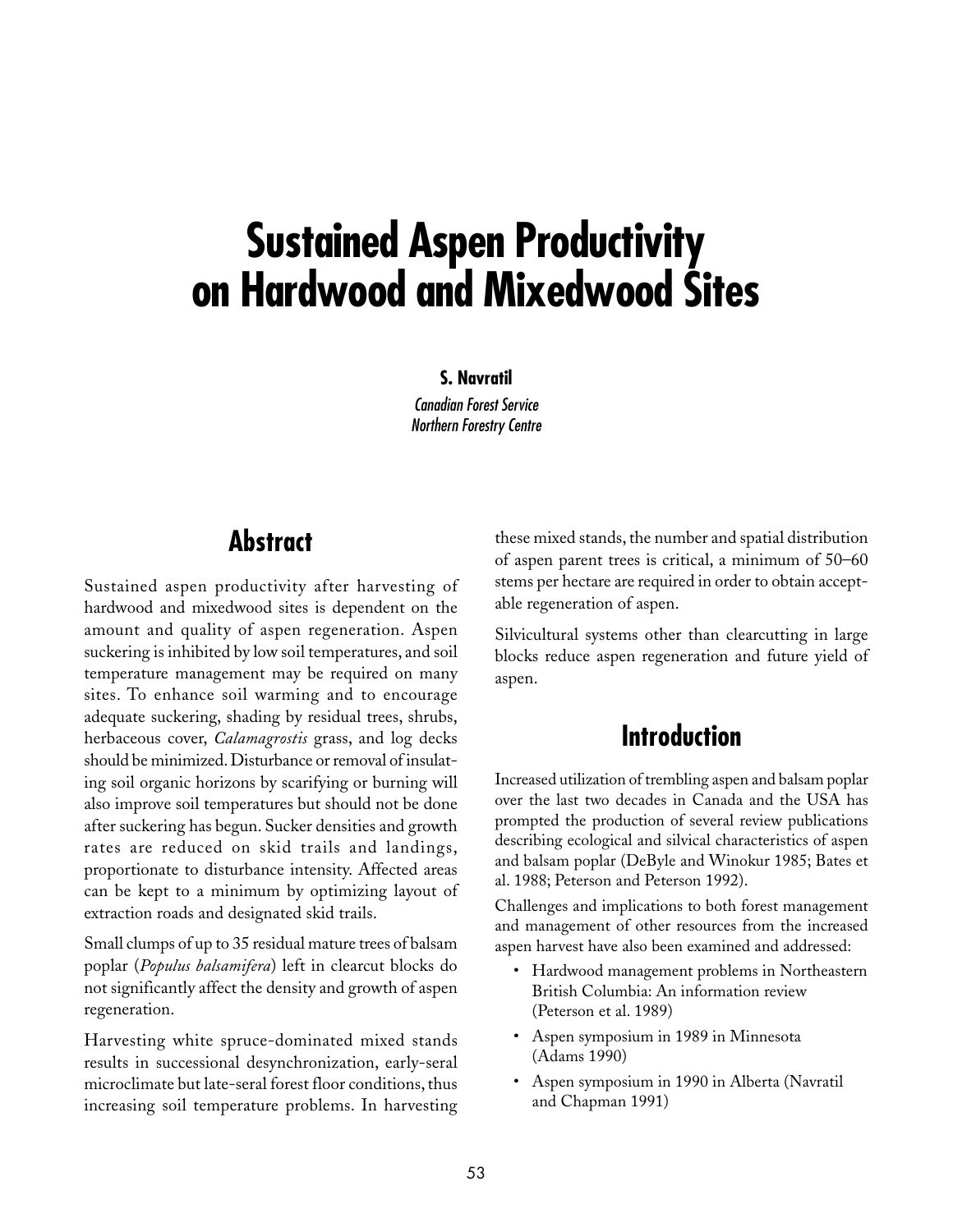The quality of aspen regeneration on hardwood and mixedwood cutblocks does present some real concerns (Bates et al. 1990; Expert panel on forest management in Alberta 1990; Waldron 1993) that need to be examined and resolved if we are serious about the goal of sustainable development as it applies to hardwood production.

In this paper we discuss the perceived and observed problems in achieving sufficient aspen regeneration to sustain aspen productivity after harvest of hardwood and mixedwood stands. Retrospective observations from older hardwood cutblocks in the Prairie region and results drawn from the Mixedwood Silviculture Research Program at Northern Forestry Centre, Canadian Forest Service, Edmonton will be used. Through research, a perceived problem may be found not to be a problem at all. We present the results of such a case study.

## **Soil Temperature Management**

There are two clear relationships known to be involved in aspen suckering. The first, apical dominance, involves the ratio of growth regulators—auxins and cytokinins—in the roots. The second relationship, between soil temperature and suckering, can be the principal and controlling factor with or without apical dominance. It is generally accepted that increases in soil temperature, resulting from increased solar radiation following logging, are the most critical requirement for sucker stimulation (Peterson et al. 1989).

Low soil temperatures have been suggested in several reports as the reason for poor suckering in northern regions and on soils insulated with thick duff layers (Peterson et al. 1989; Navratil et al. 1990). In Alaska, aspen is found chiefly on southern exposures. This was attributed to low soil temperature on other exposures.

### **Temperature Thresholds for Suckering**

Maini and Horton (1966) concluded from greenhouse assays that temperatures less than 15°C (60°F) inhibit suckering. This temperature threshold of 15°C has been repeatedly reported in the literature. Published results do not make it clear how temperature influences suckeringwhether it is influenced by average temperature, temperature duration, cumulative degree days, or by maximum and minimum temperatures and variable daily temperature regime (Hungerford 1988). Zasada and Schier (1973) indicated that the diurnal change may influence suckering and that low minima may suppress suckering regardless of maxima.

There are known clonal and regional differences in suckering responses to temperature. Significant differences were observed among four Ontario clones when propagated at temperatures ranging from 15.6°C to 35°C (Maini and Horton 1966; Maini 1967). The same authors found that sucker production increased with increasing temperature up to 30.6°C while Zasada and Schier (1973) working with Alaskan aspen clones found that temperatures above 22.8°C appeared to inhibit sucker formation on root cuttings.

It is evident, therefore, that the soil temperature threshold and conditions that limit suckering need to be assessed for each region and site before soil temperature management is considered. Many cutblocks should regenerate well without any treatments, especially the locally warm sites. Some measure of temperature enhancement may be needed for the particularly cool sites where soil temperatures may never reach a temperature conducive to suckering.

The importance of local soil temperature assessment for securing high quality aspen regeneration is illustrated by the following example of soil temperature measurements in an aspen cutblock in the Peace River region of Alberta.

A profile of daily average soil temperatures in the first growing season after harvest is shown in Figure 1. The cutblock was winter harvested. Roadside debris (tops and limbs) from the decking areas was brush-raked into piles with minimum ground disturbance. Skid trails from winter logging were barely discernible. Mean thickness of L, F, H layers was 9.1 cm. Aspen sucker producing roots closest to the surface were at a depth of 8–15 cm. Mean daily temperatures at the depths of 7 and 12 cm, where the majority of aspen roots occurred, did not reach 12°C until the end of July. Temperatures of 12–14°C occurred for only 2 weeks in August. Suckers that developed in the area were numerous, but small, and were damaged by fall frost—indicating that they were initiated in the late part of the growing season.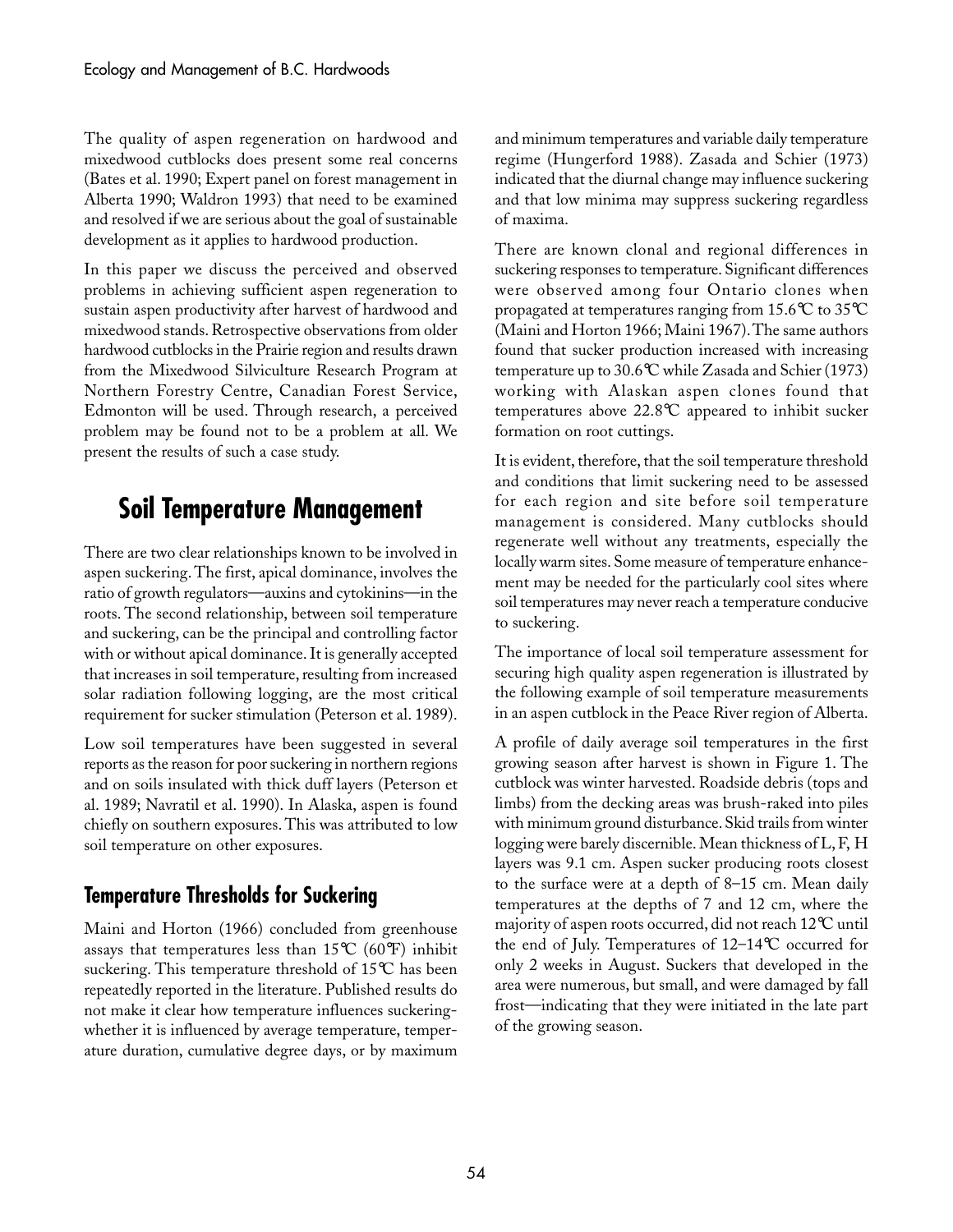#### **Temperature (**°**C)**





Figure 1. Mean daily temperatures, June to August, 1993, at soil depths 7–50 cm in a hardwood cutover near Manning, Alberta. (Source: Canadian Forest Service and Daishowa– Marubeni International Ltd., unpubl. data.)

### **Vegetative Cover**

Shading by shrub and herbaceous cover can reduce solar insolation and in turn affect soil surface temperature and reduce suckering and the growth of developing suckers.

Shrubs may be a lesser problem than other vegetative cover. In Saskatchewan, a dense hazel understory was not found to be a major deterrent to aspen suckering (Peterson and Peterson 1992). Effects on soil temperature and suckering response after harvesting are not known for other shrubs that form the understory in aspen ecosystem associations (alder, willow, buffalo berry)(Corns and Annas 1986; Delong 1988; Beckingham 1993).

Field observations indicate that the dense grass cover by *Calamagrostis canadensis* can be a major deterrent to aspen suckering. *Calamagrostis*, when dominating the site, can have a two-fold effect on aspen regeneration: preventing or delaying soil warm up and exerting a competitive stress on developing aspen seedlings and suckers. John and Lieffers (1991) observed both greater mortality and lower growth rates of aspen and white spruce found in association with grass as opposed to shrubs or other trees.

The impact of *Calamagrostis* on aspen regeneration may be greatest when harvesting open stands, where *Calamagrostis* cover is well established prior to harvest and expands after harvest (Lieffers et al. 1993). A similar result is observed in open areas where soils are disturbed.

Landings, for example, are rapidly colonized and dominated by *Calamagrostis* within 3 years after disturbance (Hogg and Lieffers 1991). A delayed colonization of landings by aspen of seed origin and very slow growth of aspen seedlings under *Calamagrostis* cover has been observed (Navratil 1991). In harvested areas where dense aspen regeneration captures most of the leaf area capacity of the site immediately after harvesting, *Calamagrostis* cover is reduced proportionally to aspen density.<sup>1</sup>

### **Calamagrostis Cover and Soil Temperature**

Effects of *Calamagrostis* on soil temperature are substantial. *Calamagrostis* builds up a thick layer of litter that insulates the soil surface. Under a bed of *Calamagrostis* the summer soil temperatures at 10 cm were 4°C cooler than on sites with no aboveground cover. The maximum temperature in soil under grass was 12°C (Hogg and Lieffers 1991), 3° below the 15°C threshold for aspen suckering discussed previously.

It is very likely that heavy grass cover on old skid trails is the main factor limiting ingress of aspen roots and suckers from the stocked areas adjacent to skid trails. Soil compaction may also be a factor.

A pre-harvest assessment should be done to determine the density and spatial distribution of *Calamagrostis*. If there is significant grass coverage in the understory prior to logging, there will be a rapid spread when the stand is clearcut (Lieffers et al. 1993). Unless the grass rhizomes are killed by a burn or other means, the likelihood of aspen regeneration developing at an acceptable density and growth rate is very low.

### **Insulation by Soil Organic Layers**

The thickness of organic layers greatly affect soil temperatures in the boreal forest prior to and after harvesting. Any ground disturbance or removal of organic layers by logging, scarification, or fire results in warmer soil temperature in the upper layers of soil profile. This should result in increased density of aspen.

In the interior of Alaska, the removal of the organic layer had a remarkable effect on soil temperature. In the winter harvested area, the removal of the organic layer increased soil temperature in late June from about 12°C to about

<sup>1</sup> S. Navratil, unpublished 3rd and 5th year data from vegetation management trials in Alberta.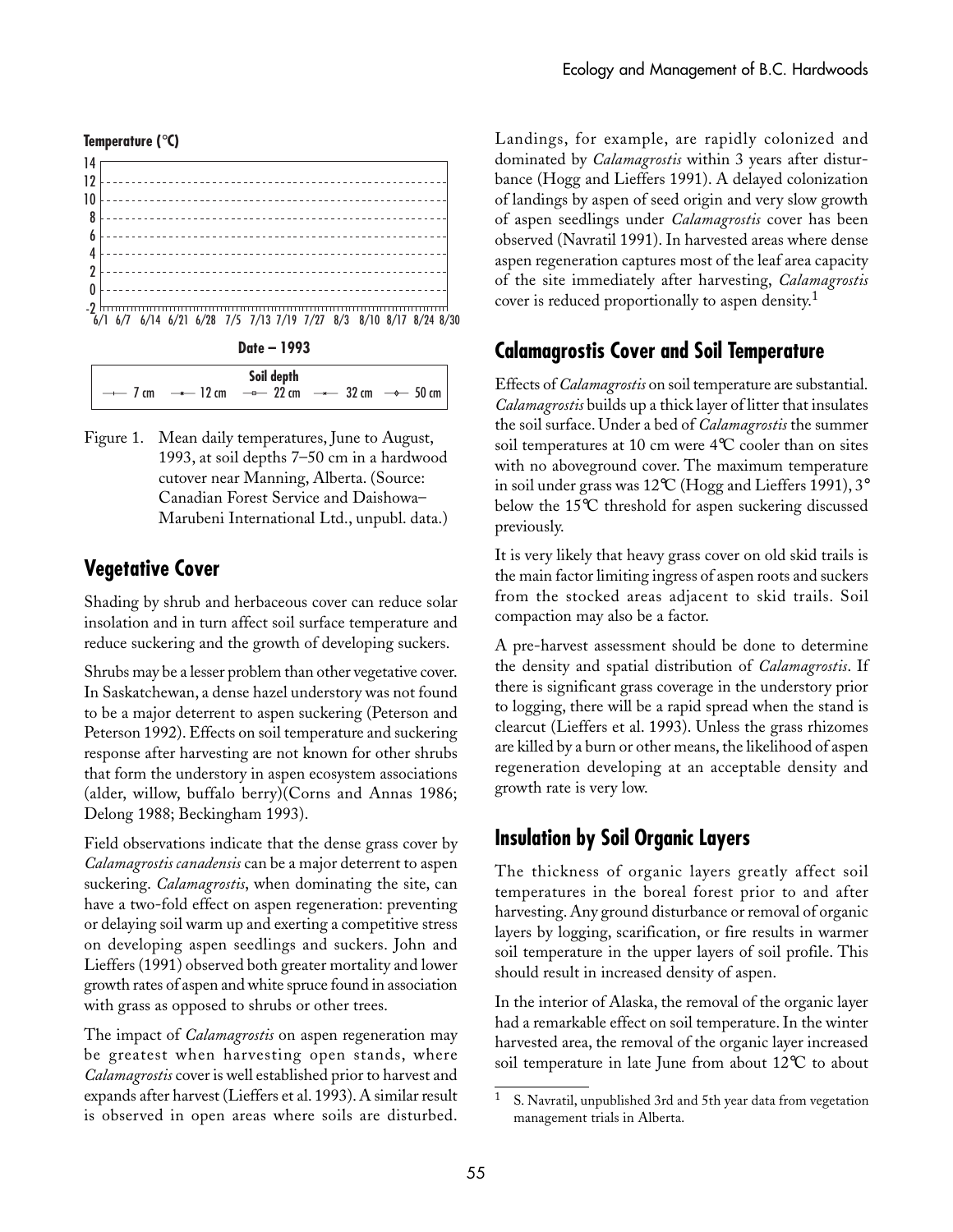20°C at a depth of 10 cm. In the summer harvested area, the soil warming effect was less (Dyrness et al. 1988).

In the Prince George Region there was a 6°C mean difference in afternoon soil temperatures at the depth of 5␣ cm between the untreated plots and plots with removed organic layers. Temperatures were intermediate on clipped plots where the vegetation cover was removed without disturbing the organic layers (Dobbs and McMinn 1977).

### **Use of Summer Logging for Soil Temperature Increase**

Summer logging provides more disturbance to both organic layers and ground vegetation than does winter logging. It has also been reported to promote root suckering of aspen (Bella 1986; Perala 1972).

Harvesting in the frost free season, or site preparation treatments with anchor chains, have been recommended in stands with heavy shrub vegetation (Steneker 1976). Late summer harvesting in particular destroys shrub cover and exhausts its energy reserves, thus clearing the way for soil temperature increases and aspen suckering.

Consideration of summer logging to promote aspen suckering on heavy textured or wet soils should include an assessment of the risk of soil degradation and root disturbance by heavy equipment. Sensitive sites typically have poorer aspen stocking after summer harvesting as compared to winter harvesting (Bates et al. 1990; Alberta Forest Service data *In* Navratil 1991).

A detailed pre-harvest silvicultural plan, containing soil sensitivity information to guide choice of season for harvesting and its potential to optimize regeneration and minimize detrimental soil disturbance, has been accepted in practice in British Columbia (e.g., British Columbia Forest Practices Code 1993).

### **Use of Scarification for Enhancement of Suckering**

Disturbing the surface organic layers by scarification can promote aspen suckering. The timing and intensity of treatments are crucial for achieving the high quality aspen regeneration desired. Improper timing and intensity can be detrimental to aspen regeneration and aspen quality. Scarification should be light and done immediately after harvesting, before any suckering has occurred.

Light scarification, applied in the spring to cutovers harvested in the dormant season, increased suckering both in percent stocking and in density of aspen suckers over unscarified cutovers (Weingartner 1980). Light scarification with drag chains equipped with no or one attached shark finned barrel resulted in gains of 60–78% and 16–56% density over the untreated areas in the first and second years, respectively. Slightly heavier scarification with drag chains and several barrels increased aspen density even more than light scarification, but was associated with a decline in height growth.

Heavy scarification, such as disking or disk trenching, can also promote initial aspen suckering (Sandberg 1951; Brinkman and Roe  $1975$ ,<sup>2</sup> but the initial gains in aspen density are short-lived and can be misleading. Since young suckers depend on the original parent root system, mortality of suckers on disturbed parent roots is higher. Furthermore, after disking, both the growth rate of the aspen stand and the internal quality of individual stems are reduced.

A decrease in height growth was noted up to 10 years after disking (Sandberg 1951). We have found a direct relationship between the degree of root segmentation by disking and height growth of suckers after treatment.<sup>3</sup>

A combination of heavy scarification and treating after suckering has begun is particularly detrimental (Basham 1988). Measurements 10 years after disking a 3-year-old aspen sucker stand revealed substantial reductions in aspen growth. Damage to the parent root system significantly reduced stem growth, and the effects were still increasing 10 years after scarification. The extent of advanced stem decay averaged 7% in severely wounded, scarified stems as compared to 0.2% in non-scarified aspen suckers. Basham (1988) concluded that the scarified trees will likely be of lower quality at harvestable age and more susceptible to windthrow or breakage.

### **Prescribed Burn**

In regions with cool soils or on sites with heavy grass cover, prescribed burning may be necessary for managing for aspen. Where fire can be safely used it has been an efficient regeneration tool, not only for promoting aspen suckers, but also for generating suitable exposed mineral soil seedbeds for aspen seedlings to exploit (Perala 1991).

<sup>2</sup> Navratil and Hayward, Can. For. Serv. (in press).

<sup>3</sup> Ibid.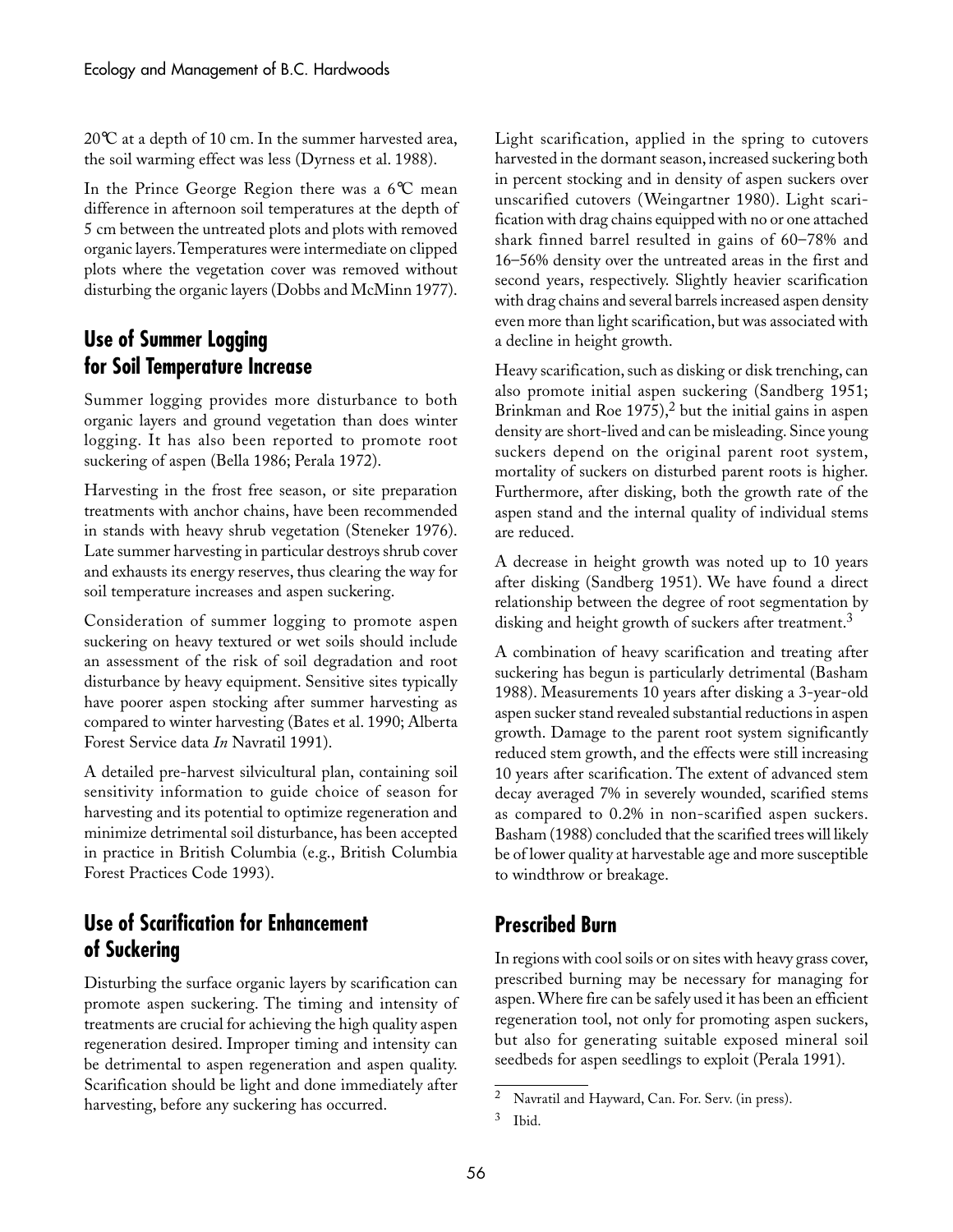In a prescribed burn on an aspen site in Idaho (Hungerford 1988), soil temperatures to the depth of 30 cm were as much as 13°C warmer than those on an unburned site. From June to August in the first year after burning, soil temperatures were significantly higher in burned areas. However, by the second year, there were no temperature differences for most months, due to rapid regrowth of vegetation and emergence of aspen suckers. Temperatures on burned plots were favourable for higher levels of sucker initiation than temperatures on unburned plots (Hungerford 1988).

Prescribed burning may be particularly useful when harvesting late successional stages of mixedwood stands, with aspen as the reforestation goal. Such stands are characterized by thick duff layers and sporadic distribution of aspen under a white spruce canopy. Amelioration of soil temperature by prescribed burn or other measures may be needed to obtain adequate aspen suckering from sparse parent root systems. Clearcutting of a predominantly white spruce stand, followed by broadcast slash burning, resulted in temperatures twice as high as those in areas clearcut only (Dyrness et al. 1988).

Burning at low and moderate fire intensities or when the surface soil is damp may be needed to protect shallow aspen roots. High intensity fires on sites with heavy coniferous slash can be detrimental to suckering. Strategies for prescribed burning on aspen sites are described by Perala (1974), Alexander (1982), and Brown and Simmerman (1986).

### **Harvesting Patterns and Silvicultural Systems**

The intolerance of aspen to shade and the temperature requirements for suckering dictate that as many residual trees should be removed during harvest as economically practical. There is a close relationship between the residual canopy and aspen stocking, particularly if the residual canopy contains spruce (Waldron 1963).

Shading by residual trees and adjacent stands reduces soil temperature and hence the growth of suckers. Openings of about 0.4 hectares provide minimally acceptable conditions for regenerating aspen (Perala and Russell 1983).

Clearcutting in strips and longitudinal cutblocks should maximize the amount of light and insolation. Clearcut strips aligned north-south with a width equal to or less than stand height received proportionally less daily light as compared to a nearby open field (Berry 1964). In Northern Ontario, 20 m wide strips with the long axis in a north-south direction had lower aspen density than the adjacent clearcut.<sup>4</sup>

Solar exposure can be maximized in strip clearcuts by varying the orientation, shape, and sizes of cutblocks. This may be a worthy objective for simultaneous regeneration of aspen and white spruce where higher soil temperatures are desirable. Guides and programs are available to aid in designing cutovers to meet particular forest management objectives (e.g., Halverson and Smith 1979; Harrington 1984).

Sustained aspen productivity can only be achieved with the clearcutting, even-aged silvicultural system. Partial cutting leads to a decline in stocking and growth of aspen (e.g., Doucet 1989).

The concept of a two-staged harvesting system, as applied to mature aspen stands with immature white spruce understories, relies on the concurrent yield of white spruce and aspen in the second harvest (Brace and Bella 1988). Aspen is expected to regenerate after the first harvest of aspen overstory and release of white spruce. However, the released white spruce understory may provide enough shade to reduce aspen stocking and growth to less than adequate levels. Furthermore, the canopy space available for aspen at rotation age may be limited and vary greatly depending on the density and spatial distribution of the released white spruce.<sup>5</sup>

### **Log Decks on Landings**

Log decks kept on site for an extended time during the growing season tend to delay soil warm-up and may have an additional negative impact on suckering. The ongoing respiration in aspen roots can exhaust carbohydrate supplies if there is no replenishment from the aboveground shoots or new suckers. This may eventually lead to the loss of root vitality, and the inability to initiate suckers.

<sup>4</sup> D. Weingartner, OMNR, personal communication, 1993.

<sup>5</sup> Unpublished TASS simulations by B.C. Ministry of Forests Research Branch and Canadian Forest Service.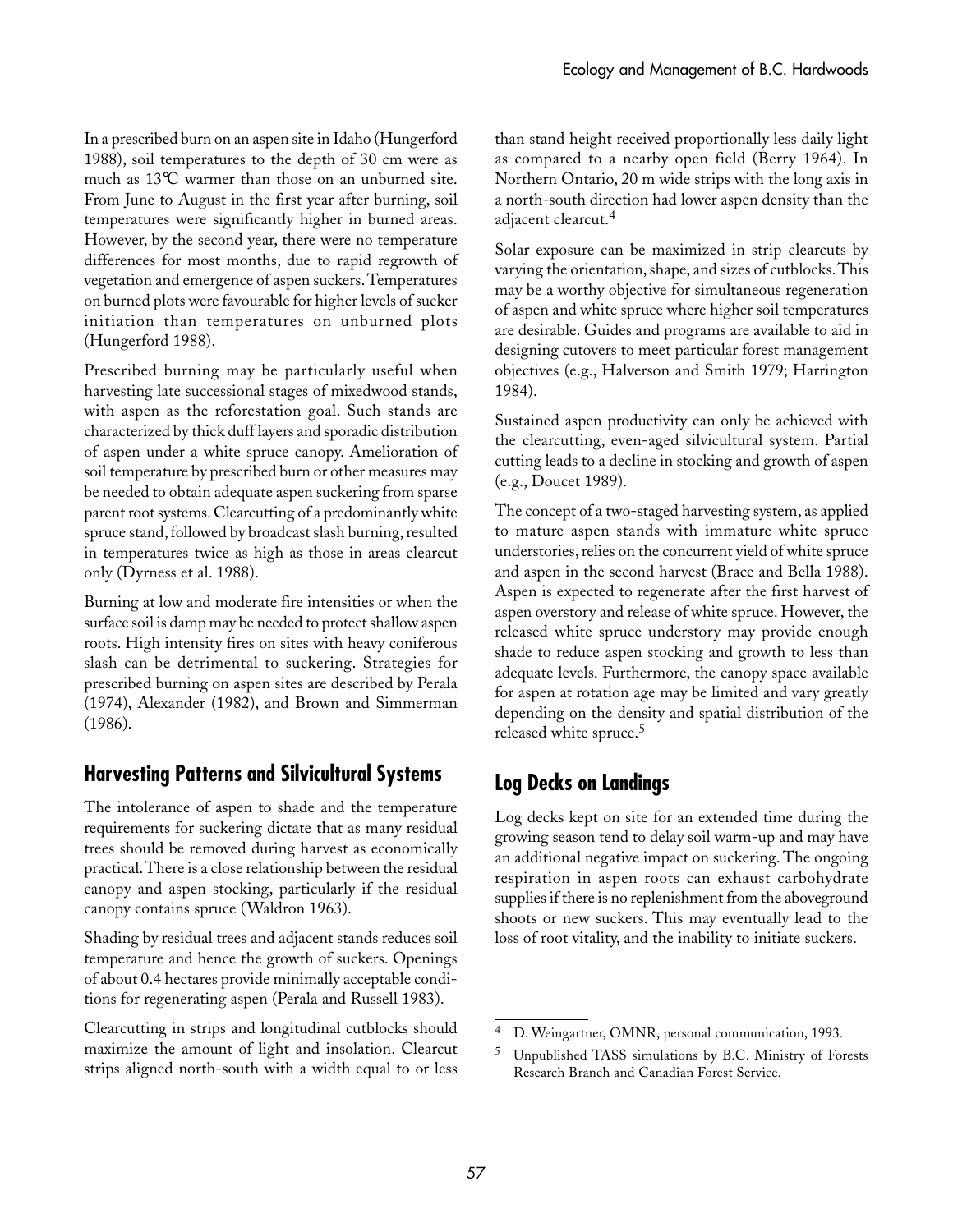## **Soil Moisture Management**

The sensitivity of suckering to soil aeration has been known for a long time. Besides the first report in 1911 (Weigle and Frothingham 1911), the published experimental data are limited to one report by Maini and Horton (1964). In a greenhouse assay they found that the maximum number of aspen suckers developed at the 7% moisture content level of the soil (rooting medium). Suckering was reduced at 10–20% soil moisture and no suckers were produced under saturated (25%) and flooded (27%) moisture conditions.

Field observations attributing poor aspen suckering to poor soil aeration are common. Examples are noted on level sites (Bates et al. 1990), those with a high or elevated water table, and on sites with interrupted drainage patterns (Crouch 1986; Expert panel on forest management in Alberta 1990 Sims et al. 1990). Suckering failure and subsequent sucker mortality has been observed in Colorado where the water table, raised by clearcutting, combined with higher precipitation, caused harmful soil moisture conditions (Crouch 1986).

The areas of cutblocks affected by excessive soil moisture can be large or small. Poor regeneration can be limited to small areas of depressions, that in the parent stand prior to harvesting were likely occupied by balsam poplar. Enclaves of depressions can be delineated by pre-harvest silviculture prescriptions and should preferably be left standing. These wet areas commonly do not successfully regenerate to aspen and as islands of mature trees (usually balsam poplar) they function in water removal through transpiration as well as providing benefits to other forest resources (see the section "Balsam Poplar Residuals").

Large areas of poor drainage may be inherent to the site or may result from interrupted drainage by roads or ruts and from reduced transpiration after harvesting. Prevention of excessive soil moisture is difficult. Improved harvest planning, including a detailed site inspection prior to harvest, can help avoid inappropriate road construction or harvesting in the wrong season, which create ruts that impede lateral water flow.

## **Harvesting Disturbance**

In all regions where aspen is commercially harvested, observations indicate that areas with severe harvesting disturbance to soil and roots have not regenerated and that the lack of regeneration has been long lasting (Zasada and Tappeiner 1969; Jones 1975; Jones 1976; Schier et al. 1985; Bates et al. 1990; Shepperd 1993).

In older hardwood cutovers harvested by conventional systems in Saskatchewan and on more recent cutovers in Alberta a 20–30% site disturbance due to soil compaction on skid trails and landings, and interrupted drainage was observed (Expert panel on forest management in Alberta 1990; Waldron 1993).<sup>6</sup> This has raised the concern about potential understocking and relatively poor growth of aspen. In one area a falldown of 15% in AAC was postulated (Waldron 1993).

Localized disturbances are differentiated into three types: extraction roads, landings, and skid trails.

### **Extraction Roads**

Constructed for hauling wood from the cutblock, roads can be temporary or permanent. In forest estate planning, in general, a network of roads is judged to be an asset and an investment. It seems very unlikely that any amount of reclamation could bring the hauling road landbase into full productivity for hardwoods. The opportunities exist to optimize road design and road spacing in harvest plans by utilizing long reach and long distance forwarding, techniques which minimize all three types of disturbances.

### **Landings**

With winter harvesting, when log decks are hauled prior to the spring thaw, landings should have limited impact on aspen regeneration. The removal of surface soil horizons during the construction of landings, and spreading them back afterwards, is not acceptable on hardwood sites. Such a practice destroys roots and damages the regenerative capacity of aspen.

<sup>6</sup> Unpublished TASS simulations by B.C. Ministry of Forests Research Branch and Canadian Forest Service.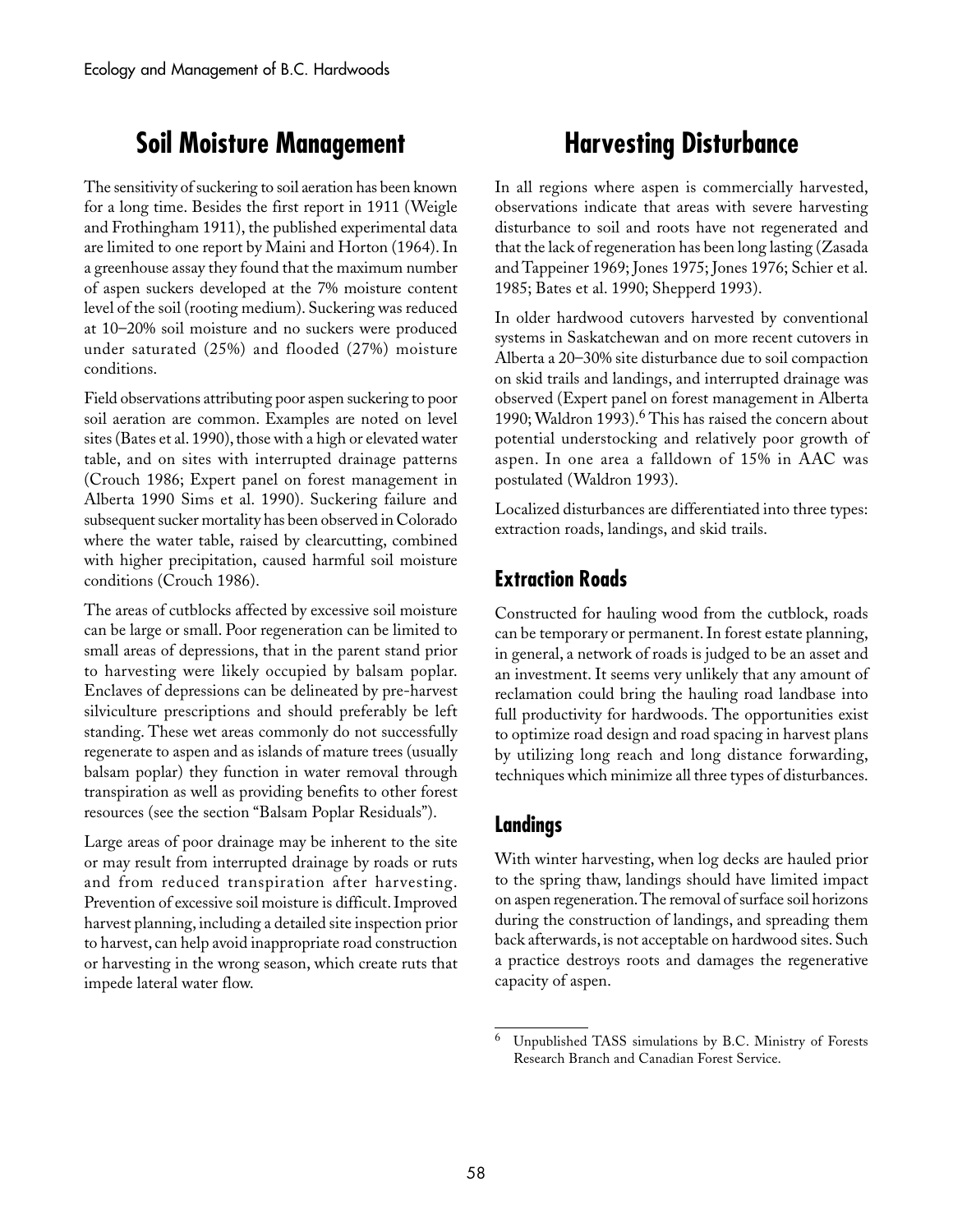Landings with heavily disturbed soils are dominated by *Calamagrostis* within about 3 years (Lieffers et al. 1993). At the same time, they are gradually colonized by aspen and balsam poplar seedlings. Stocking of aspen on landings in one study area ranged from 40 to 60% (Navratil 1991). Aspen on landings (predominantly of seed origin) was of a substandard size and growth and unacceptable for maintaining original stand productivity. Seeding of landings with conifers may be a viable alternative, providing enclaves of wildlife cover and adding to the forest's biodiversity.

### **Skid Trails**

Severe soil structural damage occurs where skidding results in deep ruts. Heavily disturbed skid trails resist aspen ingress from the adjacent areas and can be visible for 15–30 years after harvest. Regeneration by suckering can be poor or absent. Growth decline can occur on trees growing on skid trails, even where no surface soil disturbance is visible. Less visible damage is associated with compaction and other physical changes in soil and can also be long lasting. Soil compaction in the boreal forest of Alberta may persist for several decades due to characteristics of local soils (Corns 1988). Increases in soil bulk density in aspen cutblocks have persisted for up to 12 years after harvest in Colorado (Shepperd 1993).

From a detailed study of skid trails in Colorado, Shepperd (1993) concluded that:

- significant compaction can occur regardless of soil moisture conditions;
- high organic matter content in the upper soil profile can decrease the compaction effect;
- compaction increased with each succeeding pass of a tractor where later passes contributed less to the total compaction effect; and
- root damage, especially to fine roots, can occur without apparent disruption of the soil profile and is more extensive in wet soils.

In the retrospective study of skid trail impact on aspen regeneration in central Alberta, we assigned a light, moderate, or heavy impact to various parts of skid trails according to an estimated amount of traffic (Table 1).

Table 1 summarizes aspen density and growth on the wheel tracks of skid trails, in between the tracks and off the trails in the adjacent stand. The greatest reduction in aspen density and growth was in the areas of wheel tracks and slightly less in the centre parts of skid trails when compared to the adjacent undisturbed stand.

| Impact<br>class | Location     | Density<br>(trees/ha) | Density<br>reduction<br>relative to<br>stand $(\% )$ | Total<br>height (cm) | Height<br>reduction<br>relative to<br>stand $(\% )$ | Annual mean<br>height in last<br>$3$ years (cm) | Annual<br>mean height<br>reduction relative<br>to stand $(\% )$ |
|-----------------|--------------|-----------------------|------------------------------------------------------|----------------------|-----------------------------------------------------|-------------------------------------------------|-----------------------------------------------------------------|
| Low             | Stand        | 39 934                |                                                      | 192                  |                                                     | 19.7                                            |                                                                 |
|                 | Trail centre | 18 5 5 3              | 54                                                   | 133                  | 31                                                  | 17.8                                            | 10                                                              |
|                 | Trail track  | 10 3 9 5              | 74                                                   | 132                  | 31                                                  | 16.5                                            | 16                                                              |
| Moderate        | Stand        | 51765                 |                                                      | 223                  |                                                     | 25.6                                            |                                                                 |
|                 | Trail centre | 20 19 6               | 61                                                   | 150                  | 33                                                  | 21.4                                            | 16                                                              |
|                 | Trail track  | 10 000                | 81                                                   | 141                  | 37                                                  | 19.2                                            | 25                                                              |
| High            | Stand        | 64 285                |                                                      | 203                  |                                                     | 27.4                                            |                                                                 |
|                 | Trail centre | 18 3 3 3              | 71                                                   | 108                  | 47                                                  | 15.8                                            | 42                                                              |
|                 | Trail track  | 7619                  | 88                                                   | 98                   | 52                                                  | 13.6                                            | 50                                                              |

Table 1. Density and growth of aspen on skid trails of different impact classes (means from five cutblocks)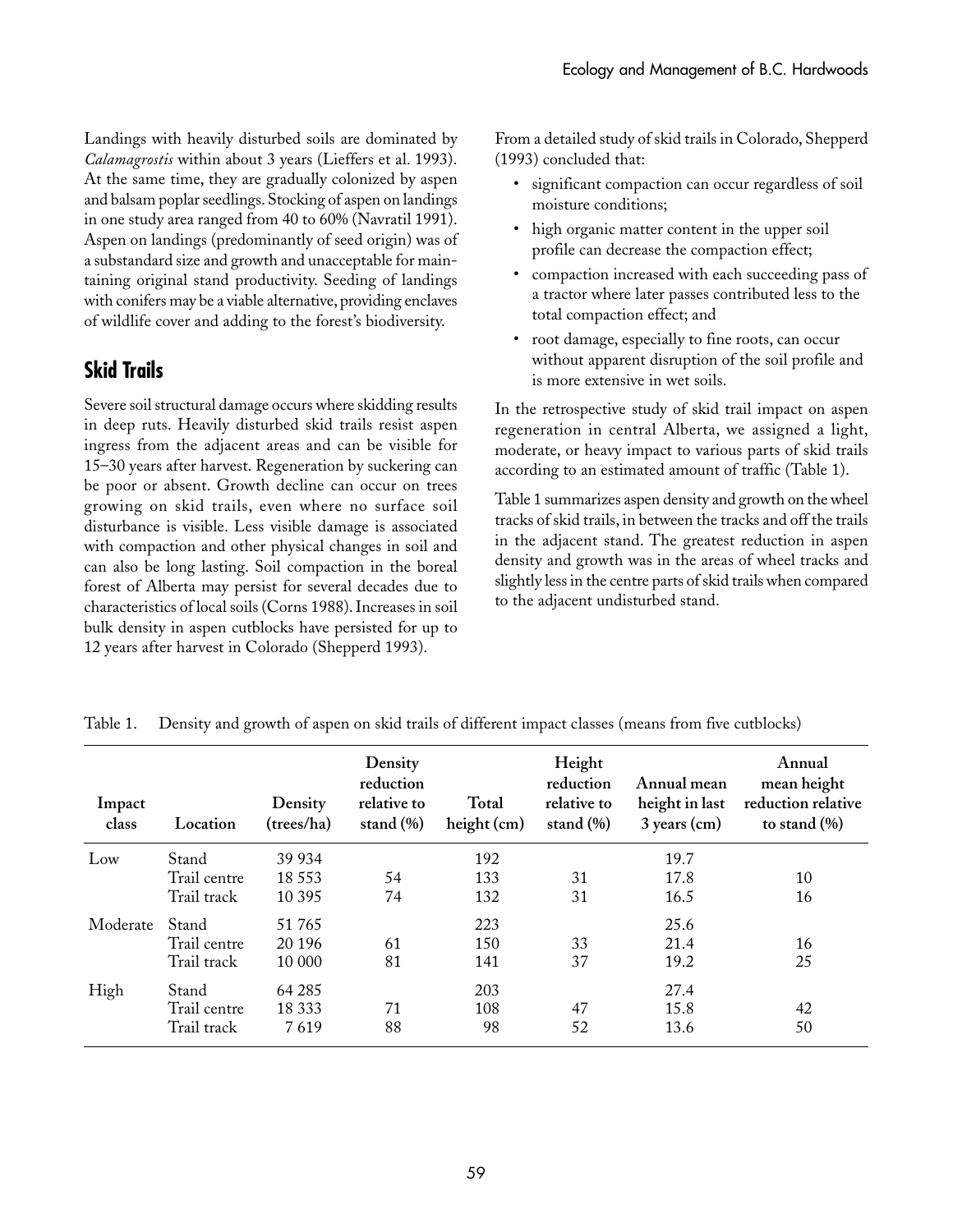All three aspen variables—density, total height, and 3-year mean periodic height increment—showed a reduction when going from low to moderate to heavy impact. In the heavy impact parts of skid trails the reductions in density and total height of aspen were 71–88% and 47–52%, respectively. Reductions in the mean periodic height increment in the last 3 years indicate that soil disturbance continues to reduce growth several years after harvest.

Skid trail impacts on aspen regeneration are evident. What does it mean in terms of aspen productivity and how much should we invest to rectify it? Our ability to predict the degree to which compaction will affect site productivity for hardwoods is limited (Alban 1991). Thus, at present, cost-benefit analysis (weighing costs of reducing skid trail impact versus the gains in yield) may not be possible.

The most biologically appropriate way to minimize soil disturbance on skid trails is to harvest only when soils are frozen or covered with snow. Another feasible approach would be to minimize the affected area by restricting skidding to pre-planned, designated skid trails. In fact, data from European coniferous forests, where networks of designated skid trails are common, show that very little productivity is lost because the trees adjacent to skid trails utilize available light and compensate by increasing radial growth (Eriksson Chroust 1989; 1987).

Work on site sensitivity rating systems has begun in Alberta and British Columbia, $\frac{7}{1}$  and will be helpful in deciding where to employ low impact equipment such as wide tired skidders, or deciding which blocks must be sequenced for winter harvest.

## **Balsam Poplar Residuals**

Balsam poplar grows in association with aspen to varying degrees. In the Prairie region, balsam poplar commonly comprises a significant proportion (30% or more) of aspen stands (Winship 1991). In Alberta, balsam poplar represents about 15% of the provincial deciduous inventory.

Until recently most hardwood operations did not utilize balsam poplar. Individual trees or groups of balsam poplar were bypassed and retained as standing residuals. The residual trees in groups provide the benefits of cover for ungulates and of nesting sites for cavity nesters. Other benefits include aesthetics, increased biodiversity, and a

possible reduction of the effects of a rising water table after harvesting.

In contrast to these benefits, concerns have surfaced regarding the potential negative impact of balsam poplar shading—lowering soil temperature and affecting aspen regeneration. Foresters have also observed a post-harvest increase in the proportion of balsam poplar versus aspen, and have expressed concern about the influence on such changes in stand composition on stand development, growth, and yield of regenerated aspen (Navratil et al. 1990).

A study designed to answer some of these questions compared aspen density and growth within and outside of 11 clumps of balsam poplar residuals 4–6 years after harvesting hardwood cutblocks in west central Alberta. The effects varied with the sizes of the clumps. Aspen density was significantly less (by 56%) inside the largest clump (consisting of 117 balsam poplar trees) as compared to density outside the clump. In two other clumps, consisting of 63 and 12 balsam poplar trees, the aspen density was 22% less (significant at P=0.06 and P=0.08). No significant difference in aspen density was found in the remaining nine clumps that ranged from 7 to 35 balsam poplar trees when compared to density outside the clump.

From these investigations we concluded that balsam poplar residuals in clumps with more than 35 stems reduce aspen density within the residuals, but effects did not extend outside of the clumps (Figure 2).

The effects on growth rates of aspen regeneration were minimal, and occurred only within the largest clumps but not outside them. The areas within the clumps and up to a distance of 10–15 m had balsam poplar densities ranging from 1000 to 5800 stems per hectare. This represents a 10% proportion of balsam poplar in a regenerated aspen balsam poplar stand.

It appears that the benefits to other forest resources from retaining balsam poplar groups in hardwood cutblocks outweigh any likely reductions in density and growth of aspen regeneration.

<sup>7</sup> R. Kabzems, B.C. Ministry of Forests, personal communication.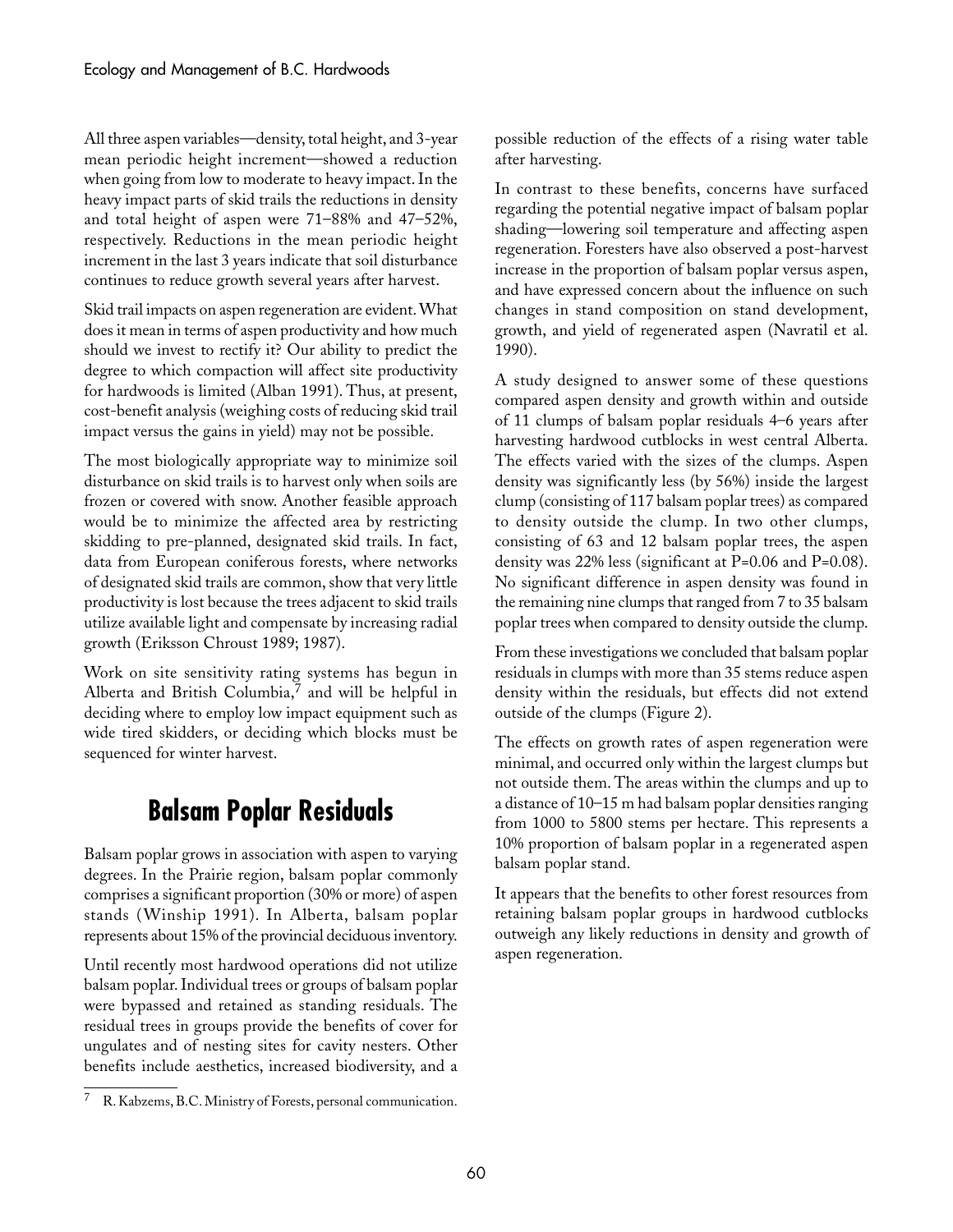





## **Aspen Regeneration after Harvesting Mixedwoods**

In the mixedwood sections of the Prairie provinces (Rowe 1972) the successional pathway of mixed aspen white spruce stands leads to an increasing proportion of white spruce in the canopy. The late successional stages are white spruce dominant stands characterized by greater litter accumulation, thicker surface organic layers, increased moss cover, and scattered distribution of aspen in the canopy, plus a few smaller, whip-type aspen under the canopy.

In the context of ecological implication, clearcutting of the late stage mixed stands results in successional desynchronization (Kimmins 1989). Clearcutting with minimal soil disturbance results in early seral microclimates but late seral forest floor conditions. These forest floor conditions, without scarification or burning, are less conducive to soil warming and thus to aspen regeneration. Desynchronization of microclimatic and soil conditions may be rectified by burning, scarification, or other treatments.

The number, spatial distribution, and vitality of aspen parent trees in the stand required for adequate suckering must also be considered.

Low numbers or poor distribution of aspen trees may indicate insufficient root densities needed for full aspen regeneration. About  $4-5$  m<sup>2</sup> basal area of aspen/ha are recommended for adequate regeneration (Perala 1983;

Doucet 1989; Perala 1991). As a simple guideline, assuming a mean dbh of aspen to be 30 cm, approximately 50–60 aspen trees per hectare are needed for full aspen regeneration.

Data have been collected on the areas occupied by suckers that have developed on the root systems of single aspen trees.8 In aspen-lodgepole-pine associations in the Alberta foothills the mean radius of single tree root systems ranged from 8 to 14 m, with the overall mean being 10.8 m. Using a 10.8 m radius, a minimum of about 30 aspen trees/ha would be needed for full aspen regeneration if they are uniformly distributed. It is prudent to use a number higher than 30 trees/ha since this calculation does not allow for clustering of aspen parent trees and overlap of root systems.

### **References**

- Adams, R.D. (editor). 1990. Aspen symposium '89. Proceedings for a symposium held July 25–27, 1989, Duluth, Minn. USDA For. Serv., North Cent. For. Exp. Stn., St. Paul, Minn. Gen. Tech. Rep. NC-140.
- Alban, D.H. 1991. The impact of aspen harvesting on site productivity. *In* Aspen management for the 21st century. S. Navratil and P.B. Chapman (editors). Proc. symp. November 20–21, 1990, Edmonton, Alta. For. Can., NW Reg., North. For. Cent. and Poplar Counc. Can., Edmonton, Alta. pp. 71–76.
- Alexander, M.E. 1982. Fire behaviour in aspen slash fuels as related to the Canadian Fire Weather Index. Can. J. For. Res. 12:1028–1029.
- Basham, J.T. 1988. Decay and stain 10 years later in aspen suckers subjected to scarification at age 3. Can. J. For. Res. 18:1507–1521.
- Bates, P.C., C.R. Blinn, and A.A. Alm. 1988. Factors affecting the regeneration of quaking aspen: A literature review. Minn. Agric. Exp. Stn., Univ. Minn., St. Paul, Minn. Stn. Bull. 587–1988.

<sup>8</sup> S. Navratil, unpublished data.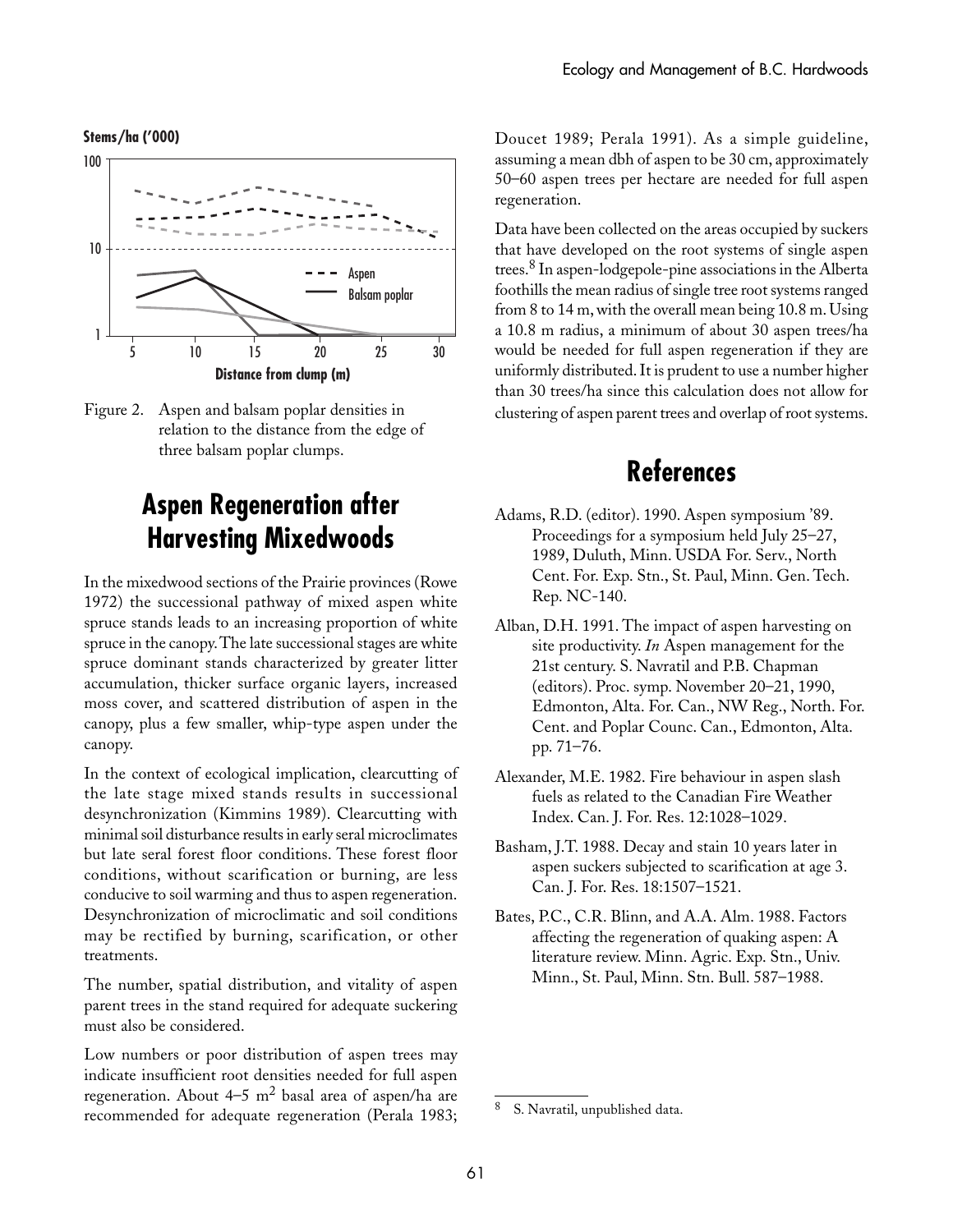\_\_\_\_\_. 1990. A survey of the harvesting histories of some poorly regenerated aspen stands in northern Minnesota. *In* Aspen symposium '89. Proc. symp. July 25–27, 1989, Duluth, Minn. R.D. Adams, (editor). USDA, For. Serv., North Cent. For. Exp. Stn., St. Paul, Minn. Gen. Tech. Rep. NC-140:221–230.

Beckingham, J.D. 1993. Ecosystem associations of northern Alberta. Timber Management Branch, Alta. For. Serv., Dep. Environ. Prot., Edmonton, Alta.

Bella, I.E. 1986. Logging practices and subsequent development of aspen stands in east-central Saskatchewan. For. Chron. 62:81–83.

Berry, A.B. 1964. Effect of strip width on proportion of daily light reaching the ground. For. Chron. 40:130–131.

Brace, L.G. and I.E. Bella. 1988. Understanding the understory: dilemma and opportunity. *In* Management and utilization of northern mixed woods. Proc. Symp. April 11–14, 1988, Edmonton, Alta. J.K. Samoil (editor). Can. For. Serv., North. For. Cent., Edmonton, Alta. Inf. Rep. NOR-X-296:69–86.

Brinkman, K.A. and E.I. Roe. 1975. Quaking aspen: silvics and management in the Lake States. USDA For. Serv., Washington, D.C. Agric. Handb. No. 486.

British Columbia Forest Practices Code: Changing the way we manage our forests. Tough enforcement. 1993. Queens' Printer, Victoria, B.C.

Brown, J.K. and D.G. Simmerman. 1986. Appraising fuels and flammability in western aspen: a prescribed fire guide. USDA For. Serv., Intermt. Res. Stn., Ogden, Utah. Gen. Tech. Rep. Int-205.

Chroust, L. 1989. Racionalni technologie vychovy smrkovych porostu ohrozenych abiotickymi ciniteli. *In* Pestovani smrku v polohach ohrozovanych skodlivymi abiotickymi ciniteli. Proceedings, Konference CSVTS, Opava, Czechoslovakia, 1989. pp. 67–73.

Corns, I.G.W. 1988. Compaction by forestry equipment and effects on coniferous seedling growth on four soils in the Alberta foothills. Can. J. For. Res. 18(1):75–84.

Corns, I.G.W. and R.M. Annas. 1986. Field guide to forest ecosystems of west-central Alberta. For. Can., NW Reg., North. For. Cent., Edmonton, Alta.

Crouch, G.L. 1986. Aspen regeneration in 6- to 10-year-old clearcuts in southwestern Colorado. USDA For. Serv., Rocky Mtn. For. Range Exp. Stn., Fort Collins, Colo. Res. Note RM-467.

DeByle, N.V. and R.P. Winokur (editors). 1985. Aspen: ecology and management in the Western United States. USDA For. Serv., Rocky Mtn. For. Range Exp. Stn., Fort Collins, Colo. Gen. Tech. Rep. RM-119.

Delong, C. 1988. A field guide for identification and interpretation of seral aspen ecosystems of the BWBSc1, Prince George Forest Region. B.C. Min. For., Res. Br., Victoria, B. C. Land Manage. Handb. 16.

Dobbs, R.C. and R.G. McMinn. 1977. Effects of scalping on soil temperature and growth of white spruce seedlings. *In* Energy, water and the physical environment of the soil. The 6th B.C. soil science workshop report. T.A. Black (editor). B.C. Min. For., Victoria, B.C. pp. 66–73.

Doucet, R. 1989. Regeneration silviculture of aspen. For. Chron. 65:23–27.

Dyrness, C.T., L.A. Viereck, M.J. Foote, and J.C. Foote. 1988. The effect on vegetation and soil temperature of logging flood-plain white spruce. USDA For. Serv., Pac. NW Res. Stn., Portland, Oreg. Res. Pap. PNW-RP-392.

Eriksson, H. 1987. New results from plot No. 5 at Sperlingsholm estate in southwestern Sweden in the European stem number experiment in *Picea abies*. Scand. J. F. Res. 2:85–98.

Expert panel on forest management in Alberta. 1990. Forest management in Alberta: Report of the expert review panel. Alberta Energy/For. Lands Wildl. Edmonton, Alta. Publ. I/340.

Halverson, H.G. and J.L. Smith. 1979. Solar radiation as a forest management tool: a primer and application of principles. USDA For. Serv., Pac. SW For. Range Exp. Stn., Berkeley, Calif. Gen. Tech. Rep. PSW-33.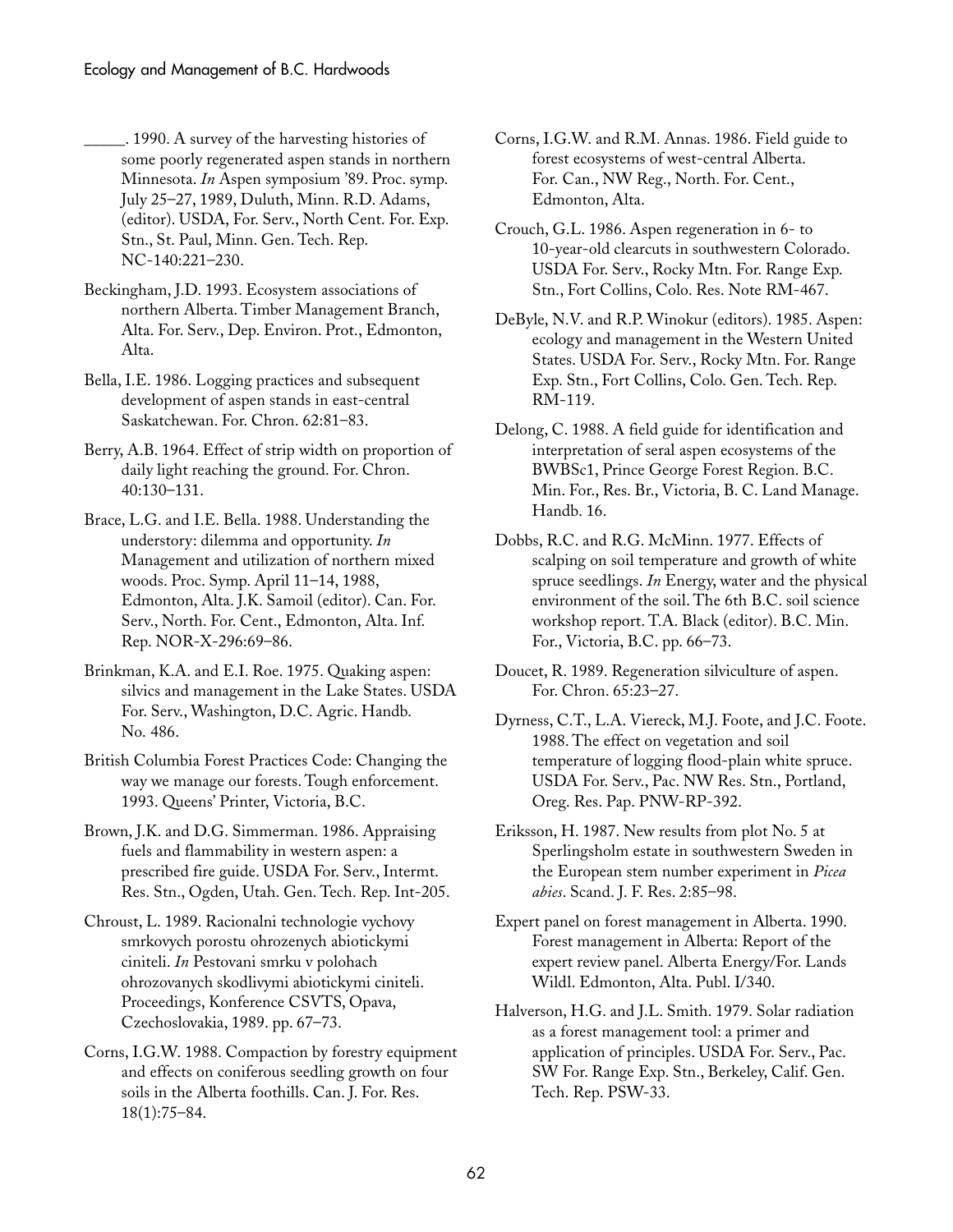Harrington, J.B. 1984. Solar radiation in a clear-cut strip—a computer algorithm. Agric. For. Meteorol. 33: 23–39.

Hogg, E.H. and M.S.V. Lieffers. 1991. Impact of *Calamagrostis canadensis* on soil thermal regimes after logging in northern Alberta. Can. J. For. Res. 21:381–394.

Hungerford, R.D. 1988. Soil temperatures and suckering in burned and unburned aspen in Idaho. USDA For. Serv., Intermt. Res. Stn., Ogden, Utah. Res. Note INT-378.

John, S.E.T. and V.J. Lieffers. 1991. Analysis of monitor plot data for Alberta. Alberta Reforestation Branch, Alta. For. Serv., Dep. Environ. Prot., Edmonton, Alta.

Jones, J.R. 1975. Regeneration on an aspen clearcut in Arizona. USDA For. Serv., Rocky Mtn. For. Range Exp. Stn., Fort Collins, Colo. Res. Note RM-285.

\_\_\_\_\_. 1976. Aspen harvesting and reproduction. *In* Utilization and marketing as tools for aspen management in the Rocky Mountains: Proceedings of the symposium. USDA For. Serv., Rocky Mtn. For. Range Exp. Stn., Fort Collins, Colo. Gen. Tech. Rep. RM-292:30–34.

Kimmins, J.P. 1989. Ecological implications of successional manipulations. *In* Learning from the past, looking to the future. For. Can. and B.C. Min. For., Victoria, B.C. FRDA Rep. No. 30. pp.␣ 9–16.

Lieffers, J.J., S.E. Macdonald, and E.H. Hogg. 1993. Ecology of and controlled strategies for *Calamagrostis canadensis* in boreal forest sites. Can. J. For. Res. 23:2070–2077.

Maini, J.S. 1967. Variation in vegetative propagation of *Populus* in natural populations. Bull. Ecol. Soc. Am. 48: 75–76.

Maini, J.S. and K.W. Horton. 1964. Influence of temperature and moisture on formation and initial growth of *Populus tremuloides* suckers. Can. Dep. For. For., Res. Br., Proposed publication (Project 0-2) 64-0-11.

\_\_\_\_\_. 1966. Vegetative propagation of *Populus* spp. I. Influence of temperature on formation and initial growth of aspen suckers. Can. J. Bot. 44:1183– 1189.

Navratil, S. 1991. Regeneration challenges *In* Aspen management for the 21st century. *In* Proc. Symp. November 20–21, 1990, Edmonton, Alta. S. Navratil and P.B. Chapman (editors). For. Can., NW Reg., North. For. Cent. and Poplar Counc. Can., Edmonton, Alta. pp. 15–27.

Navratil, S., I.E. Bella, and E.B. Peterson. 1990. Silviculture and management of aspen in Canada: The western Canada scene. *In* Aspen symposium '89. Proc. symp. July 25–27, 1989, Duluth, Minn. R.D. Adams (editors). USDA For. Serv., North Cent. For. Exp. Stn., St. Paul, Minn. Gen. Tech. Rep. NC-140: 39–60.

Navratil, S. and P.B. Chapman (editors). 1991. Aspen management for the 21st century. Proc. Symp. November 20–21, 1990, Edmonton, Alta. For. Can., NW Reg., North. For. Cent. and Poplar Counc. Can., Edmonton, Alta.

Perala, D.A. 1972. Regeneration: biotic and silvicultural factors. *In* Aspen: Symposium Proceedings. USDA For. Serv., North Cent. For. Exp. Stn., St. Paul, Minn. Gen. Tech. Rep. NC-1:97–101.

\_\_\_\_\_. 1974. Prescribed burning in an aspen-mixed hardwood forest. Can. J. For. Res. 4:222–228.

\_\_\_\_\_. 1983. Shearing restores full productivity to sparse aspen stands. USDA For. Serv., North. Cent. For. Exp. Stn., St. Paul, Minn. Res. Note NC-296.

\_\_\_\_\_. 1991. Renewing decadent aspen stands *In* Aspen management for the 21st century. Proc. Symp. November 20–21, 1990, Edmonton, Alta. S. Navratil and P.B. Chapman (editors). For. Can., NW Reg., North. For. Cent. and Poplar Counc. Can., Edmonton, Alta. pp. 77–82.

Perala, D.A. and A.J. Russell. 1983. Aspen Silvicultural systems for the major forest types of the United States. *In* R.M. Burns (compiler). USDA For. Serv., Washington, D.C. Agric. Handb. 445:113– 115.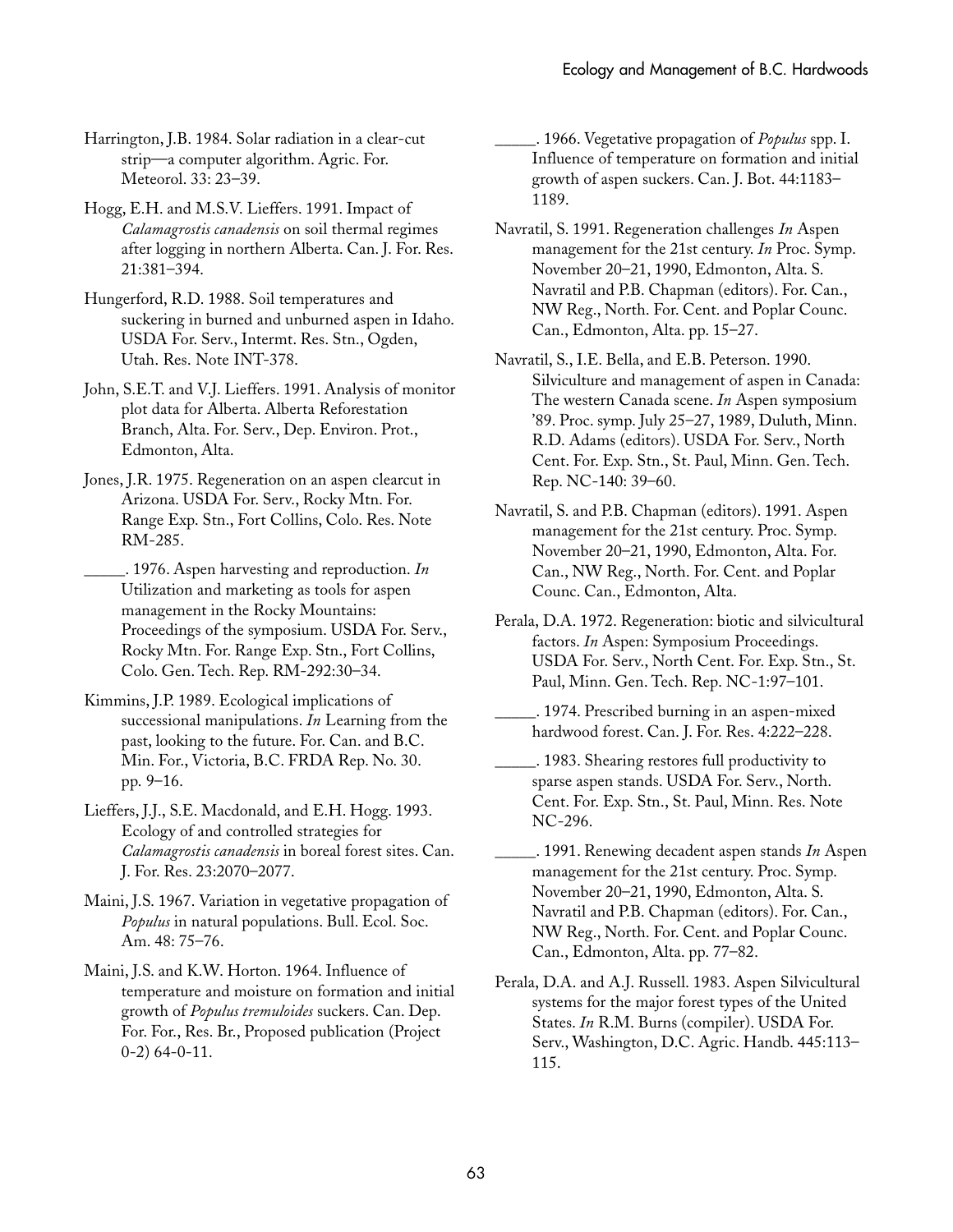Peterson, E.B., R.D. Kabzems, and N.M. Peterson. 1989. Hardwood management problems in northeastern British Columbia: An information review. For. Can. and B.C. Min For., Victoria, B.C. FRDA Rep. No. 066.

Peterson, E.B. and N.M. Peterson. 1992. Ecology, management, and use of aspen and balsam poplar in the prairie provinces, Canada. For. Can., NW Reg., North. For. Cent., Edmonton, Alta. Spec. Rep. 1.

Rowe, J.S. 1972. Forest Regions of Canada. Dep. Environ., Can. For. Serv. Pub. No. 1300.

Sandberg, D. 1951. The regeneration of quaking aspen by root suckering. M.F. thesis, School of Forestry, Univ. Minn. Minneapolis, Minn.

Schier, G.A., J.R. Jones, and R.P. Winokur. 1985. Vegetative regeneration. *In* Aspen: ecology and management in the western United States proceedings. N.V. DeByle and R.P. Winokur (editors). USDA For. Serv., Rocky Mtn. For. Range Exp. Stn., Fort Collins, Colo. Gen. Tech. Rep. RM-119:29–33.

Shepperd, W.D. 1993. The effect of harvesting activities on soil compaction, root damage, and suckering in Colorado aspen. Western J. Appl. For. 8:62–66.

Sims, R.A., H.M. Kershaw, and G.M. Wickware. 1990. The autecology of major tree species in the North Central Region of Ontario. Ont. Min. Nat. Resour. COFRDA Rep. 3302, NWOFTDU Tech. Rep. 48.

Steneker, G.A. 1976. Guide to the silvicultural management of trembling aspen in the prairie provinces. Environ. Can., Can. For. Serv., NW Reg., North. For. Cent., Edmonton, Alta. Inf. Rep. NOR-X-164.

Waldron, R.M. 1963. Observations on aspen suckering in Manitoba and Saskatchewan. Can. Dept. For. For. Res. Br. Intern. Rep. 63-MS-22.

\_\_\_\_\_. 1993. Forestry practices: Now is the time for change. *In* Workshop No. 2, Setting the Path, Workshop proc., Prince Albert Forest Association Inc., March 11–12, 1993, Prince Albert, Sask. pp.␣ 106–117.

Weigle, W.G. and E.H. Frothingham. 1911. The aspens: Their growth and management. USDA For. Serv. Bull. 93.

Weingartner, D.H. 1980. The effects of scarification on trembling aspen in northern Ontario. For. Chron. 56:173–175.

Winship, R. 1991. The role of balsam poplar in aspen management. *In* Aspen management for the 21st century. Proc. symp. November 20–21, 1990, Edmonton, Alta. S. Navratil and P.B. Chapman (editors). For. Can., NW Reg., North. For. Cent. and Poplar Counc. Can., Edmonton, Alta. pp.␣ 29–32.

Zasada, J.C. and G.A. Schier. 1973. Aspen root suckering in Alaska: Effect of clone, collection time, and temperature. NW Sci. 47:100–104.

Zasada, Z.A., and J.C. Tappeiner. 1969. Soil disturbance from rubber-tire skidders during summer harvesting of aspen. Univ. Minn. St. Paul, Minn. Minn. For. Res. Note 204.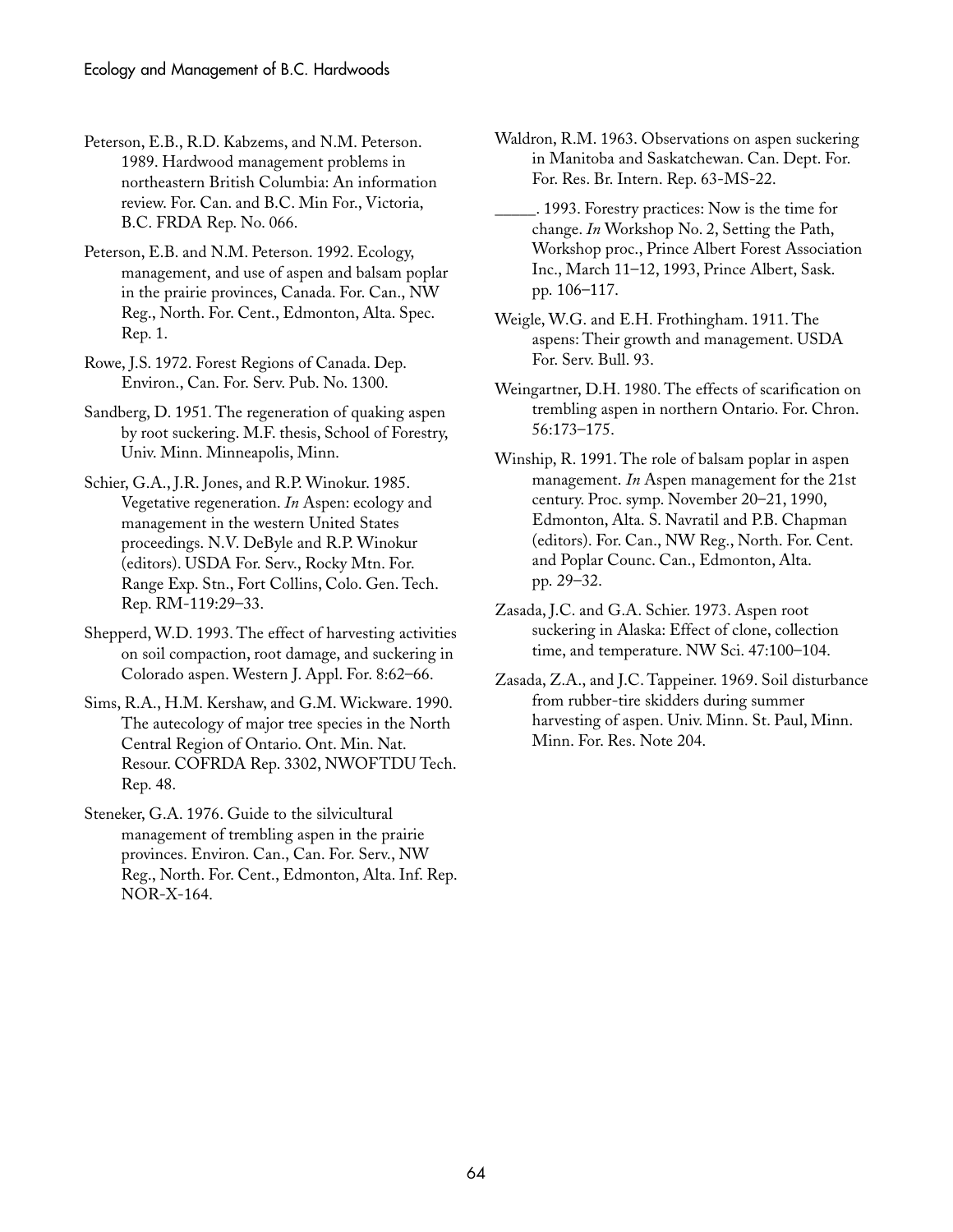# **Aspen Decay and Wood Utilization**

**Katherine J. Lewis**

University of Northern British Columbia

## **Abstract**

The process of wood decay is an integral component of ecosystem function. Dead trees are decomposed by fungi during the process of nutrient cycling. Fungi provide wildlife habitat by decaying living and dead trees, and they enhance biodiversity through the creation of gaps in the canopy. Decay fungi are also important in the short lifespan of aspen by acting as agents of mortality and decomposition. This natural decay process is perceived as causing problems only when expectations of wood yield are placed on the ecosystem, or when human activities alter normal ecosystem dynamics.

Wood decay fungi have three main strategies for obtaining nutrients from living trees. They colonize the dead sapwood created by wounding, canker infections, etc. (wound pathogens); they enter trees through branch stubs or deep wounds and colonize the heartwood (heart rots); and they infect roots of trees then grow up into the stem (root rots).

In northeastern B.C., the heart rot fungus *Phellinus tremulae* is the most common and widespread decay species on aspen (*Populus tremuloides*). It is also very important in the process of natural stand rotation. This fungus, and many of the other decay fungi, produce little external indication of their presence except for fruiting bodies, which are not always produced or conspicuous.

Because of the lack of external indicators, many attempts have been made to correlate tree variables (age, dbh,

and height) with incidence and amount of decay, but the results have been conflicting. The few attempts at correlation of site factors with decay have also shown inconsistent and contradictory results. Inconsistency in method of data collection, a wide variety of sampling locations, and other interacting biological or site factors may partly explain this.

To address these inconsistencies and to attempt to find variables, or combinations of variables that predict decay, a 2-year study was initiated that measured decay in 543 aspen trees across a wide range of dbh and age groups within the BWBSmw2 subzone. Site data (e.g., soil characteristics, topography, drainage, plant associations) were collected at each sampled tree. Regression analyses and analyses of variance were used to correlate stand, tree, and site variables with the amount of decay. None of the variables or variable combinations were able to account for sufficient variation of the dependent variable (amount of decay) to be useful as predictors, although a trend was observed between age and decay.

Although this study had several weaknesses that were a result of the sample design, the results do suggest that the process of decay in aspen is probably dependent on many features and site characteristics that have complex interactions. It is suggested that a better understanding of the biology of these decay fungi, their successional pathways, and their natural role in ecosystem function will provide more useful information for the management of aspen as a timber resource.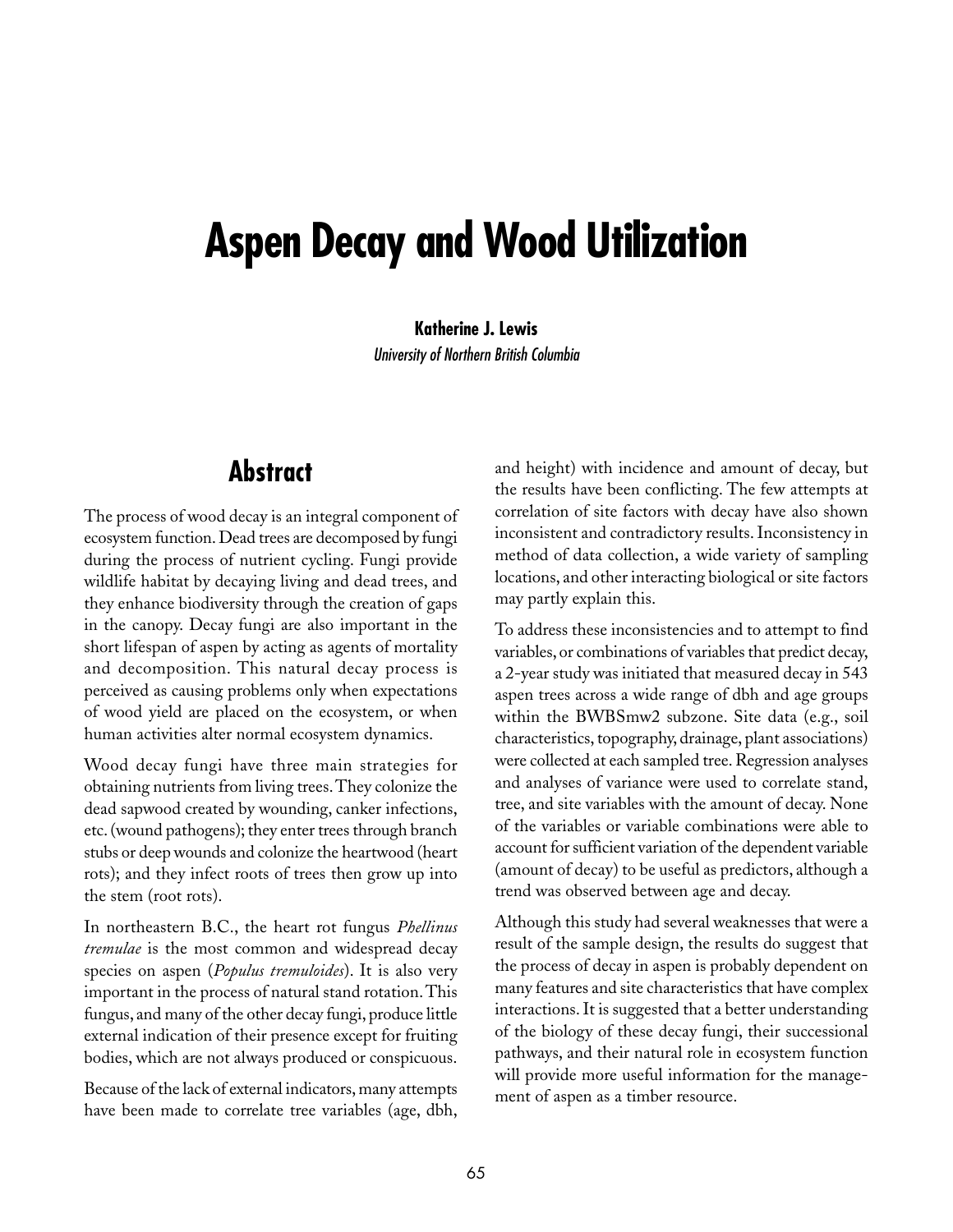### **Introduction**

The process of wood decay is an integral component of ecosystem function. Decay fungi are only perceived as problems when humans place expectations upon the ecosystem that are outside of its normal functioning, or when human activities alter normal ecosystem dynamics. Fungi are the primary agents of decay; fungal mycelia break down wood cell walls and absorb the cell wall constituents. The wide variety of woody substrate found naturally in forested ecosystems has provided an abundance of habitat niches for decay fungi.

In general, wood decay fungi employ one of four strategies in niche exploitation, although considerable overlap occurs. One strategy is to decay wood in dead trees. These fungi have high competitive abilities; they are able to quickly colonize available substrates and may be part of a natural succession of organisms. They are not able to tolerate the defense responses evoked by living trees. The second strategy is to colonize the sapwood of living trees where the sapwood has been locally killed or damaged. These fungi are adapted for rapid colonization and are known as wound pathogens. Some have the ability to spread into undamaged sapwood or heartwood. The third strategy is employed by fungi that cause heart rot. These fungi are able to infect trees through branch stubs or deep wounds, then colonize the dead heartwood (or inner portion of the stem of species such as aspen, which do not form true heartwood) within the living tree. They are generally confined to the heartwood by the defense actions of the living sapwood. The fourth strategy involves entry through the roots by root rot fungi, which have developed several mechanisms that bypass or tolerate the host's defense mechanisms. These fungi are generally not good at competing for substrate with other organisms; their niche is to reside within the roots, well protected from other wood-utilizing organisms.

Aspen is a relatively short-lived species (Fowells 1965). Decay fungi play an important role in both the death and subsequent decomposition processes that lead to natural rotation of aspen stands. Aspen is recognized as an important timber resource, partly because of its abundance (Table 1). However, the utilization of aspen is limited by the naturally high levels of decay.

| Area                               | Volume<br>(millions $m^3$ ) | Assumptions                                  |
|------------------------------------|-----------------------------|----------------------------------------------|
| B.C.                               | 215                         | $age > 81 \text{ years}$<br>$dbh > 17.5$ cm  |
| B.C.                               | 281                         | dbh > 17.5 cm<br>top diam. $= 10 \text{ cm}$ |
| Ft. Nelson<br>$TSA^a$<br>Peace TSA | 8.17<br>6.63                | dbh > 17.5 cm<br>top diam. $= 10 \text{ cm}$ |
|                                    |                             |                                              |

#### Table 1. Volume estimates of aspen in British␣ Columbia

<sup>a</sup> TSA = Timber Supply Area

## **Main Strategies of Wood Decay Fungi**

Of the four main strategies employed by decay fungi discussed above, the last three are the most important from a wood utilization perspective. The means of entry, means of spread, and mode of action are different for each of these main strategies; they produce different results with respect to the impact of decay on the timber resource, and the effect of management activities on the amount of decay. Each of the three main strategies are discussed briefly below.

### **Wound Pathogens, Saprots**

Fungi that cause sap rots generally begin the decay cycle by colonizing a wound surface. Spores of the fungus land on the wound, germinate, and grow into killed or injured cells. Deep wounds provide direct entry to the heartwood, and the host has little opportunity to compartmentalize the fungus. Successful colonization of shallow wounds depends on the size of the wound, host vigour, the virulence of the fungus, and previous colonization by other organisms that may have modified the substrate. The decay fungus may be limited to the dead sapwood at the wound site, or it may continue to expand into living sapwood or the heartwood. Once sufficient food base is colonized, the fungus produces a fruiting body and the cycle begins again.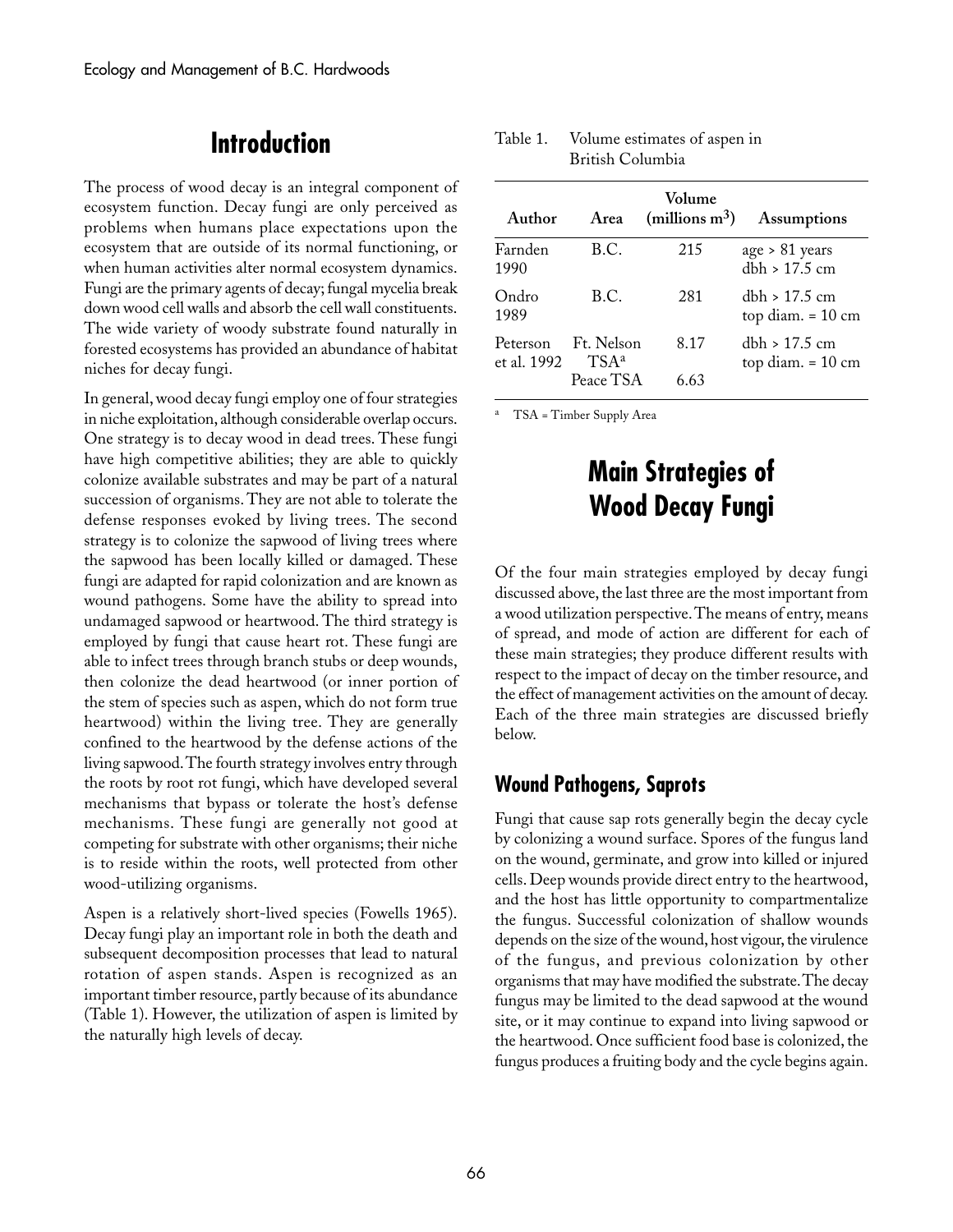### **Heart Rots**

Heart rots infect living trees either through small twig or branch stubs, or possibly through wounds depending upon the fungus and host species. The time from infection to colonization can range from one or two years to tens of years. Once in the heartwood, the fungal mycelium expands longitudinally because the heartwood does not respond to the infection. The fungus may also grow slowly outwards, colonizing the inner portion of the sapwood. Fruiting generally occurs at a branch stub, which provides a route for the fungus to the outer surface. Most of the heart rot fungi produce a perennial sporocarp (conk), which produces basidiospores each year from a newly formed fertile layer. However, heart rots may grow for many years in the host prior to sporocarp production.

### **Root Rots**

Root rot fungi have developed various means of avoiding or tolerating host responses to infection. Entrance to the host usually occurs through the root system from contact with infected roots. Initial colonization of the root system occurs in the cambium or within the heartwood, depending on the fungal species. Most of the root rot fungi also colonize the lower portion of the stems and can extend several metres up the tree. These fungi are generally poor competitors; by exploiting the rhizoplane and root systems, they avoid competing with saprophytic organisms that are abundant in the soil.

## **Type of Decay**

In addition to the location of decay within the tree and the length of time since infection, the type of decay caused by the fungus has a large effect on wood recovery. Two main types of decay exist: brown rots and white rots. Brown rot fungi produce endo- and exo-cellulases and are able to rapidly break down the long chain cellulose molecule into two-sugar units, which are absorbed by the fungal hyphae for its nutrition. White rot fungi are not able to cleave the cellulose molecule randomly. Cellulose is digested slowly from the ends of the molecular chain. However, white rot fungi are also able to break down and utilize lignin by means of a variety of oxidative enzymes. Most of the decay fungi common to aspen cause white rots.

In the production of pulp, wood with white rot will yield some pulp fibres because some cellulose remains in the decayed wood. The wood also retains some of its strength and integrity. There is little to no cellulose remaining in wood decayed by brown rot fungi, and therefore the wood has no structure or strength, and no pulp is recovered.

## **Decay-causing Species Common to the Boreal Forest**

By far the most common decay-causing species of aspen in central and northern British Columbia is *Phellinus tremulae*, which causes a heart rot of aspen stems. The fungus is thought to enter the tree by spores landing on branch stubs. The mycelium then grows into the centre of the tree and can create extensive white rot decay columns. Except for the production of sporophores, there are no external indicators of decay.

*Radulodon americanum* (=*Radulum caesarium*) and *Peniophora polygonia* are two fungi that commonly cause stain in aspen with small pockets of decayed wood. Both of these fungi are thought to be part of the ecological succession of microorganisms in aspen. They may be preliminary fungi that alter the host substrate for the main decay fungi such as *P. tremulae* and *Ganoderma applanatum* (Hiratsuka et al. 1990). There are no external indicators of infection by these preliminary fungi except for the occasional production of inconspicuous sporocarps.

The above three are the fungi most commonly observed and isolated from decayed aspen. Several other fungi are occasionally found. *Trametes ochracea* (=*Coriolus zonatus*) causes a white rot of dead sapwood (Gilbertson and Ryvarden 1987). *Bjerkandera adusta* is another occasional species on aspen and also causes a white cubical sap rot. There are a few species within the genus *Pholiota* that cause white rot either in the trunk or in the roots and butt. The most common root and butt rot is caused by *Armillaria* spp., usually *A. sinapina*. This fungus infects aspen trees through the root system, particularly in trees formed by root suckers from an infected parent tree. A stringy rot, brown in colour, is produced in the centre of the butt. Infected trees may show some external symptoms such as a thin crown; otherwise, external indicators are limited to the seasonal production of sporocarps.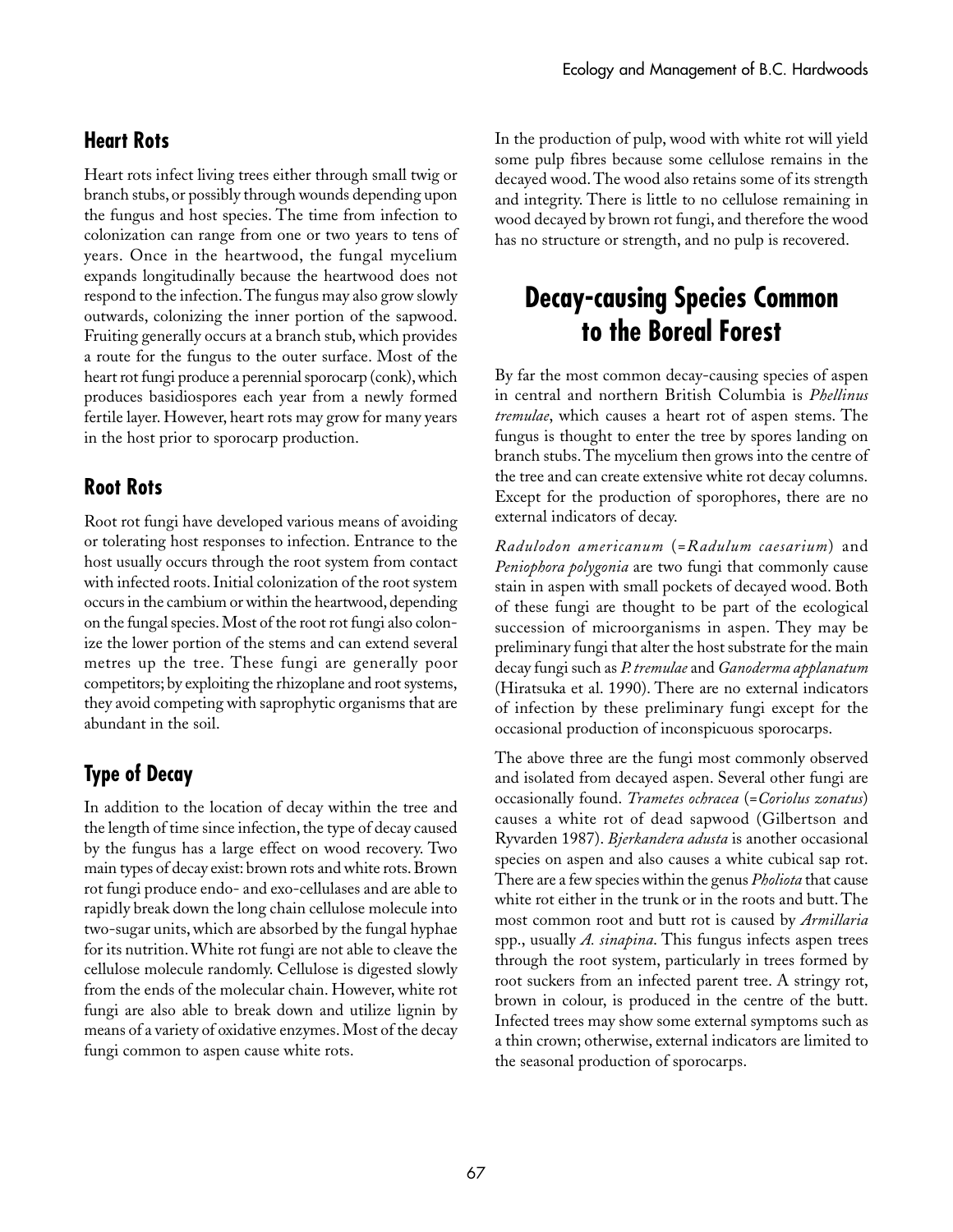### **Impacts of Decay on Useable Volume**

The magnitude of decay and losses to volume reported in studies and surveys varies widely between and within study areas. Most of the studies cannot be compared; Peterson and Peterson (1992) recognize three reasons for the inconsistencies. Firstly, existing age-decay tables were developed from sampling across a wide range of ages (and therefore a wide range of study sites) to ensure all age classes were represented. This sampling scheme allowed differences in site quality and stand history to potentially affect the relationship with decay. Secondly, incipient decay, advanced decay, and stain have not been consistently identified by different researchers. Thirdly, different sampling methods, and different criteria for assessing the percent of decay required for an entire log to be rejected, were used. Three examples of decay studies follow. A study in Ontario found that 69% of 1754 aspen trees had decay within the merchantable portion of the bole. Decay volume averaged 8.7% (6.4% caused by *P. tremulae*) for trees 41–180 years old (Basham 1958). In Alberta, 1015 aspen trees (average age of 70 years) were sampled for decay. Only merchantable trees with less than 50% decay were measured; the average percent decay of these was 8.7%. In a sample of 100 trees 80 years old or more in central B.C., Kumagai and Girvan (1990) found that decay as a percent of merchantable volume ranged from 7.5% to 39% per tree.

## **Relationship Between Decay and Tree and Site Variables**

One of the characteristic features of aspen decay is the lack of external indicators of decay. Furthermore, there are many conflicting reports on the relationship between incidence or amount of decay, and indicators such as tree age or diameter. As an example, Maier and Darrah (1989) indicated that tree size (dbh) was more closely related to amount of decay than was tree age. Basham (1987) found that the relationship of decay with age was stronger than with tree size. In a study in B.C., broad age groups (mature vs. immature) were related to decay, but, within these age groups, dbh and risk group1 were more important indicators of decay (Kumagai and Girvan 1990).

Other external indicators, such as scars, are good indicators of sap rot, but the much higher incidence of heart rot that occurs in trees with no external indicators reduces the value of scars and other indicators as predictors of total decay.

Of all the external indicators examined, conks are the most reliable indicators of decay incidence (Basham 1958, 1987) but not of the amount of decay (Hiratsuka and Loman 1984). Maier and Darrah (1989) found no relationship between the number of conks and decay volume. Other than at the site of conks, the distribution of decay within a tree is very unpredictable, making recovery of sound wood difficult and frequently uneconomical (Woodbridge, Reed and Associates 1985).

The lack of good, consistent relationships between external indicators and decay suggests that the decay process is complex and involves other factors such as stand origin, site characteristics, and species composition. A few studies have looked for relationships between site and decay, but no strong relationships developed from this work (e.g.,␣ Basham 1958; Paul and Etheridge 1958; Thomas et al. 1960; Kemperman et al. 1976; Hinds 1981).

### **Fort Nelson District Aspen Decay and Stain Study**

A study initiated in 1991 attempted to look more closely at the relationship between decay and site variables. External indicators and tree variables traditionally used to determine cull volumes were also measured to enable a comparison of methods for prediction of decay or stain.

#### **Materials and Methods**

The study took place in the BWBS (Boreal White and Black Spruce) mw2 subzone located in the Fort. Nelson Timber Supply Area. To ensure that trees were sampled across a broad range of the factors traditionally used to predict decay, a sampling matrix was constructed that included four age classes, three risk groups, and several diameter classes within each age class (Table 2). An attempt was made to sample six trees in each cell of the matrix, giving a total sample size of 543 trees. To avoid including genotype as a variable, only one tree per clone was sampled. If clones could not be easily distinguished by morphological or phenological characteristics, sample trees were located at least 200 m apart; a distance greater than the diameter of the area occupied by most aspen

Risk group  $1$  = no external indicators; risk group  $2$  = any external indicator (fork, crook, scar, dead or broken top) except conk or blind conk; risk group 3 = conk or blind conk.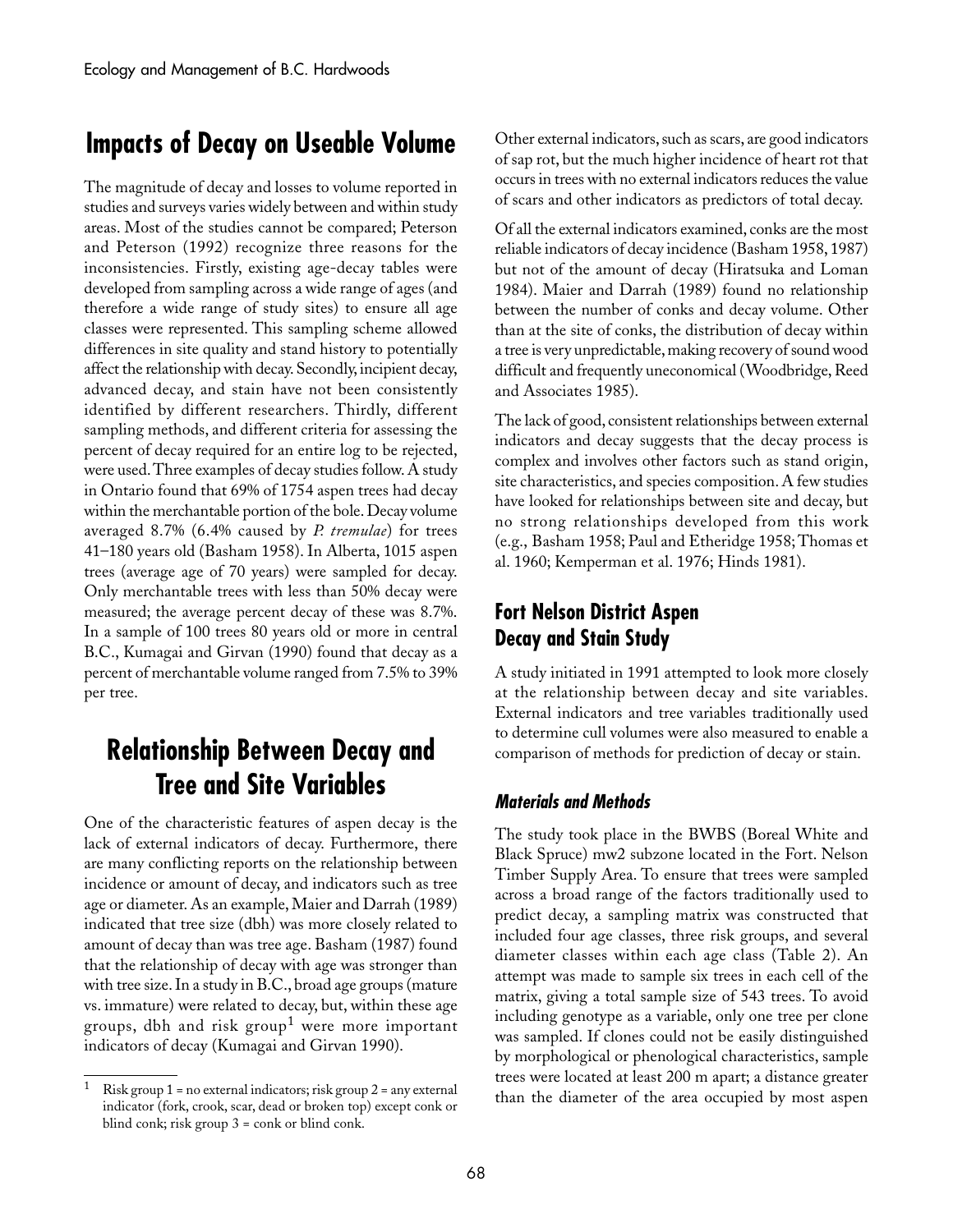| Age class   | Risk group 1<br>dbh in 5 cm classes | Risk group 2<br>dbh in 5 cm classes | Risk group 3<br>dbh in 5 cm classes |
|-------------|-------------------------------------|-------------------------------------|-------------------------------------|
| $61 - 80$   | 15 to 40 (six classes)              | 15 to 40 (six classes)              | 15 to 40 (six classes)              |
| $81 - 100$  | 15 to 45 (seven classes)            | 15 to 45 (seven classes)            | 15 to 45 (seven classes)            |
| $101 - 120$ | 20 to 55 (eight classes)            | 20 to 55 (eight classes)            | 20 to 55 (eight classes)            |
| $121 - 140$ | 20 to 55 (eight classes)            | 20 to 55 (eight classes)            | 20 to 55 (eight classes)            |
|             |                                     |                                     |                                     |

Table 2. Sampling matrix. Risk group 1 = no external indicators; risk group 2 = any external indicator (fork, crook, scar, dead or broken top) except conk or blind conk; risk group 3 = conk or blind conk.

clones (Weingartner and Basham 1985). Sample trees were selected by walking a predetermined distance into an aspen-dominant stand, then selecting the closest aspen tree that fit within the sampling matrix.

At each sample tree, three "plots" were established: 1) a cruise plot to provide estimates of stand density and net volume using current B.C. Ministry of Forests (MOF) procedures; 2) a decay sampling plot, which involved decay and stain measurements on the felled sample trees using sectioning and measuring procedures in the B.C. MOF Inventory Manual Chapter 9; and 3) a Preharvest Silviculture Prescription survey plot, which involved collection of soil, vegetation, and site information. Table␣ 3 gives a complete list of variables included in the study.

Information from the decay sample was entered and edited for mistakes using a decay analysis program. Merchantable gross volumes were determined for each tree by adding the section volumes. Decay and stain volumes were calculated from the decay length and diameter measurements, and the volume of defect-free wood was calculated as the difference between merchantable gross volume, and stain, and decay volumes. Percent decay, stain, and defect were calculated by dividing stain, decay, and defect volumes by merchantable gross volume. The stand, tree, and site variable information was entered into a databank, edited for mistakes, and transferred into a spreadsheet program.

Scatterplots were generated for each dependent variable (percent decay, percent stain, and percent defect) on the Y axis against each independent variable on the X axis. These were used to identify variables that may have contributed to the variation in decay, stain, or defect.

Several methods were used to test the dependent and independent variables for normality prior to further analysis. First, frequency plots were generated for each variable by plotting the frequency of occurrence for each class of the variable. The shapes of these plots were compared to normal distributions. Second, frequency distributions of the dependent variables in each class of the independent variable were generated for selected independent variables. These were also compared to a normal distribution. A Poisson distribution best described the dependent variables; therefore, these variables were square root transformed to fit a normal distribution.

To reduce variation within the dependent variable, dependent variable means in each class of selected independent variables were plotted, and regressions were fitted to the plotted lines. Selection of independent variables for this analysis was based on the scatterplots.

Finally, age (the variable most closely related to decay and stain) was combined with other selected site variables in multiple regressions. The variables that showed some relationship in the multiple regressions were examined more closely by creating scatter plots within age stratifications.

#### **Results**

Tree, stand, and site variables are summarized in Table 3. None of the scatter plots of dependent variables against each of the independent variables suggested that a useful relationship existed between site or tree variables and decay or stain. The plots showed a high level of variation of decay and stain regardless of the independent variable. Figure 1 shows some examples of the scatterplots.

The most promising variable for predicting percent decay and stain volume was age. The relationship between age and percent decay and stain was partially masked by the large number of zero values for stain and decay. However, even when the zero values were excluded, the relationship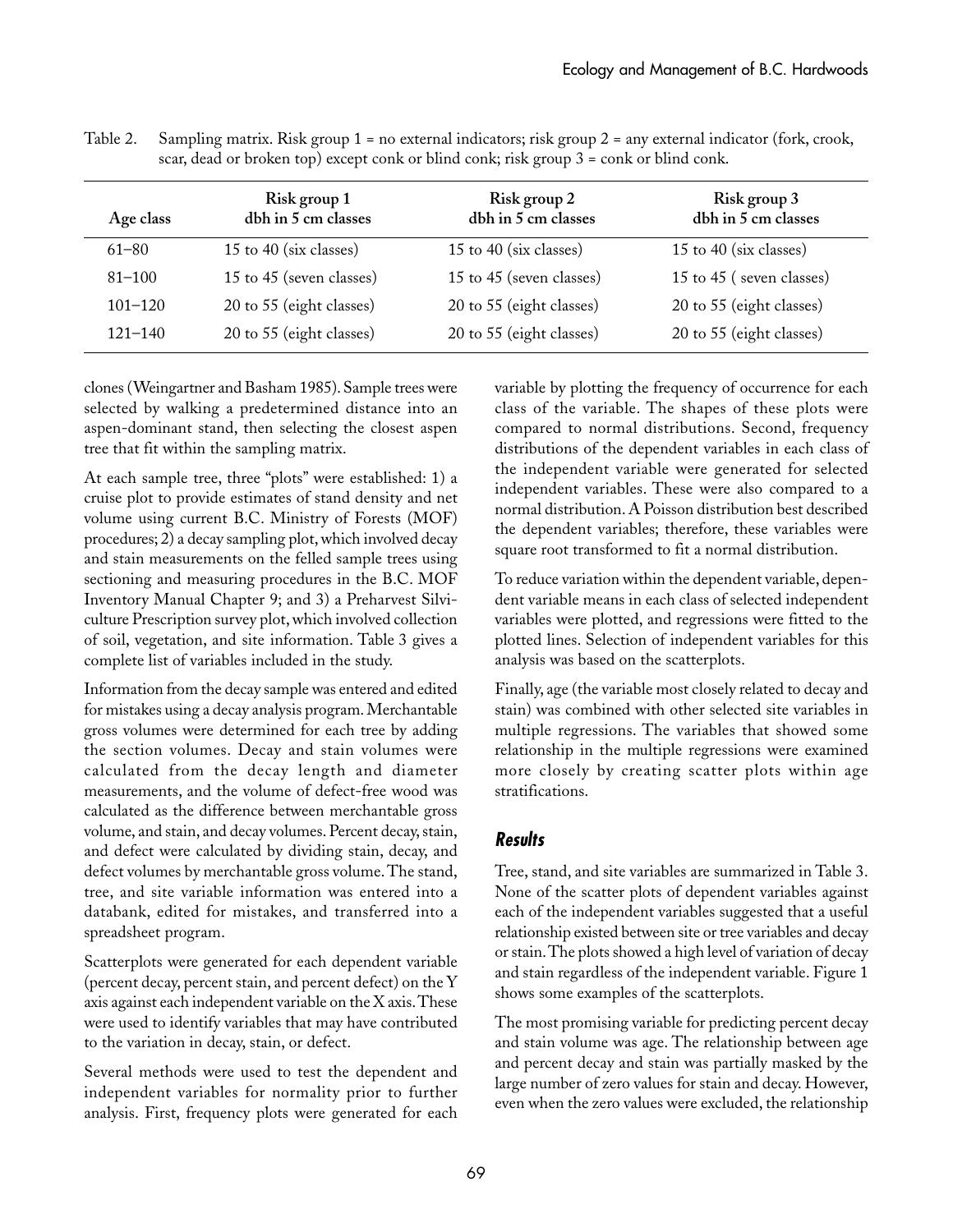| Variable                        | Range            | Mean       | S.D.  |
|---------------------------------|------------------|------------|-------|
| Age                             | $40 - 175$ yrs   | 102 years  | 22.7  |
| dbh                             | $13.3 - 60.7$ cm | 32.8 cm    | 11.2  |
| Height                          | $14.1 - 38.3$ m  | 27.9 m     | 4.2   |
| Stand density                   | 21.1-2312.6 sph  | 620.73 sph |       |
| Conk section                    | $0 - 7$          | .53        |       |
| Aspect <sup>a</sup>             | $0 - 8$          | 2.8        | 2.7   |
| Drainageb                       | $1 - 4$          | 1.9        | 0.6   |
| Elevation                       | $825 - 2850$ m   | 1509.4 m   | 299.6 |
| Moisture<br>regime <sup>c</sup> | $2 - 5.5$        | 3.9        | 0.5   |
| Nutrient<br>regime <sup>d</sup> | $1.5 - 5.0$      | 3.0        | 0.5   |
| Rooting depth                   | 10-84 cm         | 28.5 cm    | 12.0  |
| Restrictive<br>layer            | 14-100 cm        | 41.9 cm    | 19.8  |
| Slope                           | $0 - 52%$        | 6.5%       | 8.5   |
| Slope position <sup>e</sup>     | $1 - 7$          | n/a        | n/a   |
| Soil order <sup>f</sup>         | $1 - 4$          | n/a        | n/a   |
| Site series <sup>g</sup>        | $1 - 6$          | n/a        | n/a   |
| Soil texture <sup>h</sup>       | $0 - 3$          | n/a        | n/a   |

Table 3. Summary statistics of tree, stand, and site variables

<sup>a</sup> Aspect:  $0 = flat$ ,  $1 = North$ ,  $2 = Northwest$ ,  $3 = West$ ,  $4 = Southwest$ , etc.

- Drainage:  $1 = \text{well}, 2 = \text{moderately well}, 3 = \text{imperfect}, 4 = \text{poor},$  $5 = \text{very poor}$
- Moisture regime: classes 1 to 7 for xeric to subhydric
- Nutrient regime: classes 1 to 5 for very poor to very rich
- Slope position: classes 1 to 7 for crest, upper, mid, lower, toe, depression, or level, respectively
- f Soil order:  $1 = \text{brunisol}, 2 = \text{luvisol}, 3 = \text{gleysol}, 4 = \text{podzol}$
- <sup>g</sup> Site series: based on edatope, plant species and cover, ten classes
- <sup>h</sup> Soil texture:  $1 = \text{coarse}$ ,  $2 = \text{medium}$ ,  $3 = \text{fine}$

was poor, and the variation in age could explain less than 1% of the variation in percent decay and stain (Figure 2). To reduce variation within the age variable, ages were grouped into 10-year intervals and the mean percent decay and stain were plotted for each age class. These plots showed a much more distinct relationship with age (Figure␣ 3) and explained greater than 95% of the variation in the means for each age class. Figure 3 shows that the age group means of percent decay and stain vary with merchantable volume. When merchantable volume is ignored by using total decay and stain volumes rather than percent decay and stain, the resultant curves are more linear (Figure 4).

Other variables were tested for their significance in predicting decay and stain using two methods. The first was to combine age (unstratified) with other variables in a series of multiple regressions. The other variables were selected from the most promising scatterplots. Age was combined with risk group, and with location variables such as elevation, slope, slope position, and aspect in several different combinations. None of the multiple regressions showed a significant relationship; the largest  $r^2$  was 0.19. The same was true for multiple regressions of age combined with site variables such as moisture, nutrient regime, soil order, drainage, restrictive layer, and rooting depth. None of the  $r^2$  values from these multiple regressions was greater than 0.05. The second method was to look at selected variables within 10-year age classes in the form of scatterplots. This method was used on those variables from the multiple regressions that had shown a hint of a relationship with decay or stain. Age effects were kept to a minimum by using the 10-year age groups. All of the variables examined showed a consistent pattern of greater variation within age groups than the variation among age groups.

#### **Conclusions**

The site factors measured in this study do not explain significant levels of the variation in the volume of stain and decay in aspen. The level of variation in the dependent variables was substantial, but none of the tree, stand, or site factors was able to account for sufficient variation of the dependent variables to be useful as predictors of stain or decay.

Two explanations are offered for the lack of significant relationships within this dataset. One is that the sampling design was to sample a large number of trees that were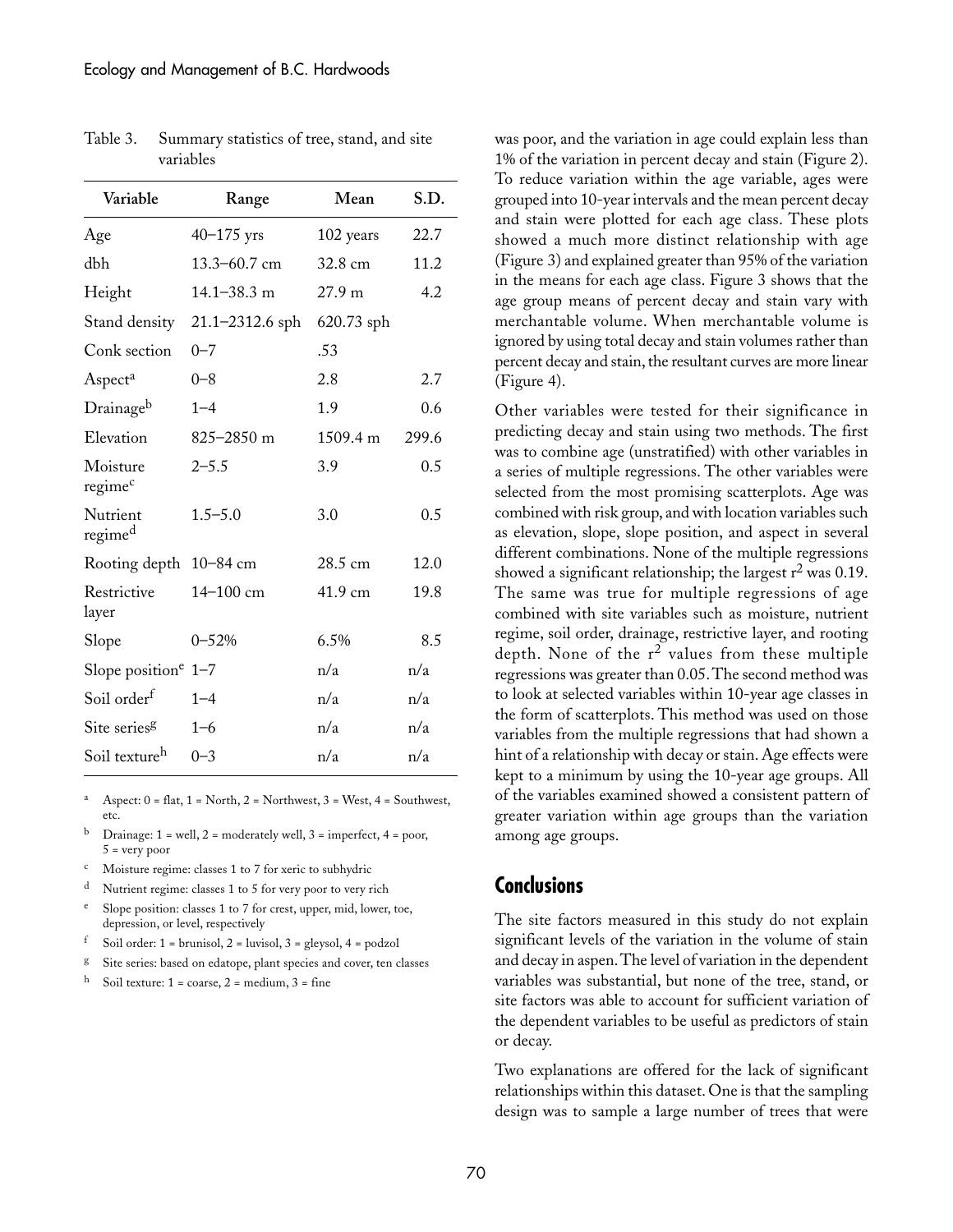

Figure 1. Scatterplots of percent decay volume on selected site and tree variables showing the large amount of variation typical of the data set.

representative of the stand over a large area and therefore a wide variety of site conditions. An equal number of trees was required for each combination of risk group, age, and dbh classes. Early in the collection of the data, selection of trees was determined by access only, because most trees would fit into the required sampling matrix. However, as the data collection continued and the sampling matrix filled, trees were selected to meet the target of six trees per cell of the matrix. Trees that were clearly not representative of the stand as a whole were avoided, but targeted selection of trees for the sampling matrix reduced

the level of randomness of the sample. The second explanation for the lack of significant relationships is that stain and decay in aspen trees are integral components of the ecosystem's function. There are many agents or processes that cause decay and stain, all of which have complex interactions within the ecosystem. A similar ecosystem-level relationship between a pathogen and its host is found in the Interior Cedar-Hemlock zone in southeastern B.C. The root disease fungus *Armillaria ostoyae* is considered as much a part of the ecosystem as are the host trees. Decay fungi, particularly *Phellinus*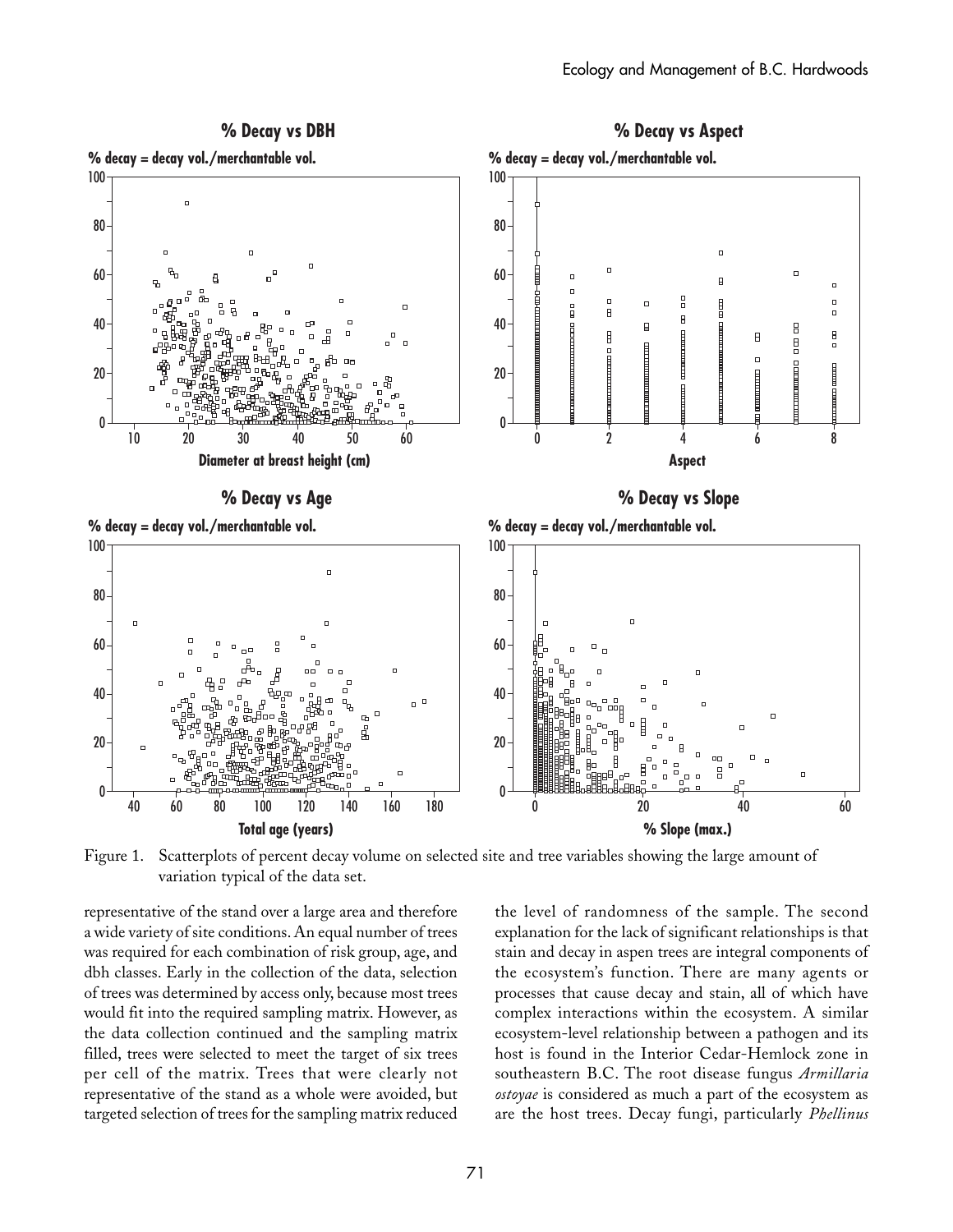







Figure 3. Mean percent decay plotted against age in 10-year classes. Best fit regression line plotted with standard errors around each mean.





Figure 4. Total mean decay volume plotted against age in 10-year classes. Best fit regression line plotted with error bars around the age group means.

*tremulae*, are as much a part of aspen ecosystems as are the aspen hosts. Therefore, the search for one or a few factors that are strongly correlated with decay and stain is impaired by these interactions and interrelationships. It is suggested that a better understanding of the biology of these decay fungi, their successional pathways, and their role in the ecosystem will provide more useful information for the management of aspen as a timber resource.

## **Acknowledgements**

Funding to support work reported here was provided by the Hardwood Management Subprogram of the Canada-British Columbia Partnership Agreement on Forest Resource Development (FRDA II).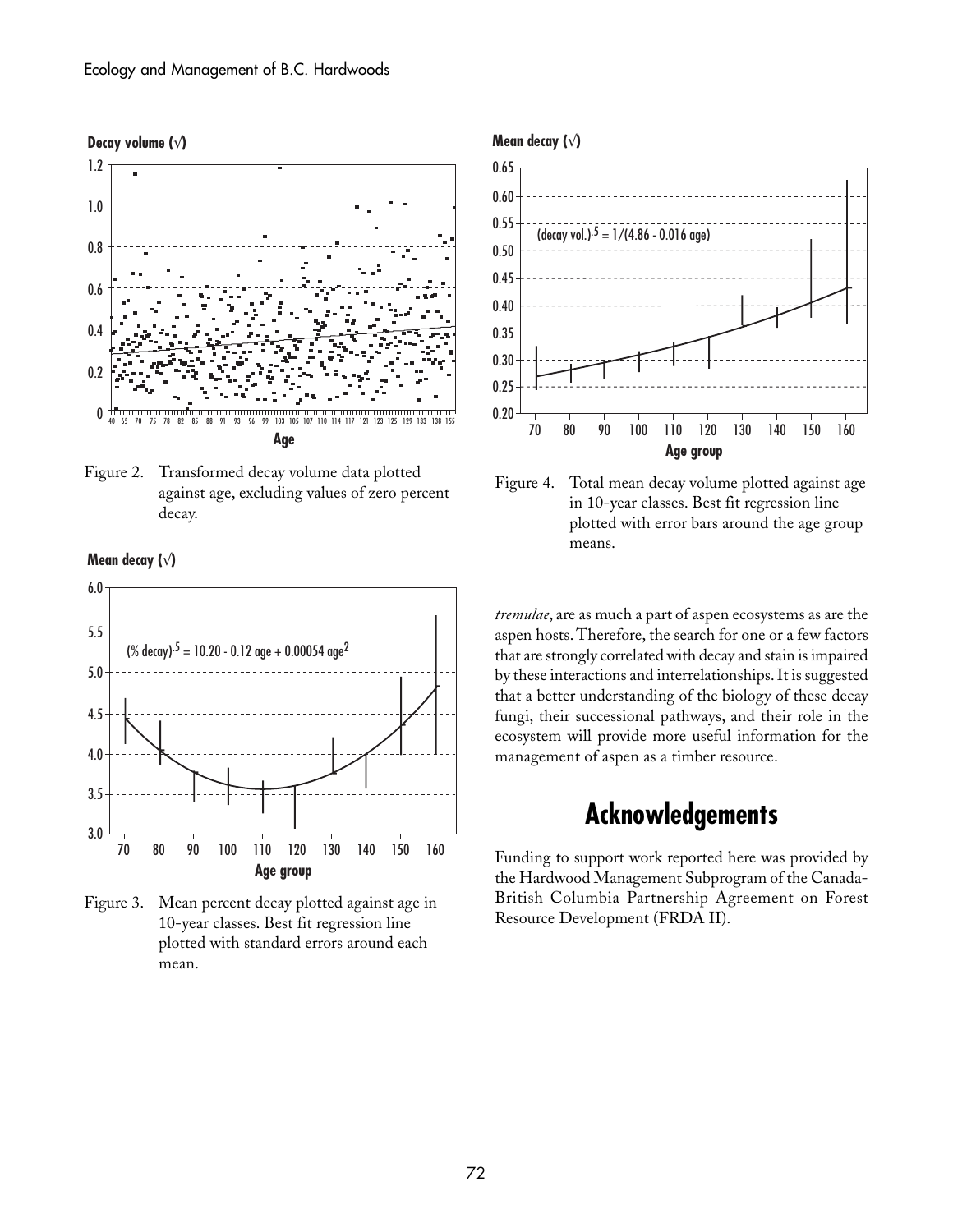## **References**

- Basham, J.T. 1958. Decay of Trembling Aspen. Can. J. Bot. 36:491–505.
	- \_\_\_\_\_. 1987. Assessment and prediction of stem decay in aspen stands. Aspen Quality Workshop Proceedings. Feb. 12, 1987. p. 110.
- Fowells, H.A. 1965. Silvics of Forest Trees of the United States. Division of Timber Management Research, USDA For. Serv. Agric. Handb. No. 271. 762 p.
- Gilbertson, R.L. and L. Ryvarden. 1986. North American Polypores. Vol. 2. Fungiflora A/S, Oslo, Norway. 433 p.
- Hinds, T.E. 1981. *Cryptosphaeria* canker and *Libertella* decay of aspen. Phytopathology 71:7137-7145.
- Hiratsuka, Y. and A.A Loman. 1984. Decay of aspen and balsam poplar in Alberta. Environ. Can., Can. For. Serv., North. For. Res. Cent., Edmonton, Alta. Inf. Rep. NOR-X-262.
- Hiratsuka, Y., D.A. Gibbard, O. Bakowsky, and G.B.␣ Maier. 1990. Classification and measurement of aspen decay and stain in Alberta. For. Can., NW Region., North. For. Cent., Edmonton, Alta. Inf. rep. NOR-X-314.
- Kemperman, J.A., N.F. Lyon, and S. Navratil 1976. Incidence and volume of defect in second growth aspen stands in Northern Ontario. Ont. Min. Nat. Resour., Div. For. For. Res. Rep. No. 102.
- Kumagai, J. and J. Girvan. 1990. Tackama Forest Products Ltd. Liard/Ft. Nelson Aspen Decay Study, 1990. Industrial Forestry Service Ltd.
- Maier, G.B. and D. Darrah. 1989. Decay levels in mature aspen stands. Whitecourt Alberta. For. Can. Project #1467-72. Edmonton, Alta.
- Paul, G. and D.E. Etheridge. 1958. Decay of aspen (*Populus tremuloides* Michx.) and balsam poplar (*Populus balsamifera* L.) in the Lesser Slave Lake Region in Alberta. Alta. Dep. Lands and For., Wildl. Div., Edmonton, Alta.
- Peterson, E.B. and N.M. Peterson. 1992. Ecology, management and use of aspen and balsam poplar in the prairie provinces, Canada. For. Can., NW Reg., North. For. Cent., Edmonton, Alta. Sec. Rep. 1.
- Thomas, G.P., D.E. Etheridge, and G. Paul. 1960. Fungi and decay in aspen and balsam poplar in the boreal forest region, Alberta. Can. J. Bot. 38:459– 466.
- Weingartner, D.H. and J.T. Basham. 1985. Variation in the growth and defect of aspen (*Populus tremuloides* Michx.) clones in northern Ontario. Ont. Min. Nat. Resour. For. Res. Rep. No. 111.
- Woodbridge, Reed and Associates. 1985. Utilization of hardwoods in Northern Alberta. Northern Alberta Development Council.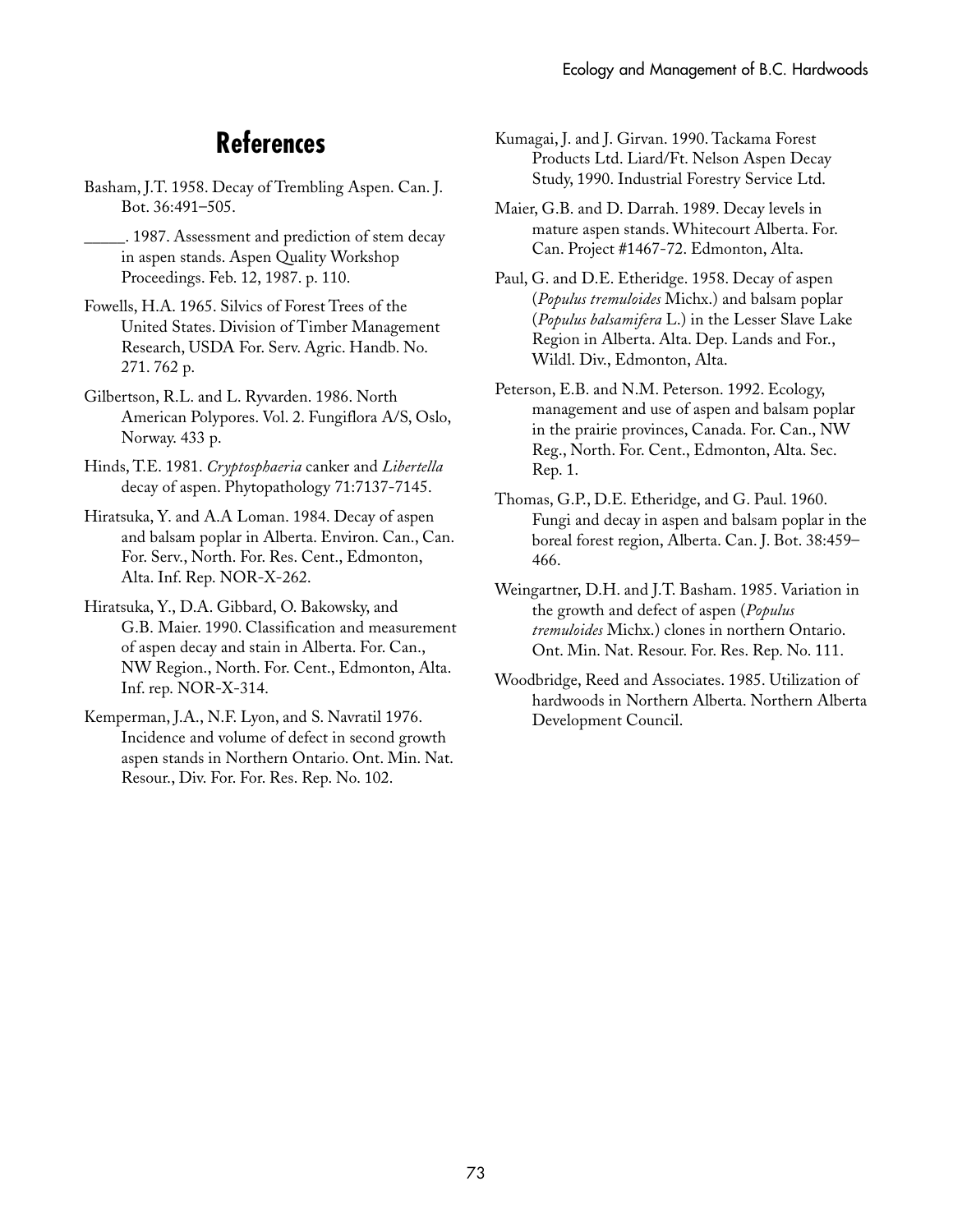# **Aspen and Poplar Diseases**

#### **Brenda Callan**

Canadian Forest Service, Pacific Forestry Centre Forest Insect and Disease Survey

### **Abstract**

Increased interest and utilization of both native and hybrid *Populus* species has stimulated research on diseases. Historical Forest Insect and Disease Survey (FIDS) data and collections, plus 3 years of special poplar disease surveys are now giving us an improved picture of the more common and damaging diseases encountered, both in native stands and commercial hybrid plantations.

In native aspen stands, foliar pathogens such as *Venturia macularis* and *Melampsora medusae* are commonly encountered, but usually affect only young stands or suppressed trees. *Phellinus tremulae*, which is discussed in detail in other presentations for this workshop, is the most damaging heart rot with regards to wood quality. *Hypoxylon mammatum*, which is associated with high levels of stand damage elsewhere in North America, is infrequently encountered in B.C. Another canker pathogen, *Encoelia pruinosa*, appears to be widespread at low levels in stands, but until recently has not been well-documented in B.C. *Valsa sordida* is the most common dieback and canker pathogen associated with wounded or stressed trees. Root and butt rot pathogens such as *Armillaria sinapina* and *Bjerkandera adusta* also need further study and documentation as far as distribution and damage.

With regards to native cottonwoods and hybrid poplars, there are several disease problems that appear to be unique to the Pacific Northwest. *Venturia populina* not only causes foliar and shoot blights, but is also associated with cankering and top breakage in damp coastal plantations of hybrids. Septoria leaf spots are commonly encountered on both native and hybrid poplars, and are consistently associated with *S. populicola*. Septoria stem cankers have not been encountered, and, after reviewing herbarium collections and recent survey samples, it appears that the canker-causing *S. musiva* is likely not present in the Pacific Northwest. This is contrary to most current published host-fungus records, which are based on misidentified or immature herbarium specimens. Another leaf blight fungus, *Linospora tetraspora*, is present at damaging levels in some native and hybrid plantations.

Field monitoring for poplar rusts on the lower mainland and Vancouver Island was undertaken by FIDS this year, in anticipation of the first introduction to B.C. of a rust species pathogenic to many of the hybrid poplar clones currently used in commercial plantations. *Melampsora medusae* f.sp. *deltoidae* was first reported in Oregon and Washington on hybrid *P. trichocarpa* × *deltoides* (T␣ ×␣ D) plantations on the lower Columbia River in 1991. Since its discovery, the rust has not only caused severe damage on susceptible hybrids, but has spread rapidly, and in the fall of 1992 was detected close to the Canadian border in Bellingham, Washington.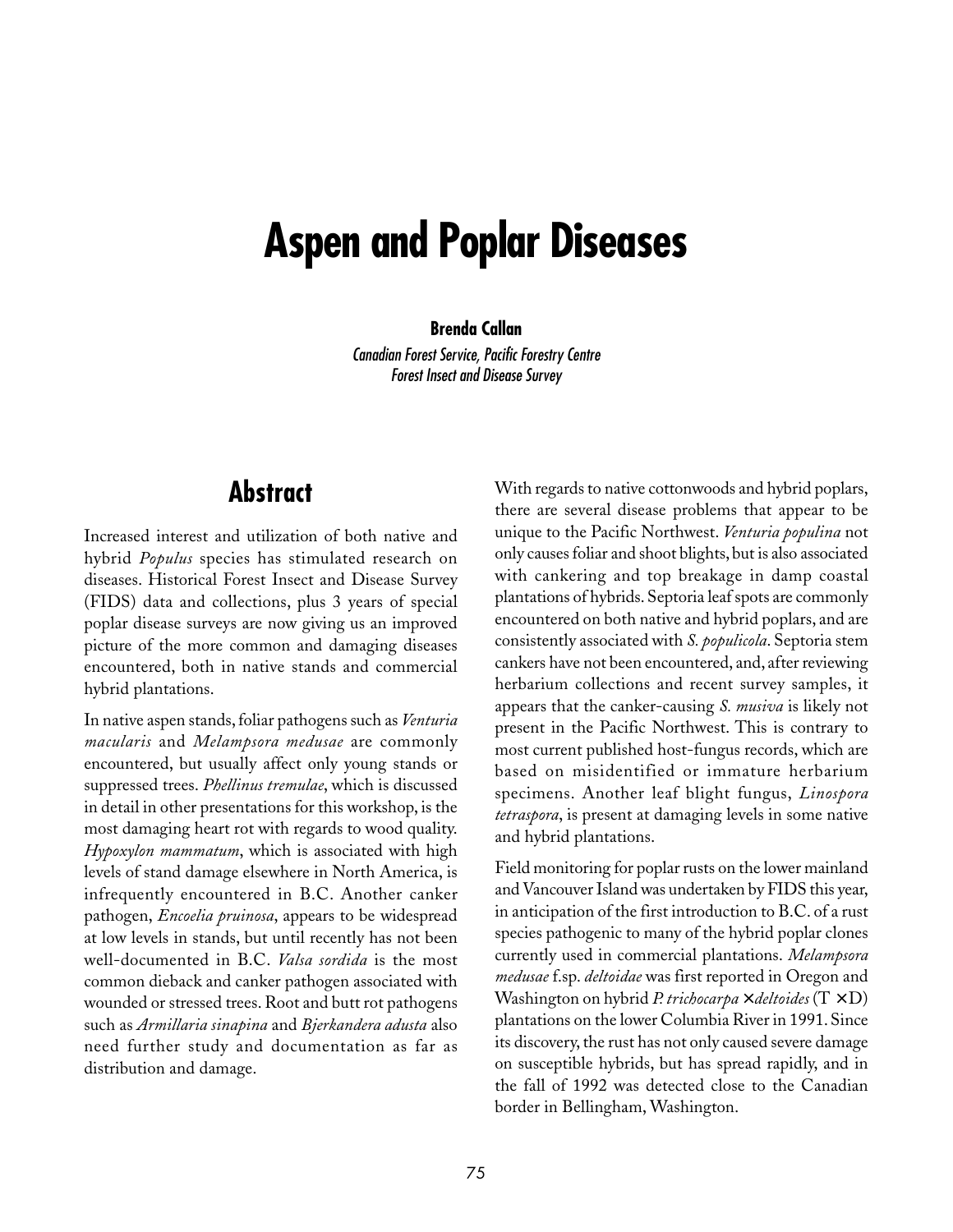In October 1993, the rust was first confirmed in B.C. in hybrid poplar plantations in the Fraser Valley, and a week later in a hybrid poplar nursery on Vancouver Island. In the U.S. plantations where the rust has been established for several years, mortality in some of the more susceptible clones has been reported this year. Damage in B.C. plantations so far has been light, due to the fact that initial infections occurred late in the growing season. However, severe defoliation and probable mortality of susceptible  $T \times D$  clones is likely to occur in the next 2–3 years. Susceptible clones will have to be replaced with the more resistant (i.e.,␣ *P.␣ trichocarpa* × *maximowiczii*) hybrids. Another potentially damaging rust recently discovered in the same U.S. plantations, *M. larici-populina*, has not yet spread to Canada.

## **Introduction**

With increased interest in and utilization of native and hybrid *Populus* resources in British Columbia, there is also an increased need for updated, region-specific pathology information.

At the onset of this project, a literature review was conducted to determine the most recent information resource for diseases of *Populus* in B.C. Apart from excerpts from the Forest Insect and Disease Survey's general listing of all pathogens reported from B.C. (Lowe 1977), compiled during the routine monitoring of the health of B.C.'s forests, the last host-fungus list for poplar was an unpublished report produced in 1961 (Ziller). Since then, there has been a change in attitude towards the utilization of native *Populus* for wood and wood products, and an onset of large-scale domestication of hybrid poplar in intensively managed commercial plantations. It is important to have good baseline knowledge of the endemic pathogens that could potentially cause problems in native and hybrid plantations and stool beds (Callan and Ring 1994). We have identified more than 40 new host records for pathogenic and saprophytic fungi on *Populus* in B.C. in just the past 3 years. These pathogens have co-evolved (are in ecological equilibrium) with their native hosts, but may interact differently with large monocultures of nonnative hybrid clones. Awareness of *absent* pathogens is just as important; disease organisms that are not presently found in our region require diligent field vigilance to prevent their introduction.

In the Pacific Northwest we are already encountering region-specific disease problems, which are, therefore, not covered in existing diagnostic handbooks aimed at Eastern and Central North American forests. There is also an ominous list of pathogens not encountered to date in western provinces and states. One such pathogen (*Melampsora medusae* f.sp. *deltoidae*) has been introduced to B.C. very recently (1993) and is discussed in this overview.

The following overview is based on:

- a) historical Forest Insect and Disease Survey data, accumulated during the course of routine field surveys over the last 50 years, and deposited in the national FIDS database: Infobase, and
- b) special field surveys of poplar diseases throughout B.C. over the last 3 years.

The majority of these disease data is linked to voucher specimens deposited at Pacific Forestry Centre's Forest Pathology Herbarium (DAVFP), which contains more than 35 000 specimens of all types of forest disease. The herbarium is invaluable in settling doubts regarding anomalous distributions, as in most cases the voucher collection for a distribution record can be examined for confirmation. Several erroneous distribution records have now been corrected or verified via recent examination of herbarium material.

These data were also used to generate disease distribution maps, to better depict the known locations of the more commonly encountered pathogens, and as the basis for an annotated host-fungus checklist for Populus species in B.C. (Figure 1). In the future, they will also be used to create a region-specific disease diagnostic handbook.

## **Poplar Pathology Overview**

This overview is divided into sections based on the host tree species, and within each species, further subdivided into basic disease types.

### **Trembling Aspen: Populus tr emuloides Michx.**

Trembling aspen is utilized in northern British Columbia for such diverse products as paper, oriented strandboard, plywood, and chopsticks. In the case of the latter three products, a high demand for sound unstained wood frequently results in a large percent of cull. Thus, heart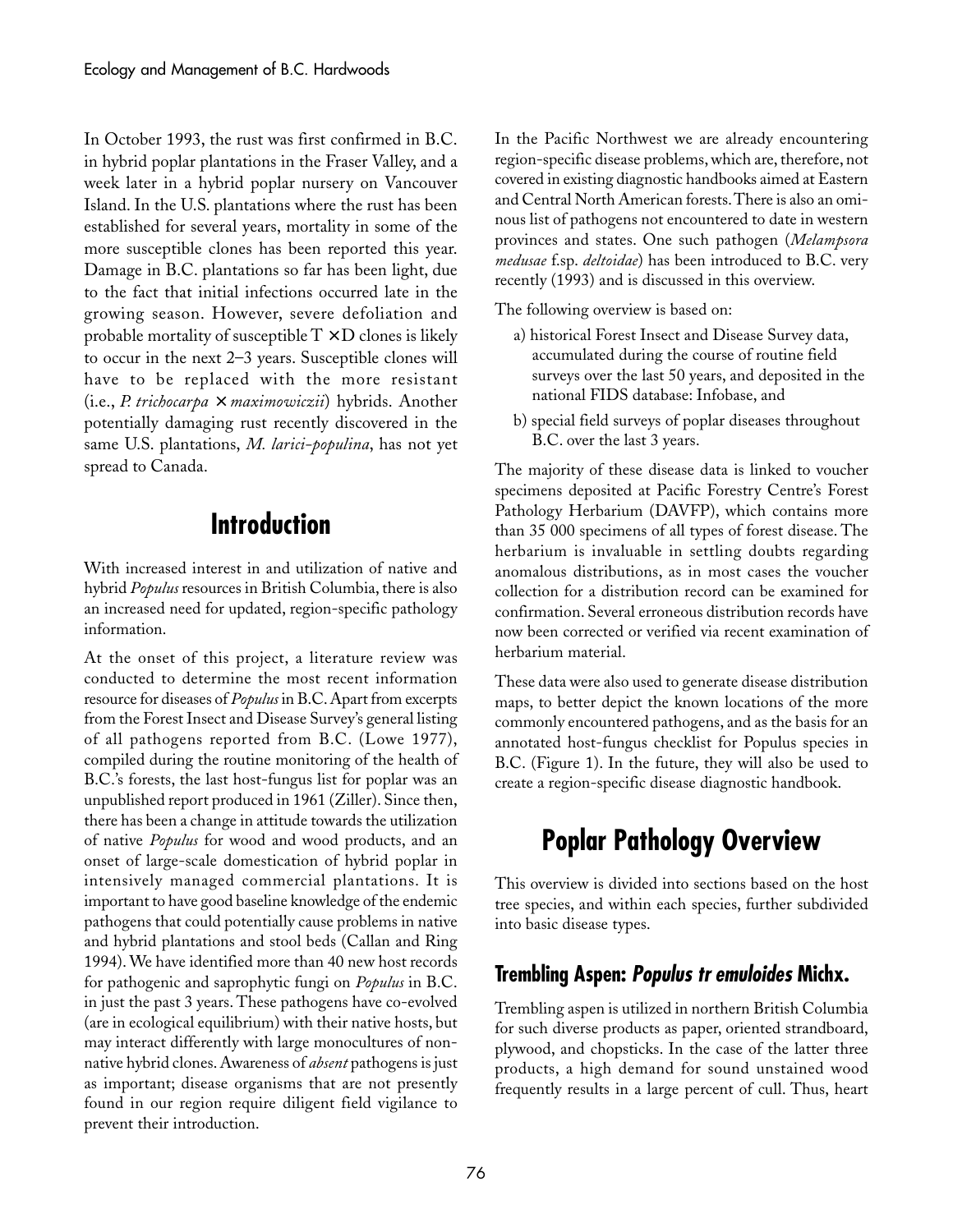

Figure 1. An example of a FIDS disease distribution map; *Valsa sordida* (Cytospora canker) on poplars in B.C. A total of 114 records were found; occasionally distribution points overlap.

Legend:

| tA           |     | trembling aspen                                |  |
|--------------|-----|------------------------------------------------|--|
| bСO          | $=$ | black cottonwood                               |  |
| bРO          |     | balsam poplar                                  |  |
| $T \times D$ | $=$ | hybrids (P. trichocarpa $\times$ P. deltoides) |  |
| $P_{\rm SD}$ |     | Populus sp.                                    |  |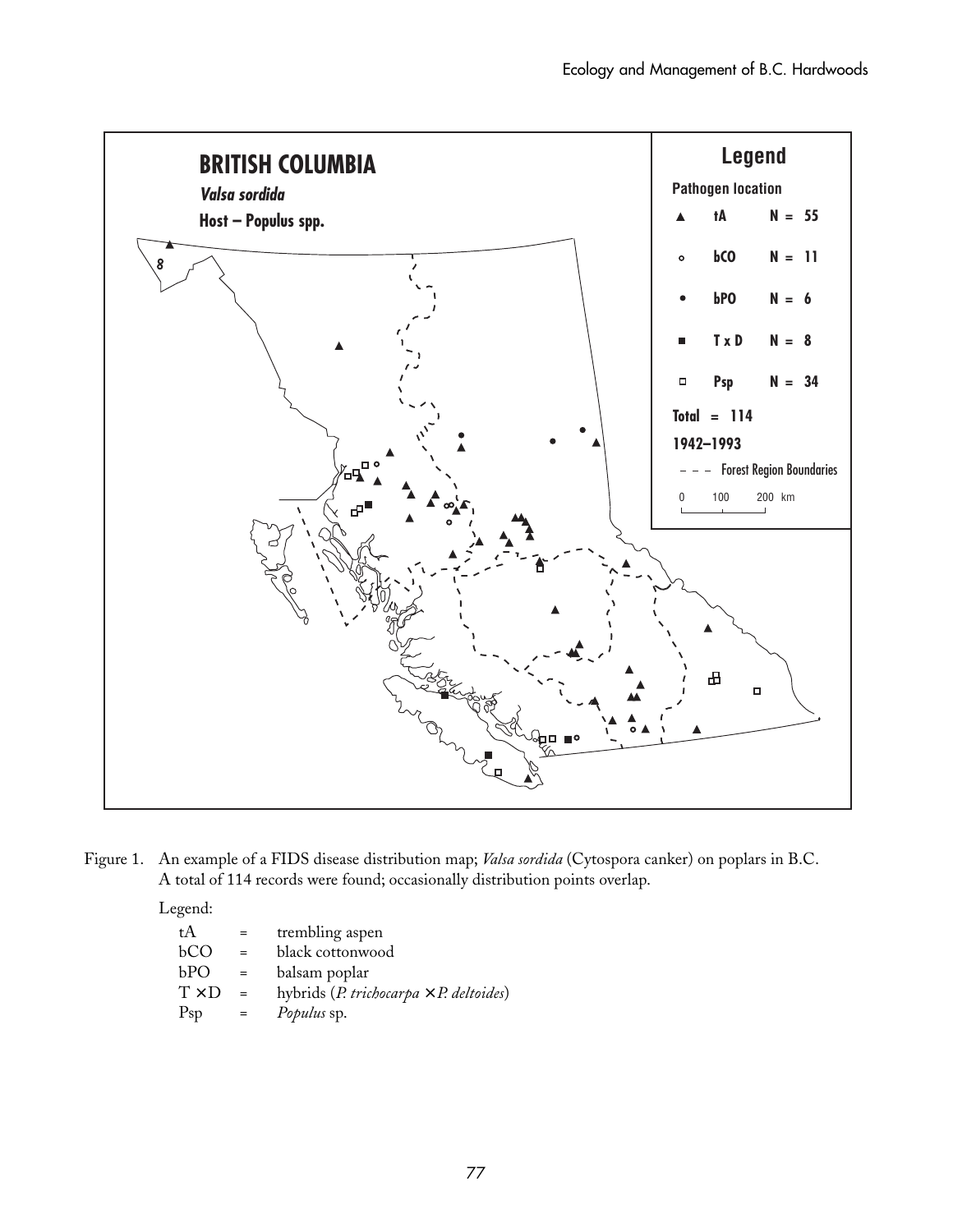rots and their accompanying stain are well-studied and of great concern. The more important aspen decay fungi are elegantly illustrated in a manual by Hiratsuka (1990). In British Columbia, we have records of 141 fungi associated with trembling aspen. Approximately one-half of these records are for wood decay fungi. For the purpose of this paper, the major and most damaging decay fungus is discussed below, but the majority of fungi considered after Phellinus tremulae are pathogens that are recognizable on living trees prior to harvesting (cankers, root rots, foliar diseases).

### **Decay Fungi**

One of the most economically damaging aspen decay fungus is *Phellinus tremulae*, a perennial conk that lowers wood value in the incipient stage of decay by causing a red-brown stain, and that later becomes structurally damaging as a white heart rot (Hiratsuka et al., 1990). Decaying wood often has a sweet, wintergreen-like odour and is laced with black zone lines (Lindsey and Gilbertson 1978). In one study (Thomas et al. 1960), an estimated 38.6% of trunk decay volume was caused by *Phellinus* rot. *Phellinus tremulae* has been documented in mature aspen stands throughout the tree's range in B.C. Within stands, however, decay and stain are extremely difficult to detect in every tree unless the external sign of a conk is present.

*Peniophora* species have also frequently been associated with decay pockets in aspen. Small, flat, reddish fruiting bodies of this fungus are commonly seen in wounds, on dead branches, and on fallen trees.

### **Cankers**

Hypoxylon canker, caused by the fungus *Hypoxylon mammatum*, can cause widespread severe damage to trembling aspen in many regions of North America. However, it appears to be relatively rare in B.C., with approximately twenty historical records, mostly from areas around Prince George and Kamloops. In the past 2 years only two confirmed collections have been made, from trees in the vicinity of Prince George.

In mature and overmature trembling aspen stands, large diffuse blackened cankers (sooty-bark cankers) caused by *Encoelia pruinosa* (=*Cenangium singulare*) are prevalent in the Prince George, Fort Nelson, and Dawson Creek districts. Although quite different in appearance, sootybark cankers have sometimes been confused with Hypoxylon cankers in field surveys. A quick method of diagnosis is to examine fallen trees in a disease pocket. Blackened areas of exposed wood are frequently covered with the grey cup-like fruiting bodies of this fungus. Stands assumed to be damaged by *H. mammatum* should be rechecked and collections made to confirm identification of the pathogen.

The primary cause of cankers on all wounded and frostor sun-damaged *Populus* species throughout B.C. is the opportunistic *Valsa sordida* (disease also known as Cytospora canker), which causes a characteristic orange internal discoloration of bark around elongated sunken or cracked lesions (Tao et al. 1984). During damp weather, orange spore tendrils may be exuded from discolored bark. These symptoms differ from commonly encountered damage caused by the poplar borer (*Saperda calcarata*), in which the orange discoloration is a shiny external sap exudate originating from insect entrance holes that are often marked by frass.

#### **Root and Butt Rots**

In crowded decadent aspen stands, root decay centres caused by *Armillaria sinapina* have been recently encountered in the Prince George Region. Historical FIDS records are scanty, but have been augmented by culturally confirmed identifications made by Duncan Morrison, root rot pathologist at the Pacific Forestry Centre. The majority of these older records also come from aspen stands around Prince George. Root disease centres usually have fallen or standing dead trees in the centre, and dying trees at the periphery. Advanced decay consists of a yellow stringy root and butt rot (Hiratsuka et al. 1990). Armillaria root rot is a potential problem and may contribute to yield declines where it occurs in naturally regenerated stands. Black cottonwood, balsam poplar, and hybrid poplars in natural stands and plantations are also potentially affected by Armillaria root rot, but severity and distribution has not yet been well documented.

*Ganoderma applanatum* (artist's conk) is also frequently encountered as a root and butt rot, as is *Bjerkandera adusta*. Both cause white rots of wood.

All of the above pathogens cause more damage when combined with other factors debilitating the host. Hence, increased incidence of root/butt rots and cankers may be expected in regions where aspen and other *Populus* spp.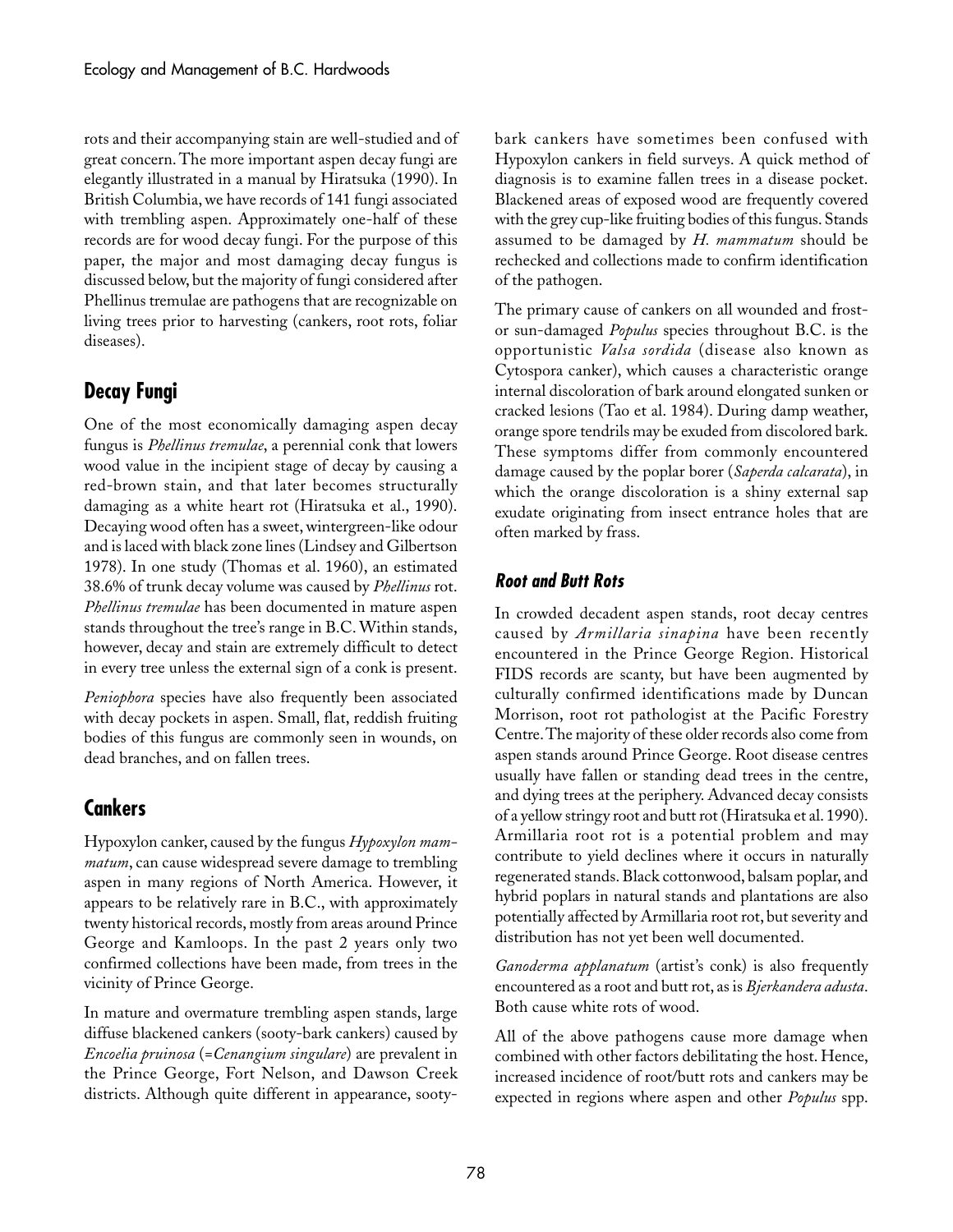have been severely and repeatedly defoliated by insects. Examples of such locations are Williston Lake (4 consecutive years, large aspen tortrix), the Prince George region (9 consecutive years, forest tent caterpillar), and Prince Rupert (northern tent caterpillar).

#### **Foliar Pathogens**

Native leaf rusts, primarily *Melampsora albertensis*, frequently cause moderate to high defoliation throughout the range of native *Populus* species. As with most foliar diseases, young trees (regeneration) are most damaged from repeated defoliation. Alternate hosts are conifer species (pine, fir, Douglas-fir, spruce, hemlock). The rust must alternate through the conifer host in order to complete its life cycle and reinfect the *Populus* host the following season.

*Venturia* species, primarily *V. macularis*, cause leaf blotch and shoot dieback, especially on suppressed trees under conditions of high humidity. The affected tissues take on a blackened appearance, frequently with a olive-green velvety layer, which is in fact a mass of the conidial (*Pollacia*) state. The fungus overwinters on dead tissue, and can be easily overlooked in the resting (*Venturia*) state (Funk 1985, 1981).

Another frequently encountered leaf blight occasionally causing heavy defoliation is caused by species of *Marssonina*. Infected leaves have a orange-brown, speckled appearance and, with a hand lens, the masses of orange spores may be seen on the undersides of the foliage.

### **Black Cottonwood: Populus balsamifera ssp. trichocarpa (Torr. & Gray) Brayshaw**

Black cottonwood is utilized in B.C. for such products as veneer, pulp, and oriented strandboard. It also hosts a large, diverse array of saprophytic and pathogenic fungi. We have reported a total of 183 species of fungi in the FIDS hostfungus index, 50% of which are decay fungi. With the exception of *Phellinus tremulae*, which is limited to trembling aspen, and other minor decay fungi, the same heart rots affect wood quality. However, some of the canker and foliar fungi are quite different, and are described below.

### **Cankers**

Once again, *Valsa sordida* (*Cytospora*) is most commonly associated with cankering and dieback of stressed or injured

trees. Cankers caused by *Neofabraea populi* are also encountered in the Prince Rupert region and on Vancouver Island, but have not yet been reported from the Lower Mainland. *Neofabraea* cankers look superficially like those associated with *Valsa*. We do not have reliably reported records of Septoria canker (caused by *S. musiva*) in British Columbia. This pathogen is responsible for serious canker damage, and also leaf blights in eastern North America, but after critical examination of DAVFP specimens of cankers attributed to *Septoria*, they were all found to be misidentified (usually wounds, or *Valsa* or *Phomopsis* cankers). Microscopic examination of *Septoria* collections on poplar leaves in Pacific Northwest herbaria proved that all specimens labeled as "*Septoria musiva*" were in fact another species, *S. populicola*, which has never been associated with canker symptoms in B.C.

### **Foliar Pathogens**

*Septoria populicola* leaf blight does, however, cause moderate to severe defoliation on cottonwood, especially during damp cool summers. In the summer of 1993, lateseason foliage was strikingly discolored throughout the Pacific Northwest. Infected leaves turn orange or yellow, and minute fruiting bodies will ooze pinkish spore tendrils during wet weather.

*Linospora tetraspora* causes an easily recognizable foliar blight, which sometimes results in mortality of the infected leaf. Early stages of infection produce blackened blotches with characteristic "feathery" margins, as necrotic areas migrate along leaf veins. Later in the season, the diseased leaf tissue dies and turns a tan colour, upon which small black fruiting bodies develop.

*Melampsora occidentalis*, the conifer-cottonwood rust, can cause severe defoliation of susceptible trees. The entire underside of the leaves turns orange with urediniospores. Early season infections occur in areas where cottonwoods are in close proximity to conifers.

### **Hybrid Poplars Currently in Production (P. trichocarpa** × **P. deltoides =T** × **D)**

The majority of hybrid poplars currently under production in B.C. are clones of hybrids of our native cottonwood, *P.␣ trichocarpa*, and an eastern species, *P. deltoides* J. Bartram ex Marsh. These hybrids grow twice as fast as our already fast-growing native cottonwoods and are used primarily as a source of pulpwood. We are just beginning to build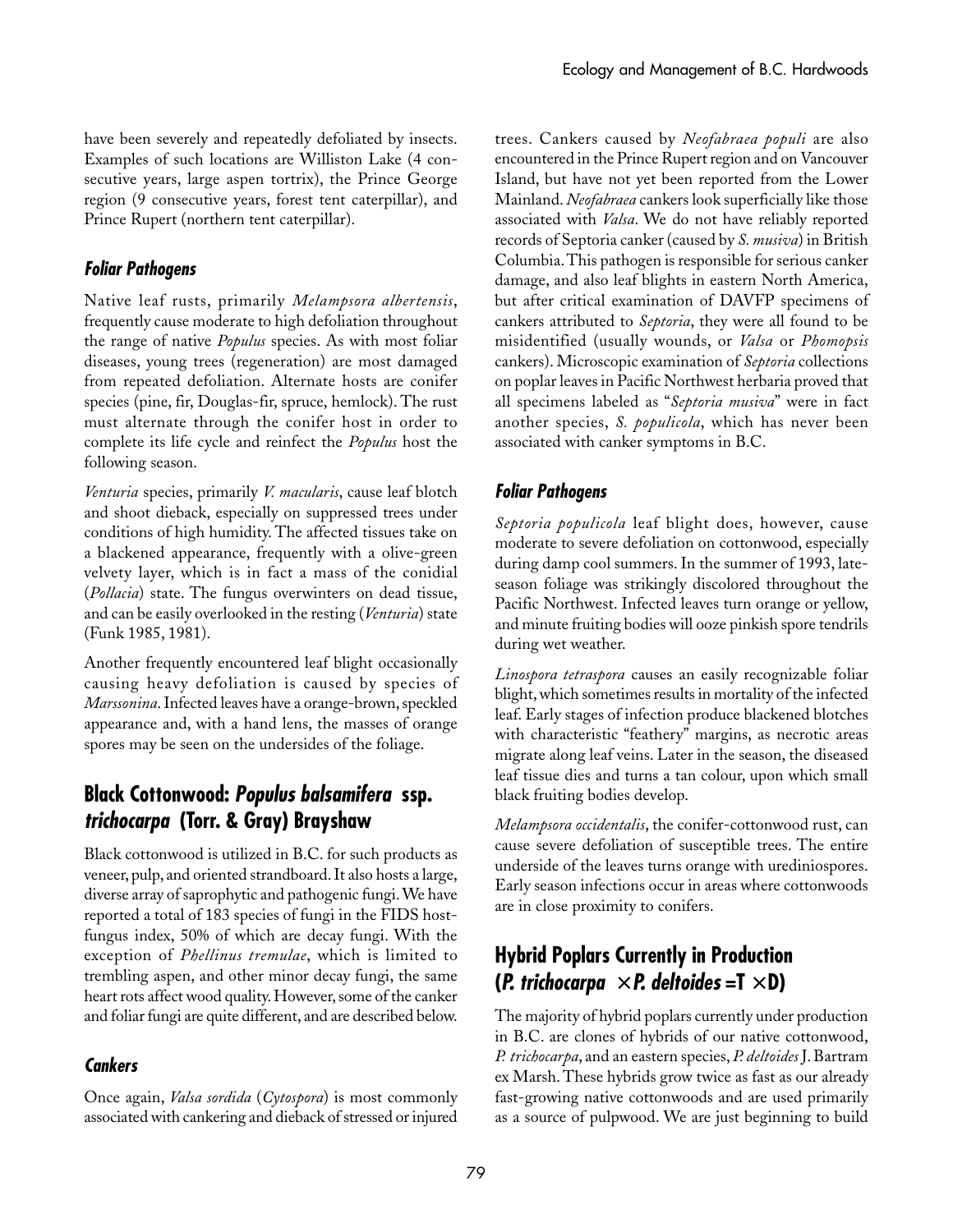up our knowledge of pathogenic fungi on these trees. As most plantations are still quite young, the majority of pathogens are associated with foliar and canker diseases. Compared to records on native poplars, decay fungi comprise approximately 20% of the total of 30 host-fungus records.

#### **Cankers**

Interestingly, two species of fungi normally associated with foliar, or (at worst) shoot blights are also linked to stem cankers in stool beds and coastal plantations. *Venturia populina* not only causes characteristic leaf blotching and shoot blight, but, occasionally on susceptible clones, causes dieback to the main stem. Subsequent cankering or breakage occurs. In one Lower Mainland stoolbed, superficial cankers were associated with a species of *Marssonina*.

A disease known as "blackstem" sometimes occurs on newly planted cuttings. Affected tissues darken, and often become pimpled with fungus fruiting bodies, which develop under the bark surface. The fungus primarily involved is *Phomopsis oblonga*, but *Cytospora* canker (*Valsa sordida*) also causes similar symptoms. Sunscald, drought, and other stress factors contribute to blackstem when inoculum, either from contaminated cuttings or nearby diseased trees, is present (Walla and Stack 1980).

#### **Foliar Pathogens**

*Venturia* and *Septoria* leaf blights are two of the most common foliar diseases in hybrid poplar plantations, and have been already discussed above. In addition, yellow leaf blisters caused by *Taphrina populina* and *T. populisalicis* can reach high levels in dense humid plantations. *Linospora tetraspora* can cause severe defoliation on susceptible  $T \times D$ hybrids, and may be a limiting factor to growth of suscepts in heavy (cool, wet) disease years, such as the 1993 growing season.

The hybrid poplars used in plantations are generally resistant to endemic rust strains. However, field monitoring for poplar rusts on the Lower Mainland and Vancouver Island has been undertaken this year by FIDS staff, in anticipation of the first introduction to B.C. of a rust species pathogenic to many of the hybrid poplar clones currently used in commercial plantations. *Melampsora medusae* f.sp. *deltoidae* was first reported in Oregon and Washington on hybrid *P. trichocarpa* × *deltoides* (T␣ ×␣ D) plantations on the lower Columbia River in 1991

(Newcombe and Chastagner 1993a). Superficial symptoms and signs of this rust are identical to our native *Melampsora*. Microscopic examination is needed to confirm species identification. Since its discovery, the rust has not only caused severe damage on susceptible hybrids, but has spread rapidly and in the fall of 1992 was detected close to the Canadian border in Bellingham, Washington.

In October 1993, the rust was first confirmed in B.C. in hybrid poplar plantations in the Fraser Valley, and a week later in a hybrid poplar nursery on Vancouver Island. In the U.S. plantations where the rust has been established for several years, mortality in some of the more susceptible clones has been reported this year. Damage in B.C. plantations so far has been light, due to the fact that initial infections occurred late in the growing season. However, severe defoliation and probable mortality of susceptible  $T \times D$  clones is likely to occur in the next 2–3 years. Susceptible clones will have to be replaced with the more resistant (i.e., *P. trichocarpa* × *maximowiczii*) hybrids.

### **Potential Threats**

*Septoria musiva* appears to be absent from the Pacific Northwest, as discussed above. Care should be taken to avoid its introduction via contaminated (cankered) propagation material.

Rust races and species currently absent from Canada could cause great damage if introduced. Perhaps the most imminent threat is from another rust species recently discovered in the western United States. In the fall of 1991, a second rust was detected in hybrid poplar plantations in Oregon, and its identity as *M. larici-populina* was confirmed in the spring of 1992 (Newcombe and Chastagner 1993b). It is Eurasian in origin and has not been previously detected in North America. To date, *M. larici-populina* is present in two plantations at low levels; it has also overwintered, and was detected again in 1992 and 1993. Both rusts have alternate conifer hosts where they are established elsewhere in the world. However, they have not yet been detected on conifers in the U.S., which indicates that, at least in the United States, they can overwinter on hybrid poplar. Potential damage to conifers is low.

If this rust was to become established in British Columbia, there is no reason to doubt that it would be damaging to hybrid poplar plantations. In fact, *M. larici-populina* is most damaging in countries with cooler climates. Repeated defoliations within a single growing season may occur, but